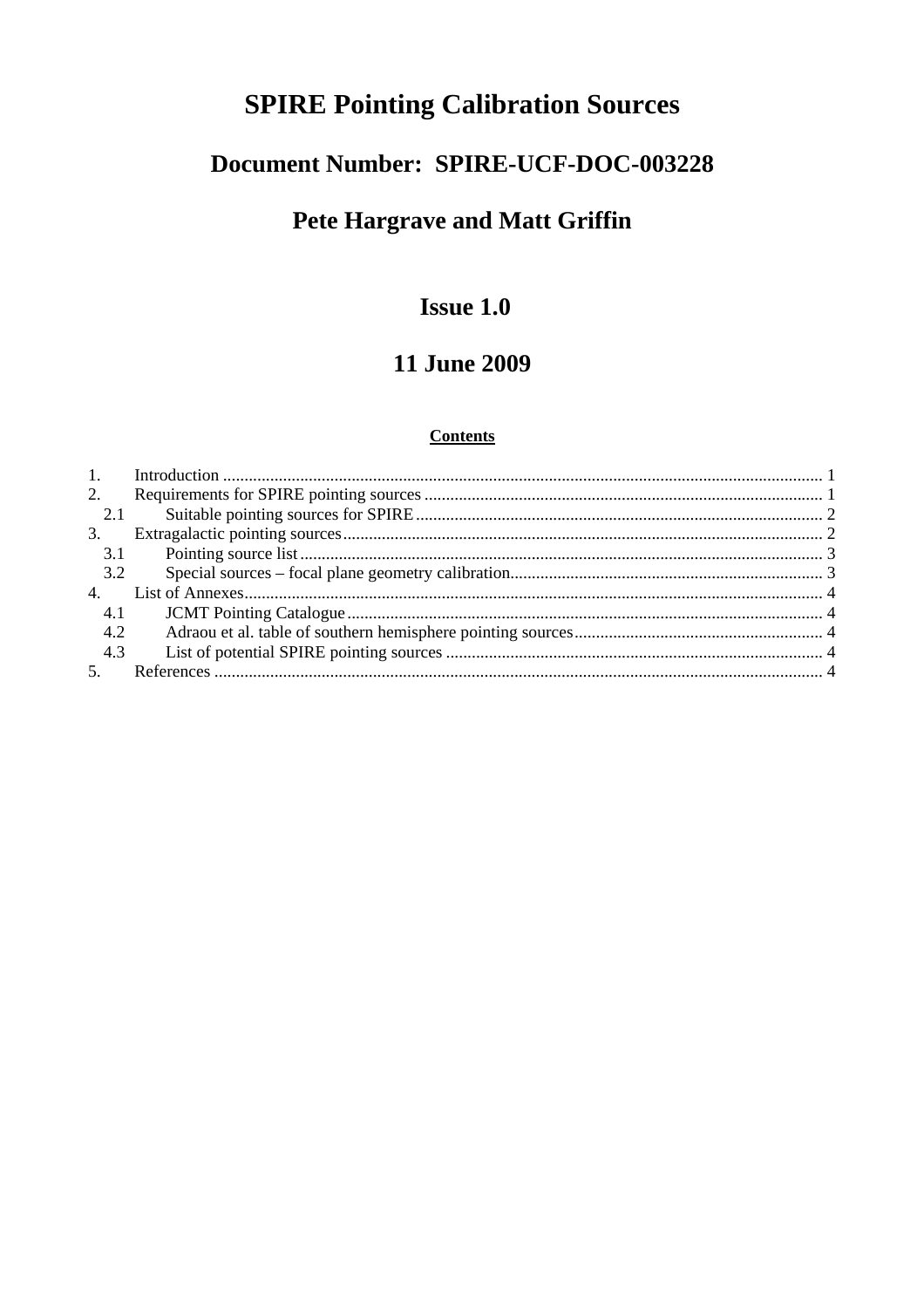#### **1. Introduction**

This document summarises the requirements on pointing calibration sources for SPIRE, and provides a list of suitable sources and their relevant properties. Some important aspects of pointing calibration are also discussed in [1].

| <b>Property</b>        | Requirement                                                                                                                                                             |
|------------------------|-------------------------------------------------------------------------------------------------------------------------------------------------------------------------|
| Coordinates            | Ideally the source coordinates should be known to better than 0.2" [1]; but 0.5"                                                                                        |
|                        | may be tolerable in the early stages of pointing calibration.                                                                                                           |
| Angular size           | Ideally a point source should be used. However, a small planetary disc is                                                                                               |
|                        | acceptable – Uranus and Neptune are compact with symmetrical and centrally                                                                                              |
|                        | peaked surface brightness distributions                                                                                                                                 |
| <b>Brightness</b>      | The source should be bright enough to provide high S/N, but not so bright as to                                                                                         |
|                        | cause significant non-linearity that would distort the beam shape if not corrected.                                                                                     |
|                        | In principle, the uncertainty in the recovered position (normalised to the FWHM) is                                                                                     |
|                        | roughly comparable to the S/N achieved on the peak position. In the absence of                                                                                          |
|                        | any other errors, a target statistical uncertainty of $1/20th$ of a beam thus requires a                                                                                |
|                        | S/N of order 20 or better. In practice there will be additional sources of                                                                                              |
|                        | uncertainty, and a better statistical S/N should be sought. Ref [1] considers the                                                                                       |
|                        | overall error budget and recommends a target S/N of $\sim$ 100 on the peak. With                                                                                        |
|                        | nominal HSpot sensitivities, this is achievable in a standard 7-point observation<br>with one repeat for a source brighter than about 150 mJy. To avoid complicating    |
|                        | the analysis, nothing stronger than Uranus should be used.                                                                                                              |
| Knowledge of           | No requirement                                                                                                                                                          |
| brightness             |                                                                                                                                                                         |
| Short-term variability | Adopting a typical requirement of $S/N = 100$ on the peak position, in order to have                                                                                    |
| (timescale of an       | a negligible impact on the relative signals measured for different offset positions                                                                                     |
| observation)           | with respect to the peak, the intrinsic variability of the source must therefore be less                                                                                |
|                        | than about 0.3% over the course of the measurement (which would result in a minor                                                                                       |
|                        | degradation of the S/N - by a factor of roughly $(1^2 + 0.3^2)^{0.5} = 1.04$ .                                                                                          |
| Long-term variability  | No requirement as long as the brightness criteria are met.                                                                                                              |
| (timescale longer than |                                                                                                                                                                         |
| an observation)        |                                                                                                                                                                         |
| Motion                 | Ideally pointing targets should have fixed coordinates, but there is no fundamental                                                                                     |
|                        | problem with moving targets if the telescope tracking is sufficiently accurate.                                                                                         |
|                        | Therefore no requirement on source motion is assumed in this document (although                                                                                         |
|                        | the utility of planets and asteroids for pointing will need to be considered in the                                                                                     |
|                        | light of the actual performance of the Herschel AOCS at the time of the                                                                                                 |
|                        | observation).                                                                                                                                                           |
| Distribution on the    | To ensure that accurate pointing calibration can be done for any allowed Herschel                                                                                       |
| sky                    | solar aspect angle at any time of year, calibration sources should be available over                                                                                    |
|                        | as wide an area of sky as possible.                                                                                                                                     |
| Environment            | Ideally, pointing sources would be seen against perfectly dark sky. In practice,<br>sources have as strong a degree of contrast with respect to the background sky, and |
|                        | sky gradients and non-uniformities should be as low as possible. In considering a                                                                                       |
|                        | highly ambitious target $1/40th$ beam overall accuracy, it is recommended in Ref [1]                                                                                    |
|                        | that the maximum signal that could be generated by an observation of the same part                                                                                      |
|                        | of sky in the absence of the point source must be $< 0.2\%$ of the source signal. A                                                                                     |
|                        | less stringent requirement of 0.3% is likely to be adequate for SPIRE purposes,                                                                                         |
|                        | especially in the early stages. A standard SPIRE point source compares the source                                                                                       |
|                        | against two positions 126" distant on each side. Allowing for the fact that the                                                                                         |
|                        | observation is a small map, we adopt a circular region of radius 5 arcminutes                                                                                           |

### **2. Requirements for SPIRE pointing sources**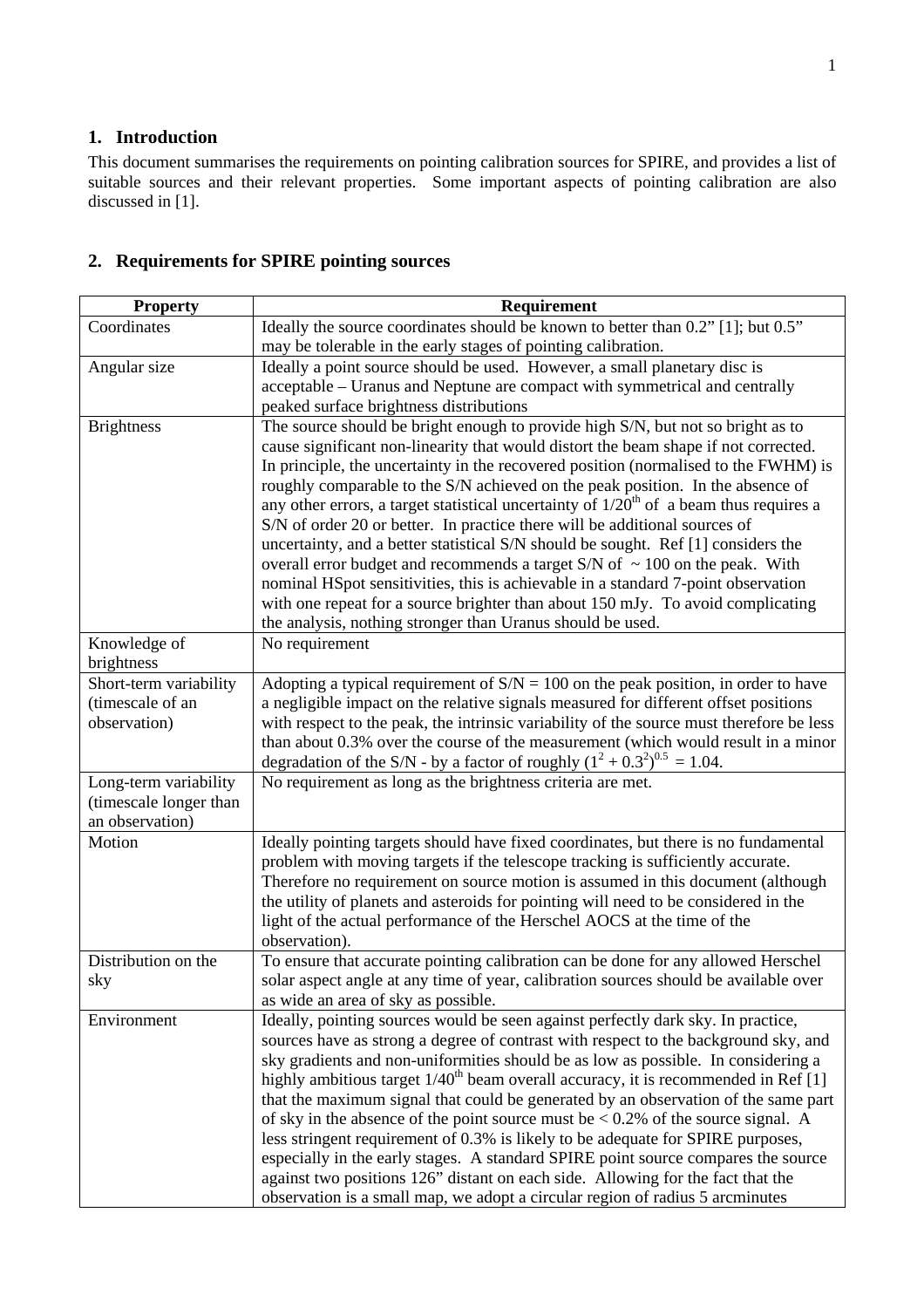|                     | around the source, and require that the maximum surface brightness contrast over<br>that region be less than 0.3% of the point source brightness. For a 1 Jy source, this |
|---------------------|---------------------------------------------------------------------------------------------------------------------------------------------------------------------------|
|                     | corresponds to $3 \text{ mJy}$ – this is close to the extragalactic confusion limit.                                                                                      |
| Source multiplicity | To facilitate the accurate calibration of the relative pixel positions on the SPIRE                                                                                       |
|                     | arrays, it is desirable to observe some double or multiple sources such that two or                                                                                       |
|                     | more point sources with known positions are detected simultaneously.                                                                                                      |

#### **2.1 Suitable pointing sources for SPIRE**

**Planets:** When available, planets are routinely used on ground-based submillimetre telescopes for pointing measurements. Uranus and Neptune can be used provided that

- (i) their positions are known with sufficient accuracy;
- (ii) the can be tracked sufficiently accurately (or are moving sufficiently slowly) to introduce negligible uncertainties in the measurement.

**Asteroids:** Moderately bright asteroids can be used provided that

- (i) their positions are known with sufficient accuracy;
- (ii) the can be tracked sufficiently accurately to introduce negligible uncertainties in the measurement;
- (iii) their FIR/submm rotational variability is either negligible or well-understood.

**QSOs, Blazars and BL Lacs:** Bright point-like extragalactic radio sources are routinely used for pointing calibration at ground-based submillimetre observatories when planets are not available. Although highly variable on timescales of days and longer, there are significant numbers of them which meet the above requirements. Section 3 is based on the JCMT and SEST pointing catalogues, so covering the northern and southern hemispheres. For the most precise pointing calibration observations, the brightest candidates in the least cirrus-contaminated regions of sky should be chosen to minimise the effects of confusion noise.

**Special sources:** Additionally, two double sources have been selected for focal plane spatial calibration.

#### **3. Extragalactic pointing sources**

A sample of sources has been selected from the JCMT pointing catalogue:

http://www.jach.hawaii.edu/JCMT/telescope/pointing/point\_cat.html (also attached as Annex 1)

and the SEST 1.2-mm southern hemisphere pointing catalogue of Adrou et al. (2001) [2], the data from which are available at:

http://cdsarc.u-strasbg.fr/cgi-bin/qcat?/A+A/376/1123

The Adrou et al. table is reproduced in Annex 2.

Position and name references are taken from the NASA/IPAC Extragalactic Database (NED):

#### http://nedwww.ipac.caltech.edu/index.html

Extrapolated SPIRE flux densities have been derived from the lowest quoted 1.2-mm data for the SEST sources, and from the lowest 850 μm data for the JCMT sources, assuming a spectral index,  $\alpha$  (where  $S(v) \propto v^{\alpha}$ , determined for each source from the SED information available in the NED database. A typical value for  $\alpha$  is -1.

For a pointing calibration observation, we require a 250-μm brightness sufficient to give a good signal-tonoise ratio (S/N) in a short observation. A  $S/N > 100$  in a 256 second (time on-source) point-source observation requires a 250  $\mu$ m flux density > 150 mJv.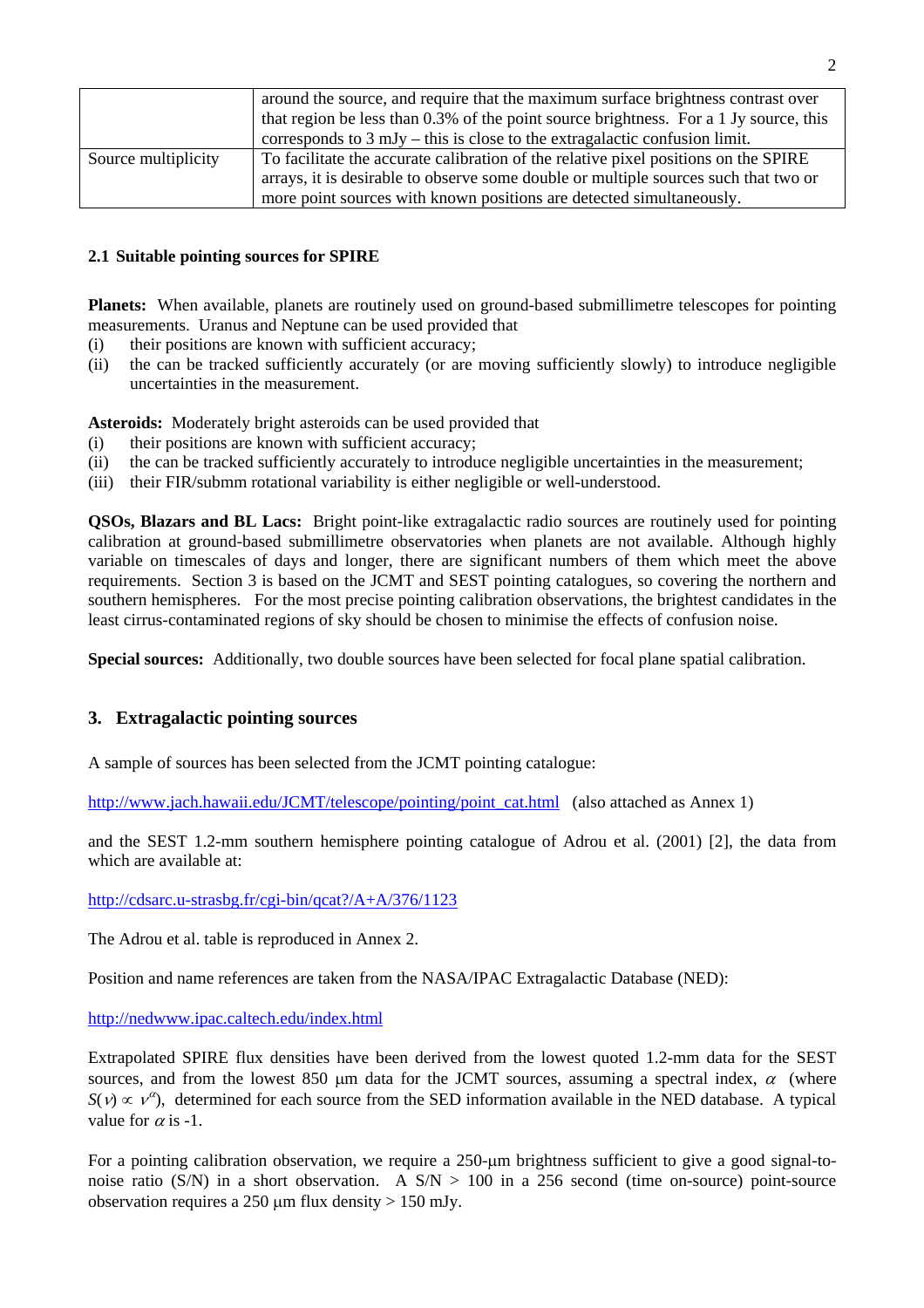#### **3.1 Pointing source list**

Annex 3 is a table of potential pointing sources from the JCMT and SEST catalogues. The table is ordered by estimated 250-μm brightness. It lists the source name (with up to three common designations for each source), the J2000 coordinates, a plausible submillimetre spectral index based on SED data from NED, and the corresponding estimated SPIRE flux densities based on the lowest JCMT or SEST measurements. Some sources have both JCMT and SEST data - both are indicated; JCMT data should be taken as more reliable being based on more recent observations and closer in wavelength to SPIRE bands.

Not all of the sources have yet been fully characterised and checked - the ones which have are indicated by a Y in the Ver (Verification) column, and are available for selection as pointing sources. None of the others should be selected until they too have been verified.

The table has a column for Environment (Env). This will contain an indicator of whether there is a potential difficulty in use of a source for pointing calibration arising from background fluctuations in its vicinity. This evaluation has yet to be carried out in detail, but is not expected to be a problem for the initial use of any of the verified sources.

The visibility during Commissioning and PV phases (for the restricted solar aspect angle range) is indicated in the last column.

Based on the extrapolated minimum brightness at 250 μm, source visibilities, and a check of local confusion levels using the HSpot tool, we recommend the following sources as the best ones to be used initially (in order of preference):

- 1 3C273
- 2 0537-441
- 3 0454-463
- 4 3C279
- 5 0506-612

#### **3.2 Special sources – focal plane geometry calibration**

Section TBW

Initial notes:

Two special sources have been identified which have special utility as focal-plane geometry calibrators. These are Cygnus-A (Robson et al., Wright et al.) and DG Tau/DG TauB (ref….). Cygnus-A forms a triple source system, with the central core separated from each of the two radio lobes by approximately 1'. DG Tau/DG TauB is a double source, separated by ~57".

More sources to be added.

Thomas Mueller has also proposed some asteroid pairs.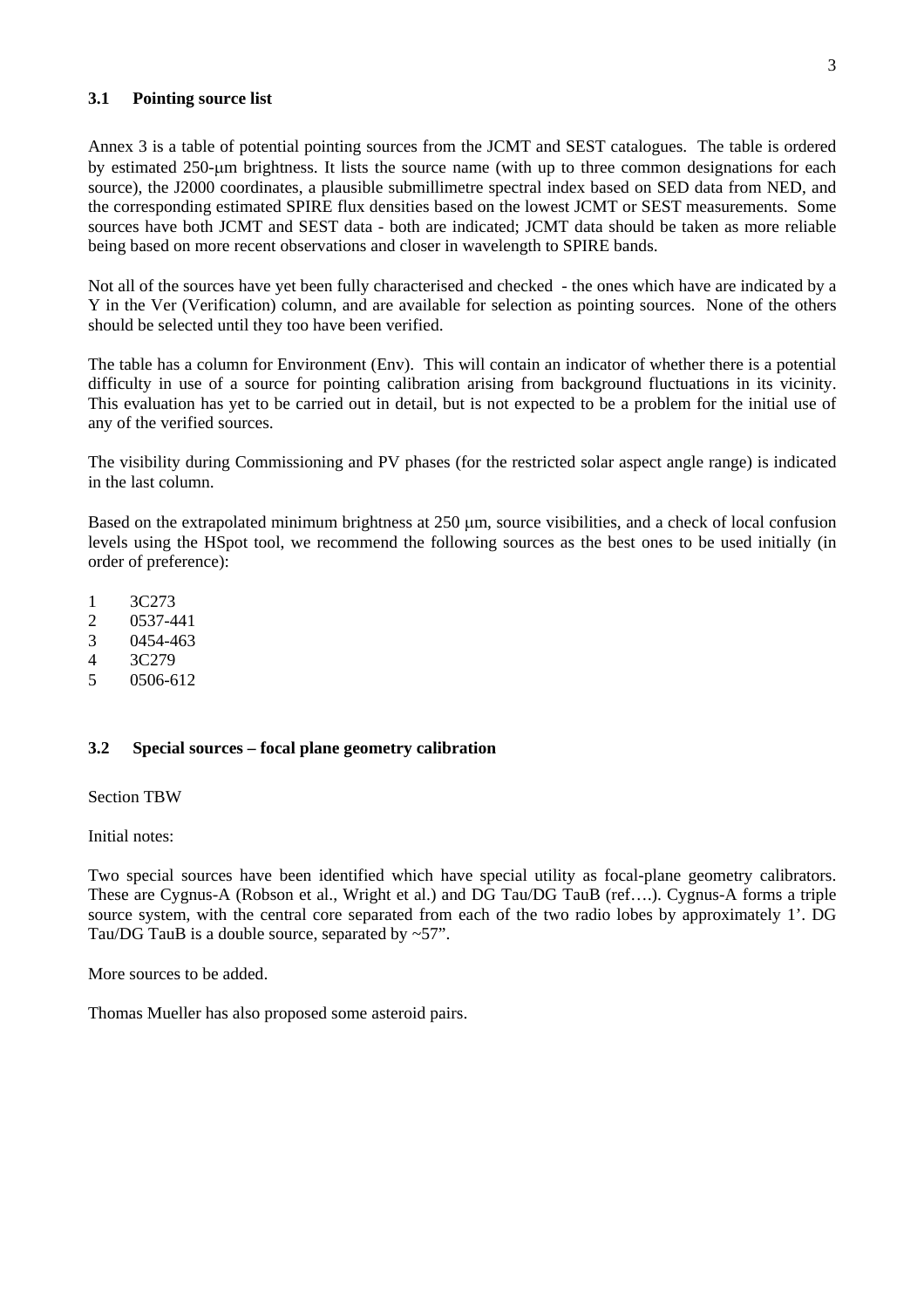

Figure 1 Sub-mm maps of Cyg-A, from Robson et al., 1998

- **4. List of Annexes**
- **4.1 JCMT Pointing Catalogue**
- **4.2 Adraou et al. table of southern hemisphere pointing sources**
- **4.3 List of potential SPIRE pointing sources**

#### **5. References**

2 Adraou, A et al., *Pointing sources for southern submm telescopes*, Astron. Astrophys. 376, 1123, 2001.

l 1 Griffin, M., *Astrometric Accuracy Achievable with SPIRE*, SPIRE-UCF-NOT-001818, Issue 3.0, 19 July 2006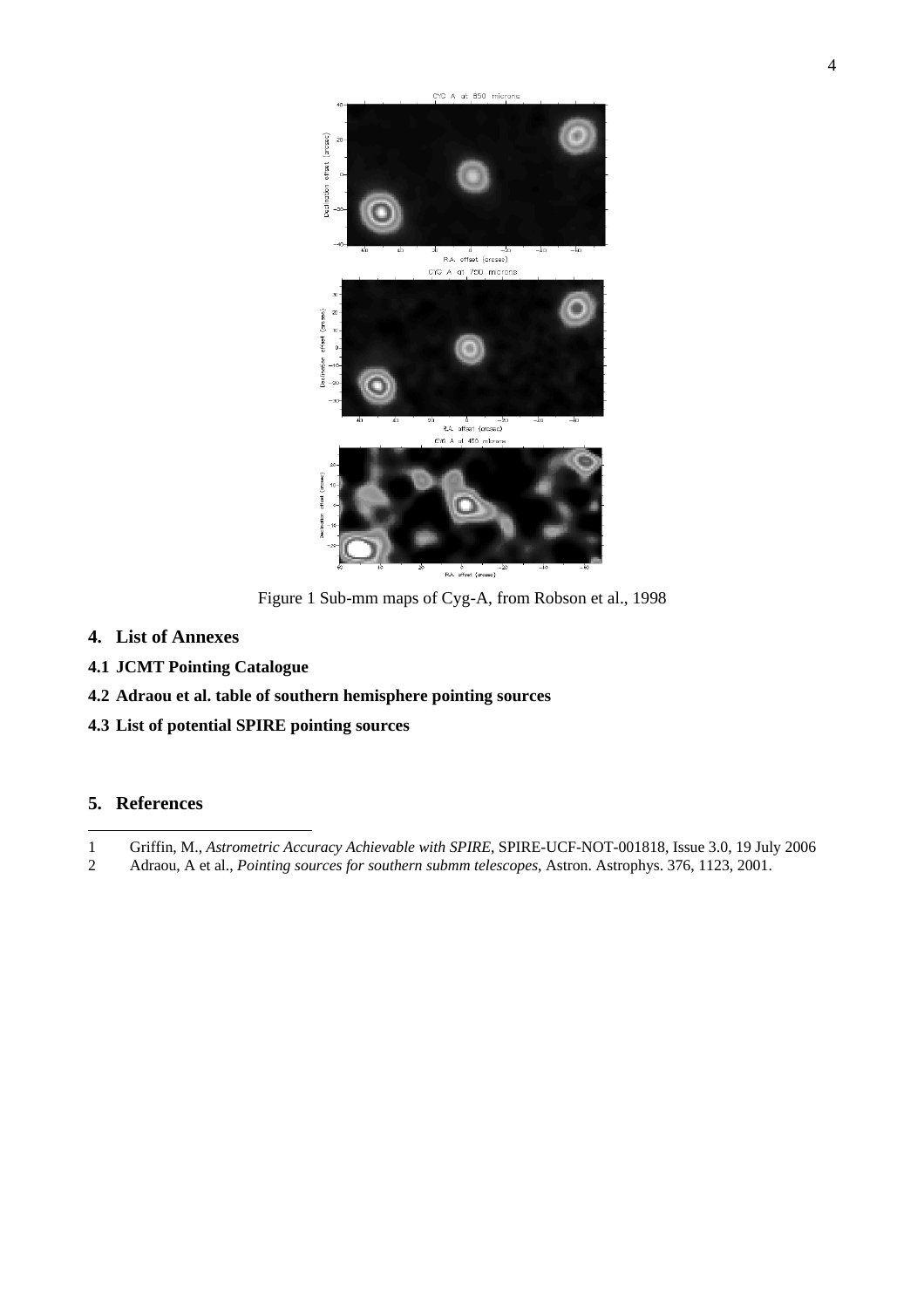#### **Annex 1: JCMT Pointing Catalogue**

```
* JCMT_CATALOG 
                           * ============ * point20081001.cat : 
* * This catalogue is the new unified JCMT source catalogue. It can only be
  used in software planes 136 or higher.
* * SOURCE NAME (T1, A12) source name 
* LONGITUDE (T15,A,2I3,F7.3) longitude (sign, hms/dms) 
* LATITUDE (T30,A,2I3,F7.3) latitude (sign, dms) 
* COSYS (T44,A2) coordinate system code 
* VELOCITY (T46,G12.2) velocity (km/sec) (?f10.1) 
* FLUX (n/a) Flux [Jy/beam] or Peak antenna temperature [K] 
* VRANGE (n/a) velocity range of spectral line 
* VEL_DEF (T70,A3) velocity definition: LSR, HEL etc. 
* FRAME (T75,A6) velocity frame of reference RADIO, OPTICAL, RELATIVISTIC 
  COMMENTS (n/a) range of flux variations, integrated line intensity,
                                  calibration standard, mode of observing etc.
* NOTE: The control task expects an entry for each column, even though some entries may never be used
* (e.g. FLUX, which is informative only). If any of the columns: VELOCITY, FLUX, or VRANGE are 
        not applicable, PLEASE enter n/a in the appropriate column or 0.
* * The catalogue is organized in the following way: 
* * CONTINUUM POINTING SOURCES BLAZARS I - most of those in the previous catalog
* BLAZARS II - new from the ICRF lists 
         * BLAZARS III - bright (>0.3Jy), northern detections from m04bu23 (Ian Browne) 
         COMPACT HII regions, AGB stars, PMS stars
* Spectral-line 5-point sources also bright enough for continuum work 
* SPECTRAL LINE CALIBRATORS SPECTRAL LINE FIVEPOINT SOURCES
* *--------------------------------------------------------------------------------- * Revisions : * * 1996 Jul 09 - original verison (?) (GS)
```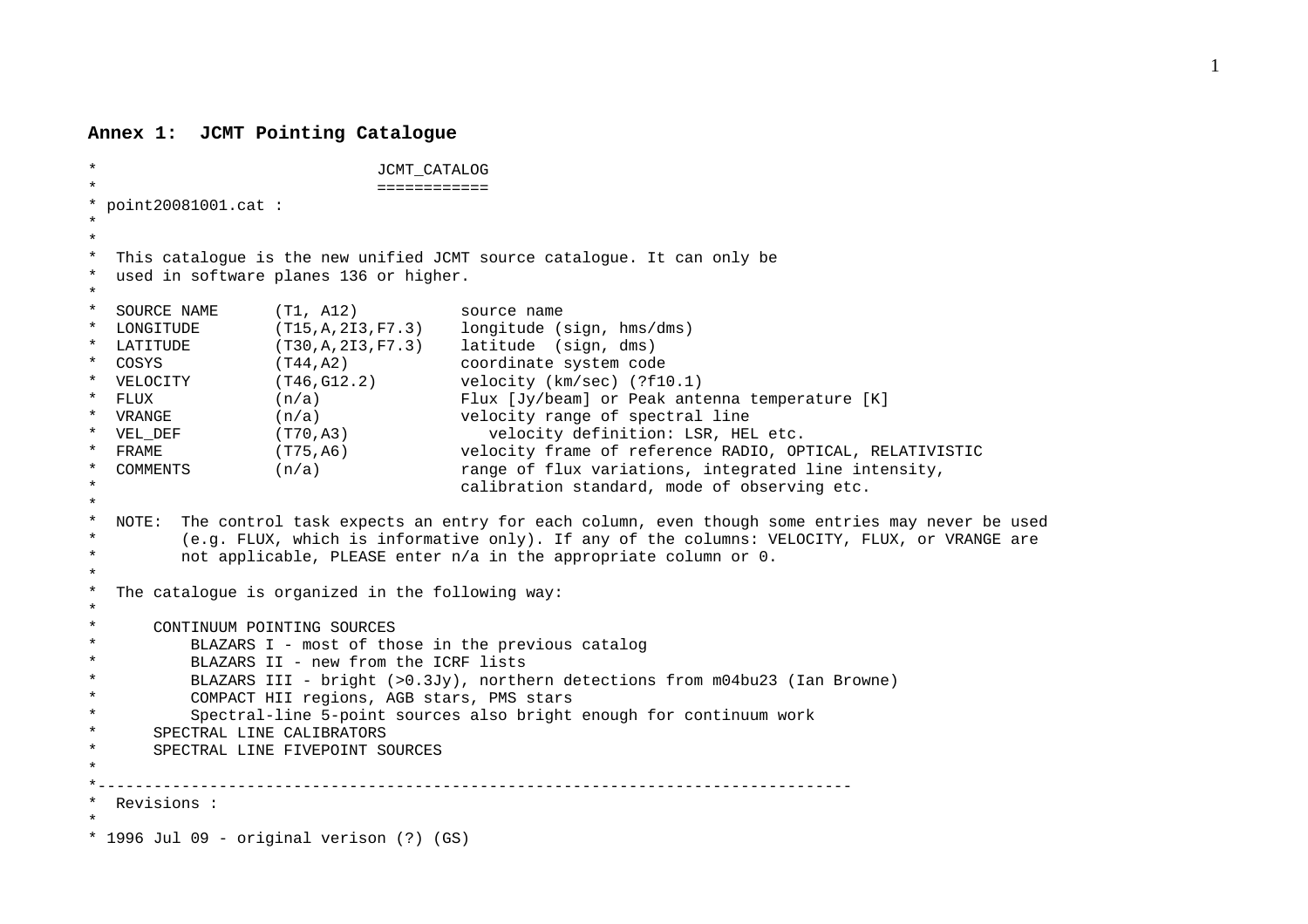\* 1996 Nov 24 - Modified holography source position (REH) \* 1997 Aug 29 - Modified holography position (RMP/GHLS) \* 1999 Nov 03 - updated coords to J2000, see notes (IMC - until next change) \* 2001 Feb 23 - updated 850um fluxes for 'new' blazars \* 2001 Mar 12 - add need for 120" chop for DG Tau \* 2001 Jul 02 - updated 0.85mm fluxes based on last 1.5years of data, for - 76% of original blazars - 51% of new blazars - all but 5 continuum (non-blazar) sources \* 2002 Jan 04 - Several spectral-fivepoint objects were revealed as having inaccurate coordinates. Previously, SIMBAD coordinates were used. Size and sense of errors supported adoption of coordinates by Loup et al (1993, A&AS 99, 291) (which formed the basis of the 1950.0 version of this catalog). Loup shows good correlation, for late type stars with HD numbers, with the Hipparcos catalog. Particular objects have caught the attention of observing staff in the last couple of months (CIT6, V370Aur, V636Mon, all stars, note) and in each case the Loup et al (1993) coordinates would have provided better service. Previous updates for CIT6, IRC-10502, GL865 superseded without loss of accuracy by Loup's coordinates. \* \* 2002 Apr 10 - updated HOLO position \* 2002 May 02 - 2 candidates from EIR added, 1622-2\*\* \* 2002 Aug 20 - names of 0954+658 and 1739+522 correctly installed \* 2002 Nov 08 - coordinates for VYCMa & oh231.8 consolidated \* 2002 Dec 26 - Dec coords for o Ceti corrected - previousd update erroneous \* 2003 Jan 28 - Observatory program targets & Targets-Of-Opportunity removed \* 2003 Mar 20 - Addition of [c] [s] or [cs] as first characters of Comments field \* to indicate utitlity as c-ontinuum or s-pectral-fivepoint \* pointing sources. [cs] is for those suitable for both, with a limiting brightness for normally [s] sources of 0.2Jy \* 2003 Jun 09 - 12 sp-line 5-point sources added (suggested by Thomas Lowe) - 3 sp-line 5-pt sources (WXPsc, oCeti, CIT6) given [c] status also \* 2003 Jun 20 - VCyg coords consolidated \* 2004 Mar 29 - 5 additional CO:2-1 spectral-line sources added (courtesy TBL) \* 2004 May 04 - GL5379 removed - position uncertain by 11" (JW) \* 2004 Dec 13 - updated 850um fluxes \* 2004 Dec 14 - addition of bright (>0.3Jy) detections by m04bu23 (Ian Browne) \* 2004 Dec 19 - o Ceti coords updated to 2005.0 for proper motion \* 2005 Jan 28 - routine update of blazar brightnesses \* 2005 Mar 30 - routine update of blazar brightnesses \* 2005 Apr 19 - add BVP1 (courtesy V.Barnard)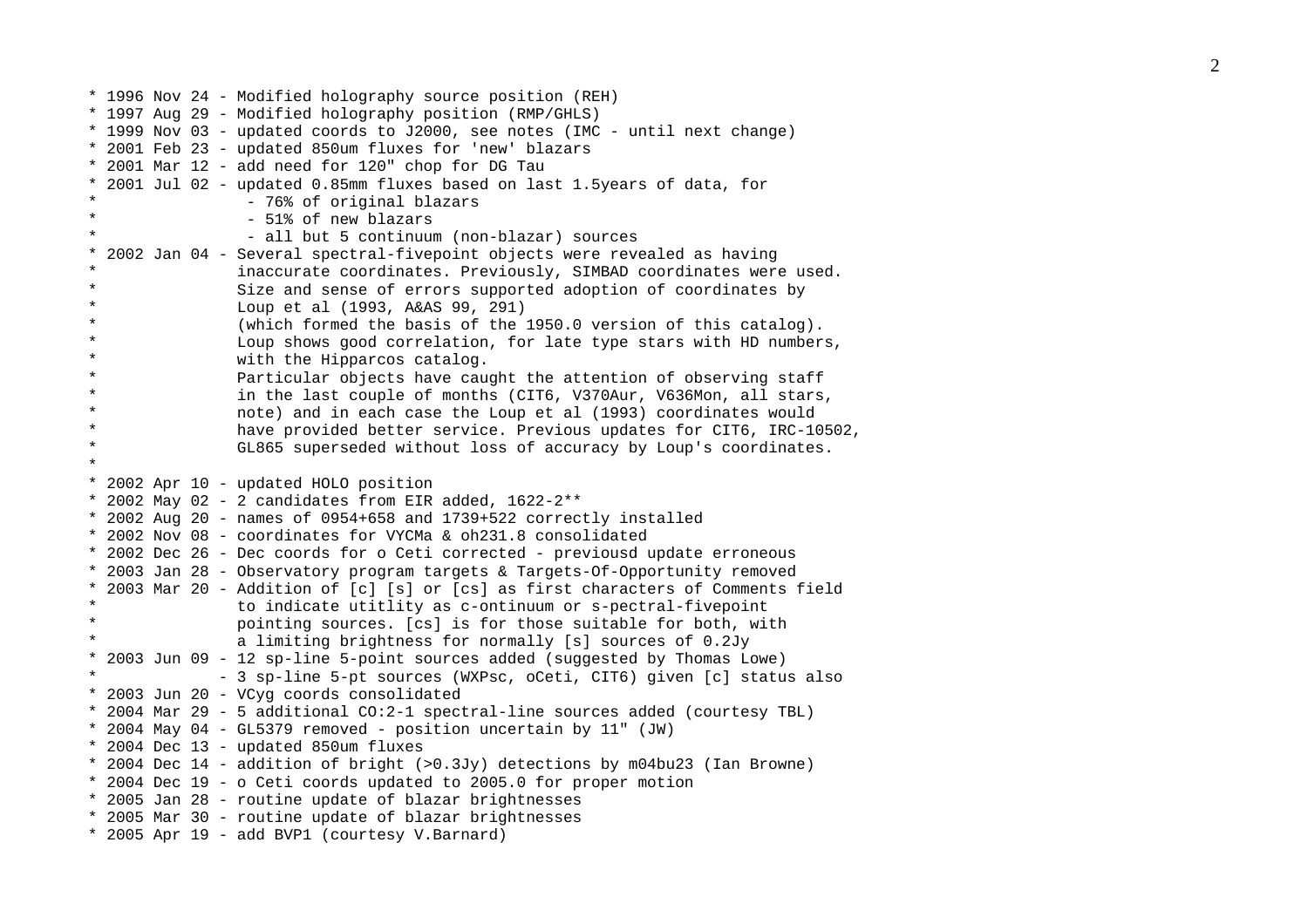```
* 2005 Jul 01 - rationalization of velocities for L1551-IRS1, OH231.8, NGC6334I 
* 2005 Jul 12 - W3(OH) : position updated to that by ICRS 
* 2005 Sep 12 - offset positions for W3(OH) & L1551-IRS5 corrected 
* 2006 Feb 13 - include 1153+495 (thank you J.Hoge)
* 2007 Mar 02 - add possible maser source IRC+20326M 
* 2007 May 04 - add comments for G45.1 = G45.07+0.13 
* 2007 Jul 09 - update Loup sources for Hipparcos positions 
* - use p.m.s appropriate for 2010 
             - delete IRC+20326M (spurious); add NGC6563; correct VXSgr
* 2007 Jul 10 - add 3 stars from m07ai05
* 2007 Jul 17 - Notes for sp.line pointing sources to include 
               Loup class/quality and Hipparcos update if applicable
* * 2007 Aug 30 - Add bright (IntInt>20K.km/s) Loup sources somehow not already in this catalog: 
             - NGC6072, \& IRC+10401 to 'Loup-2', and V384Cep \& IILup to L-3
* 2008 Jan 28 - clarify Int.Int.s for GL230 
* 2008 Aug 28 - remove GL230, V1365Aql, V437Sct following analysis by J.Wouterloot 
* 2008 Sep 09 - change s-pectral l-ine notation from [s] to [l] 
* 2008 Oct 01 - remove GL2374 - duplicate of OH44.1
* -- -- -- -- -- -- -- -- -- -- -- -- -- -- -- -- -- -- -- -- -- -- -- -- -- -- -- -- -- -- -- CONTINUUM POINTING SOURCES : BLAZARS
* * Coordinates for blazars taken from
* Kuhr et al. 1981 Astr. Ap. Suppl., 45, 367 
* Perley, R.A. 1982 A.J. 87, 859 
     Hewitt & Burbridge 1987 Ap.J. Suppl. 63, 1-246
* Edelson R.A. 1987 A.J. 94, 1150 
* * see http://www.jach.hawaii.edu/JACpublic/JCMT/pointing/point2000.html 
* for the contributions of each of these to this catalog, and for 
  the transformations etc leading to this version of the catalog.
```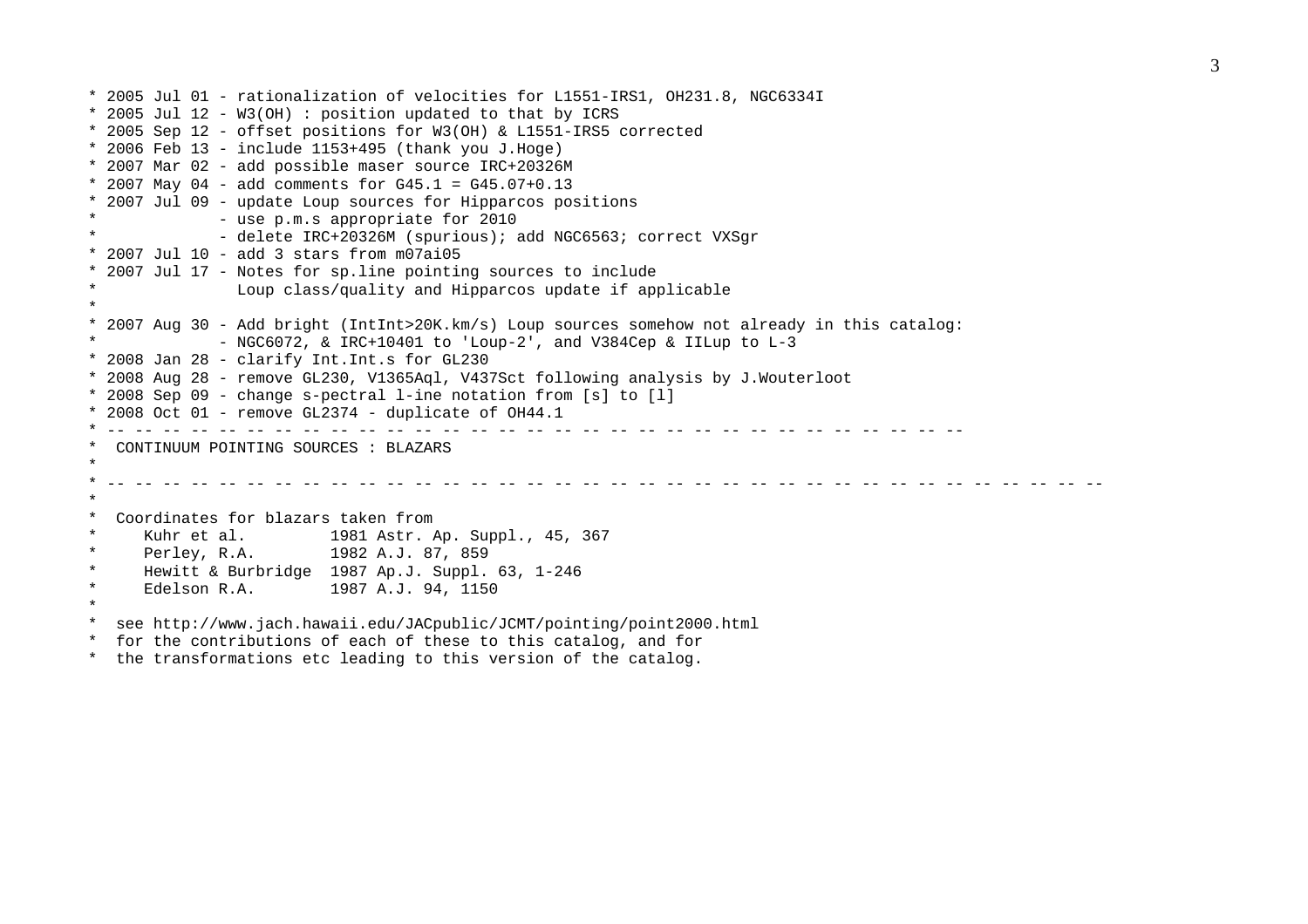| * BLAZARS I    |    |                               |          |                                                          |                          |            |           |                                                                          |
|----------------|----|-------------------------------|----------|----------------------------------------------------------|--------------------------|------------|-----------|--------------------------------------------------------------------------|
| *SOURCE        | RA | <b>DEC</b>                    | EQUI VEL | FLUX RANGE                                               |                          | FRAME DEF  |           | Comments                                                                 |
|                |    |                               | NOX      | $0.85$ mm<br>$\overline{\phantom{a}}$                    | $\overline{\phantom{a}}$ |            |           | observed range at 850um                                                  |
|                |    |                               |          |                                                          |                          |            |           |                                                                          |
| $0003 - 066$   |    | 00 06 13.893 - 06 23 35.33 RJ |          |                                                          |                          |            |           |                                                                          |
| 0048-097       |    | 00 50 41.318 - 09 29 05.21 RJ |          | 1.0<br>n/a<br>0.4<br>n/a                                 | n/a<br>n/a               | LSR<br>LSR |           | RADIO $[c]$ 1.7 - 1.1 Jy (2005 Jan)<br>RADIO [c] 0.4 - 0.5 Jy (2005 Jan) |
| <b>PKS0106</b> |    | 01 08 38.771 + 01 35 00.32 RJ |          | 0.2                                                      | n/a                      | LSR        |           | RADIO [c] 0.1 - 0.3 Jy (2004 Aug-Oct)                                    |
| $0133 + 476$   |    | 01 36 58.595 + 47 51 29.10 RJ |          | n/a<br>1.6<br>n/a                                        | n/a                      | LSR        |           | RADIO [c] 1.1 - 1.7 Jy (2004 Aug-Dec)                                    |
| $0149 + 218$   |    | 01 52 18.059 + 22 07 07.70 RJ |          | 0.3<br>n/a                                               | n/a                      | LSR        |           | RADIO $[c] 0.3 -$<br>Jy (2001 May)                                       |
| $0202 + 319$   |    | 02 05 04.925 + 32 12 30.10 RJ |          | $0.2\,$<br>n/a                                           | n/a                      | LSR        |           | RADIO $[c]$ 0.2 -<br>Jy (2004 Sep)                                       |
| $0212 + 735$   |    | 02 17 30.813 + 73 49 32.62 RJ |          | 0.5<br>n/a                                               | n/a                      | LSR        |           | RADIO $[c]$ 0.5 -<br>Jy (2004 Jul)                                       |
| 0215+015       |    | 02 17 48.955 + 01 44 49.70 RJ |          | 0.1<br>n/a                                               | n/a                      | LSR        |           | RADIO $[c] 0.1 -$<br>Jy (2004 Jul)                                       |
| $0219 + 428$   |    | 02 22 39.612 + 43 02 07.80 RJ |          | 0.3<br>n/a                                               | n/a                      | LSR        |           | RADIO $[c] 0.3 -$<br>Jy (2001 Jul)                                       |
| $0221 + 067$   |    | 02 24 28.428 + 06 59 23.34 RJ |          | $0.2\,$<br>n/a                                           | n/a                      | LSR        |           | RADIO [c] 0.4 - 0.2 Jy (2001 Jul)                                        |
| 0224+671       |    | 02 28 50.051 + 67 21 03.03 RJ |          | $0.3$<br>n/a                                             | n/a                      | LSR        |           | RADIO [c] 0.2 - 0.4 Jy (2004 Aug-Oct)                                    |
| 0234+285       |    | 02 37 52.406 + 28 48 08.99 RJ |          | 1.3<br>n/a                                               | n/a                      | LSR        |           | RADIO [c] 1.2 - 1.5 Jy (2004 Sep-Dec)                                    |
| 0235+164       |    | 02 38 38.930 + 16 36 59.27 RJ |          | 0.6<br>n/a                                               | n/a                      | LSR        |           | RADIO [c] 1.1 - 0.6 Jy (2005 Jan)                                        |
| 0300+471       |    | 03 03 35.242 + 47 16 16.28 RJ |          | 0.6<br>n/a                                               | n/a                      | LSR        | RADIO [c] |                                                                          |
| 0306+102       |    | 03 09 03.624 + 10 29 16.34 RJ |          | 0.2<br>n/a                                               | n/a                      | LSR        |           | RADIO $[c]$ 0.2 -<br>Jy (2001 Jul)                                       |
| 3C84           |    | 03 19 48.160 + 41 30 42.10 RJ |          | 2.4<br>n/a                                               | n/a                      | LSR        |           | RADIO [c] 2.2 - 2.6 Jy (2004 Mar-Dec)                                    |
| $0336 - 019$   |    | 03 39 30.938 - 01 46 35.80 RJ |          | 0.4<br>n/a                                               | n/a                      | LSR        |           | RADIO [c] 0.5 - 0.4 Jy (2004 Sep-Dec)                                    |
| $0355 + 508$   |    | 03 59 29.747 + 50 57 50.16 RJ |          | 1.8<br>n/a                                               | n/a                      | LSR        |           | RADIO [c] 3.1 - 1.8 Jy (2004 Aug-Dec)                                    |
| $0420 - 014$   |    | 04 23 15.801 - 01 20 33.07 RJ |          | 1.8<br>n/a                                               | n/a                      | LSR        |           | RADIO [c] 6.1 - 1.8 Jy (2004 Jan-Dec)                                    |
| $0422 + 004$   |    | 04 24 46.842 + 00 36 06.33 RJ |          | $0.7$<br>n/a                                             | n/a                      | LSR        | RADIO [c] |                                                                          |
| 3C120          |    | 04 33 11.096 + 05 21 15.62 RJ |          | 0.3<br>n/a                                               | n/a                      | LSR        |           | RADIO $[c] 0.3 -$<br>Jy (2001 Jul)                                       |
| <b>PKS0438</b> |    | 04 40 17.180 - 43 33 08.60 RJ |          | 0.4<br>n/a                                               | n/a                      | LSR        | RADIO [c] |                                                                          |
| 0454-234       |    | 04 57 03.179 - 23 24 52.02 RJ |          | $0.7$<br>n/a                                             | n/a                      | LSR        |           | RADIO [c] 0.6 - 0.8 Jy (2004 Mar-Dec)                                    |
| $0458 - 020$   |    | 05 01 12.810 - 01 59 14.26 RJ |          | 0.2<br>n/a                                               | n/a                      | LSR        |           | RADIO [c] 0.5 - 0.2 Jy (2005 Jan)                                        |
| $0521 - 365$   |    | 05 22 57.985 - 36 27 30.85 RJ |          | 0.5<br>n/a                                               | n/a                      | LSR        |           | RADIO [c] 2.5 - 0.5 Jy (2001 Jul)                                        |
| 0528+134       |    | 05 30 56.417 + 13 31 55.15 RJ |          | 1.3<br>n/a                                               | n/a                      | LSR        |           | RADIO [c] 0.8 - 1.3 Jy (2004 Feb-Dec)                                    |
| $0529 + 075$   |    | 05 32 38.998 + 07 32 43.35 RJ |          | $0.4$<br>n/a                                             | n/a                      | LSR        |           | RADIO $[c]$ 0.4 -<br>Jy (2004 Feb)                                       |
| <b>PKS0537</b> |    | 05 38 50.362 - 44 05 08.94 RJ |          | 2.3<br>n/a                                               | n/a                      | LSR        |           | RADIO [c] 2.3 -<br>Jy (2004 Mar)                                         |
| 0552+398       |    | 05 55 30.806 + 39 48 49.17 RJ |          | 0.4<br>n/a                                               | n/a                      | LSR        |           | RADIO [c] 0.3 - 0.4 Jy (2004 Mar-Nov)                                    |
| 0605-085       |    | 06 07 59.699 - 08 34 49.98 RJ |          | 0.4<br>n/a                                               | n/a                      | LSR        |           | RADIO $[c]$ 0.4 -<br>Jy (2003 Nov)                                       |
| 0607-157       |    | 06 09 40.950 - 15 42 40.67 RJ |          | 1.0<br>n/a                                               | n/a                      | LSR        |           | RADIO $[c] 1.0 -$<br>Jy (2004 Jan)                                       |
| $0642 + 449$   |    | 06 46 32.026 + 44 51 16.59 RJ |          | $0.3$<br>n/a                                             | n/a                      | LSR        |           | RADIO [c] 0.4 - 0.3 Jy (2004 Mar-Oct)                                    |
| 0716+714       |    | 07 21 53.448 + 71 20 36.36 RJ |          | 1.7<br>n/a                                               | n/a                      | LSR        |           | RADIO [c] 2.5 - 1.6 Jy (2004 Mar-Dec)                                    |
| 0727-115       | 07 | 30 19.112 - 11 41 12.60 RJ    |          | 0.8<br>n/a                                               | n/a                      | LSR        |           | Jy (2004 Mar)<br>RADIO $[c]$ 0.8 -                                       |
| 0735+178       |    | 07 38 07.394 + 17 42 19.00 RJ |          | $\ensuremath{\text{0}}$ . $\ensuremath{\text{4}}$<br>n/a | n/a                      | LSR        |           | RADIO $[c]$ 0.5 -<br>Jy (2004 Jan-Nov)                                   |
| 0736+017       |    | 07 39 18.034 + 01 37 04.62 RJ |          | 0.6<br>n/a                                               | n/a                      | LSR        |           | RADIO [c] 3.4 - 0.6 Jy (2004 Jan-Nov)                                    |
| $0745 + 241$   |    | 07 48 36.109 + 24 00 24.11 RJ |          | 0.3<br>n/a                                               | n/a                      | LSR        |           | RADIO [c] 0.3 - 0.4 Jy (2004 Nov)                                        |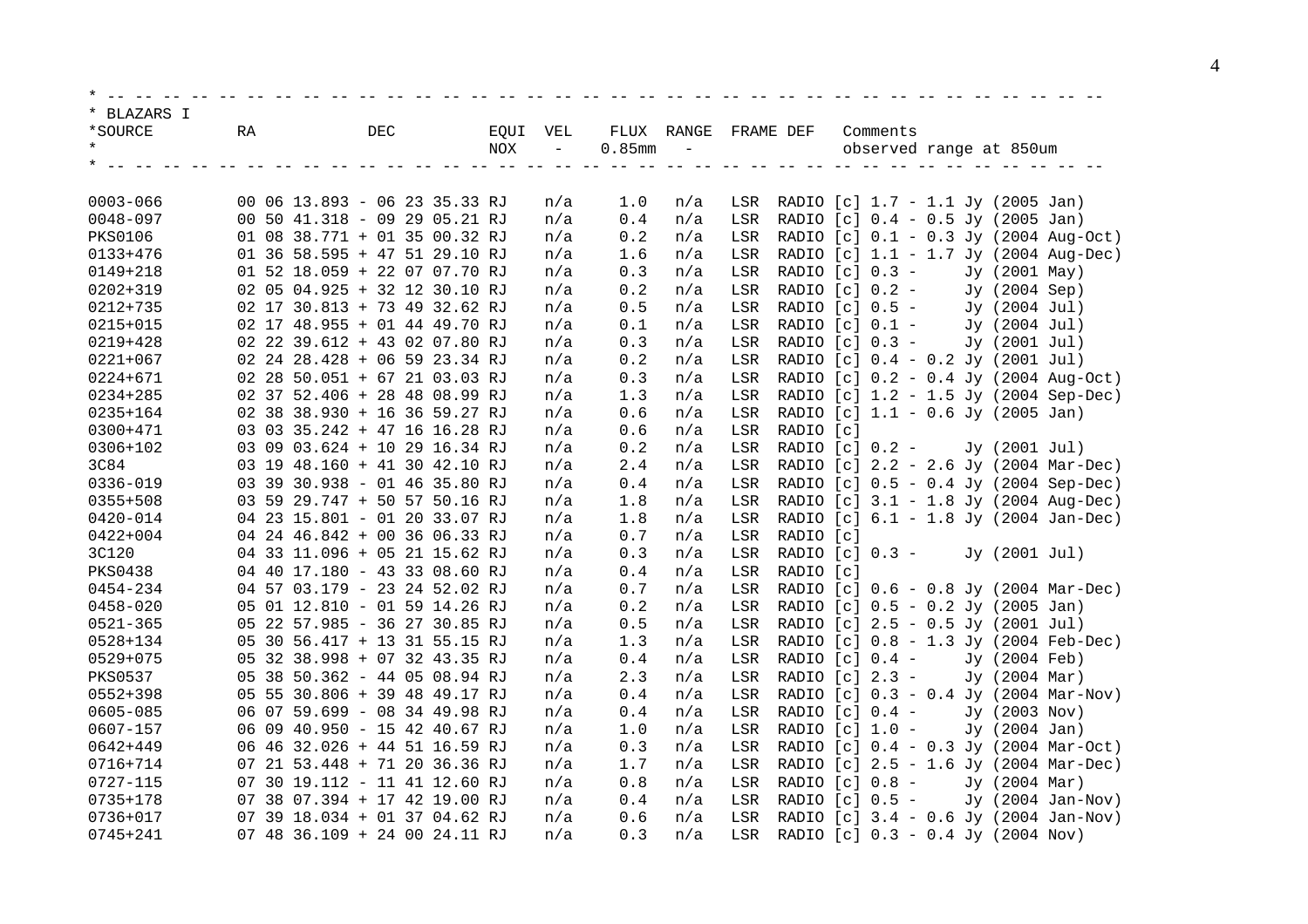|    | n/a                                                                                                                                                                                                                                                                                                                                                                                                                                                                                                                                                                                                                                                                                                                                                                                                                                                                                                                                                                                                                                                                                                                                                                                                                                                                                                                                                                                                                                                            | 0.3                                               | n/a | LSR |  | Jy (2001 Jul)                                                                                                                                                                                                                                                                                                                                                                                                                                                                                                                                                                                                                                                                                                                                                                                                                                                                                                                                                                                                                                                                                                                                                                                                                                                                                                                                                                                                                                                                                                                                 |
|----|----------------------------------------------------------------------------------------------------------------------------------------------------------------------------------------------------------------------------------------------------------------------------------------------------------------------------------------------------------------------------------------------------------------------------------------------------------------------------------------------------------------------------------------------------------------------------------------------------------------------------------------------------------------------------------------------------------------------------------------------------------------------------------------------------------------------------------------------------------------------------------------------------------------------------------------------------------------------------------------------------------------------------------------------------------------------------------------------------------------------------------------------------------------------------------------------------------------------------------------------------------------------------------------------------------------------------------------------------------------------------------------------------------------------------------------------------------------|---------------------------------------------------|-----|-----|--|-----------------------------------------------------------------------------------------------------------------------------------------------------------------------------------------------------------------------------------------------------------------------------------------------------------------------------------------------------------------------------------------------------------------------------------------------------------------------------------------------------------------------------------------------------------------------------------------------------------------------------------------------------------------------------------------------------------------------------------------------------------------------------------------------------------------------------------------------------------------------------------------------------------------------------------------------------------------------------------------------------------------------------------------------------------------------------------------------------------------------------------------------------------------------------------------------------------------------------------------------------------------------------------------------------------------------------------------------------------------------------------------------------------------------------------------------------------------------------------------------------------------------------------------------|
|    | n/a                                                                                                                                                                                                                                                                                                                                                                                                                                                                                                                                                                                                                                                                                                                                                                                                                                                                                                                                                                                                                                                                                                                                                                                                                                                                                                                                                                                                                                                            | 1.0                                               | n/a | LSR |  |                                                                                                                                                                                                                                                                                                                                                                                                                                                                                                                                                                                                                                                                                                                                                                                                                                                                                                                                                                                                                                                                                                                                                                                                                                                                                                                                                                                                                                                                                                                                               |
|    | n/a                                                                                                                                                                                                                                                                                                                                                                                                                                                                                                                                                                                                                                                                                                                                                                                                                                                                                                                                                                                                                                                                                                                                                                                                                                                                                                                                                                                                                                                            | 0.5                                               | n/a | LSR |  |                                                                                                                                                                                                                                                                                                                                                                                                                                                                                                                                                                                                                                                                                                                                                                                                                                                                                                                                                                                                                                                                                                                                                                                                                                                                                                                                                                                                                                                                                                                                               |
|    | n/a                                                                                                                                                                                                                                                                                                                                                                                                                                                                                                                                                                                                                                                                                                                                                                                                                                                                                                                                                                                                                                                                                                                                                                                                                                                                                                                                                                                                                                                            | $\ensuremath{\text{0}}$ . $\ensuremath{\text{4}}$ | n/a | LSR |  |                                                                                                                                                                                                                                                                                                                                                                                                                                                                                                                                                                                                                                                                                                                                                                                                                                                                                                                                                                                                                                                                                                                                                                                                                                                                                                                                                                                                                                                                                                                                               |
|    | n/a                                                                                                                                                                                                                                                                                                                                                                                                                                                                                                                                                                                                                                                                                                                                                                                                                                                                                                                                                                                                                                                                                                                                                                                                                                                                                                                                                                                                                                                            | 4.0                                               | n/a | LSR |  |                                                                                                                                                                                                                                                                                                                                                                                                                                                                                                                                                                                                                                                                                                                                                                                                                                                                                                                                                                                                                                                                                                                                                                                                                                                                                                                                                                                                                                                                                                                                               |
|    | n/a                                                                                                                                                                                                                                                                                                                                                                                                                                                                                                                                                                                                                                                                                                                                                                                                                                                                                                                                                                                                                                                                                                                                                                                                                                                                                                                                                                                                                                                            | 0.2                                               | n/a | LSR |  | Jy (2001 Jul)                                                                                                                                                                                                                                                                                                                                                                                                                                                                                                                                                                                                                                                                                                                                                                                                                                                                                                                                                                                                                                                                                                                                                                                                                                                                                                                                                                                                                                                                                                                                 |
|    | n/a                                                                                                                                                                                                                                                                                                                                                                                                                                                                                                                                                                                                                                                                                                                                                                                                                                                                                                                                                                                                                                                                                                                                                                                                                                                                                                                                                                                                                                                            | 1.0                                               | n/a | LSR |  |                                                                                                                                                                                                                                                                                                                                                                                                                                                                                                                                                                                                                                                                                                                                                                                                                                                                                                                                                                                                                                                                                                                                                                                                                                                                                                                                                                                                                                                                                                                                               |
|    | n/a                                                                                                                                                                                                                                                                                                                                                                                                                                                                                                                                                                                                                                                                                                                                                                                                                                                                                                                                                                                                                                                                                                                                                                                                                                                                                                                                                                                                                                                            | $1.0$                                             | n/a | LSR |  |                                                                                                                                                                                                                                                                                                                                                                                                                                                                                                                                                                                                                                                                                                                                                                                                                                                                                                                                                                                                                                                                                                                                                                                                                                                                                                                                                                                                                                                                                                                                               |
|    | n/a                                                                                                                                                                                                                                                                                                                                                                                                                                                                                                                                                                                                                                                                                                                                                                                                                                                                                                                                                                                                                                                                                                                                                                                                                                                                                                                                                                                                                                                            | 0.5                                               | n/a | LSR |  |                                                                                                                                                                                                                                                                                                                                                                                                                                                                                                                                                                                                                                                                                                                                                                                                                                                                                                                                                                                                                                                                                                                                                                                                                                                                                                                                                                                                                                                                                                                                               |
|    | n/a                                                                                                                                                                                                                                                                                                                                                                                                                                                                                                                                                                                                                                                                                                                                                                                                                                                                                                                                                                                                                                                                                                                                                                                                                                                                                                                                                                                                                                                            | 0.9                                               | n/a | LSR |  |                                                                                                                                                                                                                                                                                                                                                                                                                                                                                                                                                                                                                                                                                                                                                                                                                                                                                                                                                                                                                                                                                                                                                                                                                                                                                                                                                                                                                                                                                                                                               |
|    | n/a                                                                                                                                                                                                                                                                                                                                                                                                                                                                                                                                                                                                                                                                                                                                                                                                                                                                                                                                                                                                                                                                                                                                                                                                                                                                                                                                                                                                                                                            | 0.7                                               | n/a | LSR |  |                                                                                                                                                                                                                                                                                                                                                                                                                                                                                                                                                                                                                                                                                                                                                                                                                                                                                                                                                                                                                                                                                                                                                                                                                                                                                                                                                                                                                                                                                                                                               |
|    | n/a                                                                                                                                                                                                                                                                                                                                                                                                                                                                                                                                                                                                                                                                                                                                                                                                                                                                                                                                                                                                                                                                                                                                                                                                                                                                                                                                                                                                                                                            | 0.5                                               | n/a | LSR |  |                                                                                                                                                                                                                                                                                                                                                                                                                                                                                                                                                                                                                                                                                                                                                                                                                                                                                                                                                                                                                                                                                                                                                                                                                                                                                                                                                                                                                                                                                                                                               |
|    | n/a                                                                                                                                                                                                                                                                                                                                                                                                                                                                                                                                                                                                                                                                                                                                                                                                                                                                                                                                                                                                                                                                                                                                                                                                                                                                                                                                                                                                                                                            | 1.5                                               | n/a | LSR |  | Jy (2005 Dec)                                                                                                                                                                                                                                                                                                                                                                                                                                                                                                                                                                                                                                                                                                                                                                                                                                                                                                                                                                                                                                                                                                                                                                                                                                                                                                                                                                                                                                                                                                                                 |
|    | n/a                                                                                                                                                                                                                                                                                                                                                                                                                                                                                                                                                                                                                                                                                                                                                                                                                                                                                                                                                                                                                                                                                                                                                                                                                                                                                                                                                                                                                                                            | 0.3                                               | n/a | LSR |  |                                                                                                                                                                                                                                                                                                                                                                                                                                                                                                                                                                                                                                                                                                                                                                                                                                                                                                                                                                                                                                                                                                                                                                                                                                                                                                                                                                                                                                                                                                                                               |
|    | n/a                                                                                                                                                                                                                                                                                                                                                                                                                                                                                                                                                                                                                                                                                                                                                                                                                                                                                                                                                                                                                                                                                                                                                                                                                                                                                                                                                                                                                                                            | 0.2                                               | n/a | LSR |  |                                                                                                                                                                                                                                                                                                                                                                                                                                                                                                                                                                                                                                                                                                                                                                                                                                                                                                                                                                                                                                                                                                                                                                                                                                                                                                                                                                                                                                                                                                                                               |
|    | n/a                                                                                                                                                                                                                                                                                                                                                                                                                                                                                                                                                                                                                                                                                                                                                                                                                                                                                                                                                                                                                                                                                                                                                                                                                                                                                                                                                                                                                                                            | 2.1                                               | n/a | LSR |  |                                                                                                                                                                                                                                                                                                                                                                                                                                                                                                                                                                                                                                                                                                                                                                                                                                                                                                                                                                                                                                                                                                                                                                                                                                                                                                                                                                                                                                                                                                                                               |
|    | n/a                                                                                                                                                                                                                                                                                                                                                                                                                                                                                                                                                                                                                                                                                                                                                                                                                                                                                                                                                                                                                                                                                                                                                                                                                                                                                                                                                                                                                                                            | 1.9                                               | n/a | LSR |  |                                                                                                                                                                                                                                                                                                                                                                                                                                                                                                                                                                                                                                                                                                                                                                                                                                                                                                                                                                                                                                                                                                                                                                                                                                                                                                                                                                                                                                                                                                                                               |
|    | n/a                                                                                                                                                                                                                                                                                                                                                                                                                                                                                                                                                                                                                                                                                                                                                                                                                                                                                                                                                                                                                                                                                                                                                                                                                                                                                                                                                                                                                                                            | 3.4                                               | n/a | LSR |  |                                                                                                                                                                                                                                                                                                                                                                                                                                                                                                                                                                                                                                                                                                                                                                                                                                                                                                                                                                                                                                                                                                                                                                                                                                                                                                                                                                                                                                                                                                                                               |
|    | n/a                                                                                                                                                                                                                                                                                                                                                                                                                                                                                                                                                                                                                                                                                                                                                                                                                                                                                                                                                                                                                                                                                                                                                                                                                                                                                                                                                                                                                                                            | 0.5                                               | n/a | LSR |  |                                                                                                                                                                                                                                                                                                                                                                                                                                                                                                                                                                                                                                                                                                                                                                                                                                                                                                                                                                                                                                                                                                                                                                                                                                                                                                                                                                                                                                                                                                                                               |
|    | n/a                                                                                                                                                                                                                                                                                                                                                                                                                                                                                                                                                                                                                                                                                                                                                                                                                                                                                                                                                                                                                                                                                                                                                                                                                                                                                                                                                                                                                                                            | 0.5                                               | n/a | LSR |  | Jy (2004 Feb)                                                                                                                                                                                                                                                                                                                                                                                                                                                                                                                                                                                                                                                                                                                                                                                                                                                                                                                                                                                                                                                                                                                                                                                                                                                                                                                                                                                                                                                                                                                                 |
|    | n/a                                                                                                                                                                                                                                                                                                                                                                                                                                                                                                                                                                                                                                                                                                                                                                                                                                                                                                                                                                                                                                                                                                                                                                                                                                                                                                                                                                                                                                                            | 2.4                                               | n/a | LSR |  |                                                                                                                                                                                                                                                                                                                                                                                                                                                                                                                                                                                                                                                                                                                                                                                                                                                                                                                                                                                                                                                                                                                                                                                                                                                                                                                                                                                                                                                                                                                                               |
|    | n/a                                                                                                                                                                                                                                                                                                                                                                                                                                                                                                                                                                                                                                                                                                                                                                                                                                                                                                                                                                                                                                                                                                                                                                                                                                                                                                                                                                                                                                                            | 0.4                                               | n/a | LSR |  | Jy (2004 Mar)                                                                                                                                                                                                                                                                                                                                                                                                                                                                                                                                                                                                                                                                                                                                                                                                                                                                                                                                                                                                                                                                                                                                                                                                                                                                                                                                                                                                                                                                                                                                 |
|    | n/a                                                                                                                                                                                                                                                                                                                                                                                                                                                                                                                                                                                                                                                                                                                                                                                                                                                                                                                                                                                                                                                                                                                                                                                                                                                                                                                                                                                                                                                            | 0.4                                               | n/a | LSR |  |                                                                                                                                                                                                                                                                                                                                                                                                                                                                                                                                                                                                                                                                                                                                                                                                                                                                                                                                                                                                                                                                                                                                                                                                                                                                                                                                                                                                                                                                                                                                               |
|    | n/a                                                                                                                                                                                                                                                                                                                                                                                                                                                                                                                                                                                                                                                                                                                                                                                                                                                                                                                                                                                                                                                                                                                                                                                                                                                                                                                                                                                                                                                            | 0.9                                               | n/a | LSR |  |                                                                                                                                                                                                                                                                                                                                                                                                                                                                                                                                                                                                                                                                                                                                                                                                                                                                                                                                                                                                                                                                                                                                                                                                                                                                                                                                                                                                                                                                                                                                               |
|    | n/a                                                                                                                                                                                                                                                                                                                                                                                                                                                                                                                                                                                                                                                                                                                                                                                                                                                                                                                                                                                                                                                                                                                                                                                                                                                                                                                                                                                                                                                            | 1.0                                               | n/a | LSR |  |                                                                                                                                                                                                                                                                                                                                                                                                                                                                                                                                                                                                                                                                                                                                                                                                                                                                                                                                                                                                                                                                                                                                                                                                                                                                                                                                                                                                                                                                                                                                               |
|    | n/a                                                                                                                                                                                                                                                                                                                                                                                                                                                                                                                                                                                                                                                                                                                                                                                                                                                                                                                                                                                                                                                                                                                                                                                                                                                                                                                                                                                                                                                            | 0.3                                               | n/a | LSR |  | Jy (2003 Jun)                                                                                                                                                                                                                                                                                                                                                                                                                                                                                                                                                                                                                                                                                                                                                                                                                                                                                                                                                                                                                                                                                                                                                                                                                                                                                                                                                                                                                                                                                                                                 |
| 15 | n/a                                                                                                                                                                                                                                                                                                                                                                                                                                                                                                                                                                                                                                                                                                                                                                                                                                                                                                                                                                                                                                                                                                                                                                                                                                                                                                                                                                                                                                                            | 0.6                                               | n/a | LSR |  |                                                                                                                                                                                                                                                                                                                                                                                                                                                                                                                                                                                                                                                                                                                                                                                                                                                                                                                                                                                                                                                                                                                                                                                                                                                                                                                                                                                                                                                                                                                                               |
| 16 | n/a                                                                                                                                                                                                                                                                                                                                                                                                                                                                                                                                                                                                                                                                                                                                                                                                                                                                                                                                                                                                                                                                                                                                                                                                                                                                                                                                                                                                                                                            | 0.2                                               | n/a | LSR |  |                                                                                                                                                                                                                                                                                                                                                                                                                                                                                                                                                                                                                                                                                                                                                                                                                                                                                                                                                                                                                                                                                                                                                                                                                                                                                                                                                                                                                                                                                                                                               |
|    | n/a                                                                                                                                                                                                                                                                                                                                                                                                                                                                                                                                                                                                                                                                                                                                                                                                                                                                                                                                                                                                                                                                                                                                                                                                                                                                                                                                                                                                                                                            | 0.6                                               | n/a | LSR |  |                                                                                                                                                                                                                                                                                                                                                                                                                                                                                                                                                                                                                                                                                                                                                                                                                                                                                                                                                                                                                                                                                                                                                                                                                                                                                                                                                                                                                                                                                                                                               |
|    | n/a                                                                                                                                                                                                                                                                                                                                                                                                                                                                                                                                                                                                                                                                                                                                                                                                                                                                                                                                                                                                                                                                                                                                                                                                                                                                                                                                                                                                                                                            | 0.5                                               | n/a | LSR |  | Jy (2002 May)                                                                                                                                                                                                                                                                                                                                                                                                                                                                                                                                                                                                                                                                                                                                                                                                                                                                                                                                                                                                                                                                                                                                                                                                                                                                                                                                                                                                                                                                                                                                 |
|    | n/a                                                                                                                                                                                                                                                                                                                                                                                                                                                                                                                                                                                                                                                                                                                                                                                                                                                                                                                                                                                                                                                                                                                                                                                                                                                                                                                                                                                                                                                            | 0.3                                               | n/a | LSR |  | Jy (2002 May)                                                                                                                                                                                                                                                                                                                                                                                                                                                                                                                                                                                                                                                                                                                                                                                                                                                                                                                                                                                                                                                                                                                                                                                                                                                                                                                                                                                                                                                                                                                                 |
|    | n/a                                                                                                                                                                                                                                                                                                                                                                                                                                                                                                                                                                                                                                                                                                                                                                                                                                                                                                                                                                                                                                                                                                                                                                                                                                                                                                                                                                                                                                                            | 0.8                                               | n/a | LSR |  |                                                                                                                                                                                                                                                                                                                                                                                                                                                                                                                                                                                                                                                                                                                                                                                                                                                                                                                                                                                                                                                                                                                                                                                                                                                                                                                                                                                                                                                                                                                                               |
|    | n/a                                                                                                                                                                                                                                                                                                                                                                                                                                                                                                                                                                                                                                                                                                                                                                                                                                                                                                                                                                                                                                                                                                                                                                                                                                                                                                                                                                                                                                                            | 1.5                                               | n/a | LSR |  |                                                                                                                                                                                                                                                                                                                                                                                                                                                                                                                                                                                                                                                                                                                                                                                                                                                                                                                                                                                                                                                                                                                                                                                                                                                                                                                                                                                                                                                                                                                                               |
|    | n/a                                                                                                                                                                                                                                                                                                                                                                                                                                                                                                                                                                                                                                                                                                                                                                                                                                                                                                                                                                                                                                                                                                                                                                                                                                                                                                                                                                                                                                                            | 0.2                                               | n/a | LSR |  | Jy (2001 Apr)                                                                                                                                                                                                                                                                                                                                                                                                                                                                                                                                                                                                                                                                                                                                                                                                                                                                                                                                                                                                                                                                                                                                                                                                                                                                                                                                                                                                                                                                                                                                 |
| 17 | n/a                                                                                                                                                                                                                                                                                                                                                                                                                                                                                                                                                                                                                                                                                                                                                                                                                                                                                                                                                                                                                                                                                                                                                                                                                                                                                                                                                                                                                                                            | 1.1                                               | n/a | LSR |  |                                                                                                                                                                                                                                                                                                                                                                                                                                                                                                                                                                                                                                                                                                                                                                                                                                                                                                                                                                                                                                                                                                                                                                                                                                                                                                                                                                                                                                                                                                                                               |
|    | n/a                                                                                                                                                                                                                                                                                                                                                                                                                                                                                                                                                                                                                                                                                                                                                                                                                                                                                                                                                                                                                                                                                                                                                                                                                                                                                                                                                                                                                                                            | 0.1                                               | n/a | LSR |  |                                                                                                                                                                                                                                                                                                                                                                                                                                                                                                                                                                                                                                                                                                                                                                                                                                                                                                                                                                                                                                                                                                                                                                                                                                                                                                                                                                                                                                                                                                                                               |
|    | n/a                                                                                                                                                                                                                                                                                                                                                                                                                                                                                                                                                                                                                                                                                                                                                                                                                                                                                                                                                                                                                                                                                                                                                                                                                                                                                                                                                                                                                                                            | 1.9                                               | n/a | LSR |  |                                                                                                                                                                                                                                                                                                                                                                                                                                                                                                                                                                                                                                                                                                                                                                                                                                                                                                                                                                                                                                                                                                                                                                                                                                                                                                                                                                                                                                                                                                                                               |
|    | n/a                                                                                                                                                                                                                                                                                                                                                                                                                                                                                                                                                                                                                                                                                                                                                                                                                                                                                                                                                                                                                                                                                                                                                                                                                                                                                                                                                                                                                                                            | 0.3                                               | n/a | LSR |  |                                                                                                                                                                                                                                                                                                                                                                                                                                                                                                                                                                                                                                                                                                                                                                                                                                                                                                                                                                                                                                                                                                                                                                                                                                                                                                                                                                                                                                                                                                                                               |
|    | n/a                                                                                                                                                                                                                                                                                                                                                                                                                                                                                                                                                                                                                                                                                                                                                                                                                                                                                                                                                                                                                                                                                                                                                                                                                                                                                                                                                                                                                                                            | 0.2                                               | n/a | LSR |  | $(2001$ May)                                                                                                                                                                                                                                                                                                                                                                                                                                                                                                                                                                                                                                                                                                                                                                                                                                                                                                                                                                                                                                                                                                                                                                                                                                                                                                                                                                                                                                                                                                                                  |
|    | n/a                                                                                                                                                                                                                                                                                                                                                                                                                                                                                                                                                                                                                                                                                                                                                                                                                                                                                                                                                                                                                                                                                                                                                                                                                                                                                                                                                                                                                                                            | 0.7                                               | n/a | LSR |  |                                                                                                                                                                                                                                                                                                                                                                                                                                                                                                                                                                                                                                                                                                                                                                                                                                                                                                                                                                                                                                                                                                                                                                                                                                                                                                                                                                                                                                                                                                                                               |
|    | n/a                                                                                                                                                                                                                                                                                                                                                                                                                                                                                                                                                                                                                                                                                                                                                                                                                                                                                                                                                                                                                                                                                                                                                                                                                                                                                                                                                                                                                                                            | 0.9                                               | n/a | LSR |  |                                                                                                                                                                                                                                                                                                                                                                                                                                                                                                                                                                                                                                                                                                                                                                                                                                                                                                                                                                                                                                                                                                                                                                                                                                                                                                                                                                                                                                                                                                                                               |
|    | n/a                                                                                                                                                                                                                                                                                                                                                                                                                                                                                                                                                                                                                                                                                                                                                                                                                                                                                                                                                                                                                                                                                                                                                                                                                                                                                                                                                                                                                                                            | 1.0                                               | n/a | LSR |  |                                                                                                                                                                                                                                                                                                                                                                                                                                                                                                                                                                                                                                                                                                                                                                                                                                                                                                                                                                                                                                                                                                                                                                                                                                                                                                                                                                                                                                                                                                                                               |
|    | n/a                                                                                                                                                                                                                                                                                                                                                                                                                                                                                                                                                                                                                                                                                                                                                                                                                                                                                                                                                                                                                                                                                                                                                                                                                                                                                                                                                                                                                                                            | $0.7\,$                                           | n/a | LSR |  | Jy (2001 May)                                                                                                                                                                                                                                                                                                                                                                                                                                                                                                                                                                                                                                                                                                                                                                                                                                                                                                                                                                                                                                                                                                                                                                                                                                                                                                                                                                                                                                                                                                                                 |
|    | 07 50 52.046 + 12 31 04.83 RJ<br>07 57 06.643 + 09 56 34.85 RJ<br>08 31 48.877 + 04 29 39.09 RJ<br>08 41 24.365 + 70 53 42.17 RJ<br>08 54 48.875 + 20 06 30.64 RJ<br>09 20 58.458 + 44 41 53.99 RJ<br>09 27 03.014 + 39 02 20.85 RJ<br>09 58 47.245 + 65 33 54.82 RJ<br>10 37 16.080 - 29 34 02.81 RJ<br>10 48 27.620 + 71 43 35.94 RJ<br>10 58 29.605 + 01 33 58.82 RJ<br>11 50 19.212 + 24 17 53.84 RJ<br>11 53 24.467 + 49 31 08.83 RJ<br>11 59 31.834 + 29 14 43.83 RJ<br>12 15 46.752 - 17 31 45.40 RJ<br>12 29 06.700 + 02 03 08.60 RJ<br>12 30 49.423 + 12 23 28.04 RJ<br>12 56 11.167 - 05 47 21.52 RJ<br>13 10 28.664 + 32 20 43.78 RJ<br>13 16 07.986 - 33 38 59.17 RJ<br>13 37 39.783 - 12 57 24.69 RJ<br>14 15 58.817 + 13 20 23.71 RJ<br>14 19 46.597 + 54 23 14.78 RJ<br>15 12 50.533 - 09 05 59.83 RJ<br>15 17 41.813 - 24 22 19.48 RJ<br>15 40 49.492 + 14 47 45.88 RJ<br>50 35.269 + 05 27 10.45 RJ<br>08 46.203 + 10 29 07.78 RJ<br>16 13 41.064 + 34 12 47.91 RJ<br>16 25 46.892 - 25 27 38.33 RJ<br>16 26 06.021 - 29 51 26.97 RJ<br>16 35 15.493 + 38 08 04.50 RJ<br>16 42 58.810 + 39 48 36.99 RJ<br>17 00 53.154 - 26 10 51.72 RJ<br>33 02.706 - 13 04 49.55 RJ<br>17 40 36.978 + 52 11 43.41 RJ<br>17 43 58.856 - 03 50 04.62 RJ<br>17 51 32.819 + 09 39 00.73 RJ<br>17 48 32.840 + 70 05 50.77 RJ<br>18 00 45.684 + 78 28 04.02 RJ<br>18 06 50.681 + 69 49 28.11 RJ<br>18 24 07.068 + 56 51 01.49 RJ<br>19 11 09.653 - 20 06 55.11 RJ |                                                   |     |     |  | RADIO [c] 0.3 -<br>RADIO [c] 1.0 - 1.1 Jy (2004 Jan)<br>RADIO [c] 0.2 - 0.5 Jy (2004 Jan-Sep)<br>RADIO [c] 0.7 - 0.4 Jy (2004 Mar-Nov)<br>RADIO [c] 3.3 - 5.1 Jy (2004 Mar)<br>RADIO $\lceil c \rceil$ 0.2 -<br>RADIO [c] 1.0 - 1.3 Jy (2005 Mar)<br>RADIO [c] 0.5 - 1.0 Jy (2005 Mar)<br>RADIO [c] 0.4 - 0.5 Jy (2004 Sep)<br>RADIO [c] 0.3 - 1.2 Jy (2004 Jan-Dec)<br>RADIO [c] 3.1 - 0.7 Jy (2005 Mar)<br>RADIO [c] 0.4 - 0.5 Jy (2004 Jan)<br>RADIO $\lceil c \rceil$ 1.5 -<br>RADIO $[c] 0.2 - 0.4$ Jy (2004 Mar)<br>RADIO [c] 0.2 - 0.3 Jy (2001 Jul)<br>RADIO [c] 2.1 - 4.2 Jy (2005 Mar)<br>RADIO [c] 1.8 - 1.9 Jy (2004 Jan-Dec)<br>RADIO [c] 3.4 - 7.6 Jy (2005 Mar)<br>RADIO [c] 1.3 - 0.4 Jy (2005 Jan)<br>RADIO $[c]$ 0.5 -<br>RADIO [c] 3.8 - 2.4 Jy (2004 Sep-Dec)<br>RADIO $[c] 0.4 -$<br>RADIO [c] 0.8 - 0.3 Jy (2004 Jan-Dec)<br>RADIO [c] 0.4 - 0.9 Jy (2004 Mar-Dec)<br>RADIO [c] 0.9 - 1.1 Jy (2003 May-Jul)<br>RADIO [c] 0.3 -<br>RADIO [c] 0.6 - 0.8 Jy (2004 Dec)<br>RADIO [c] 0.2 - 0.3 Jy (2004 Mar)<br>RADIO [c] 0.8 - 0.6 Jy (2004 Sep-Dec)<br>RADIO [c] 0.5 -<br>RADIO $[c] 0.3 -$<br>RADIO [c] 1.6 - 0.8 Jy (2005 Mar)<br>RADIO [c] 2.0 - 1.5 Jy (2004 Jan-Sep)<br>RADIO [c] 0.2 -<br>RADIO [c] 1.5 - 1.1 Jy (2004 Jan-Sep)<br>RADIO [c] 0.3 - 0.1 Jy (2001 Jul)<br>RADIO [c] 2.1 - 1.9 Jy (2003 May-Jul)<br>RADIO [c] 1.2 - 0.3 Jy (2001 Jul)<br>RADIO $[c]$ 0.2 -<br>RADIO [c] 0.6 - 0.8 Jy (2003 May-Jul)<br>RADIO [c] 0.9 - 1.0 Jy (2003 May-Jul)<br>RADIO [c] 0.5 - 1.1 Jy (2005 Mar)<br>RADIO $[c]$ 0.7 - |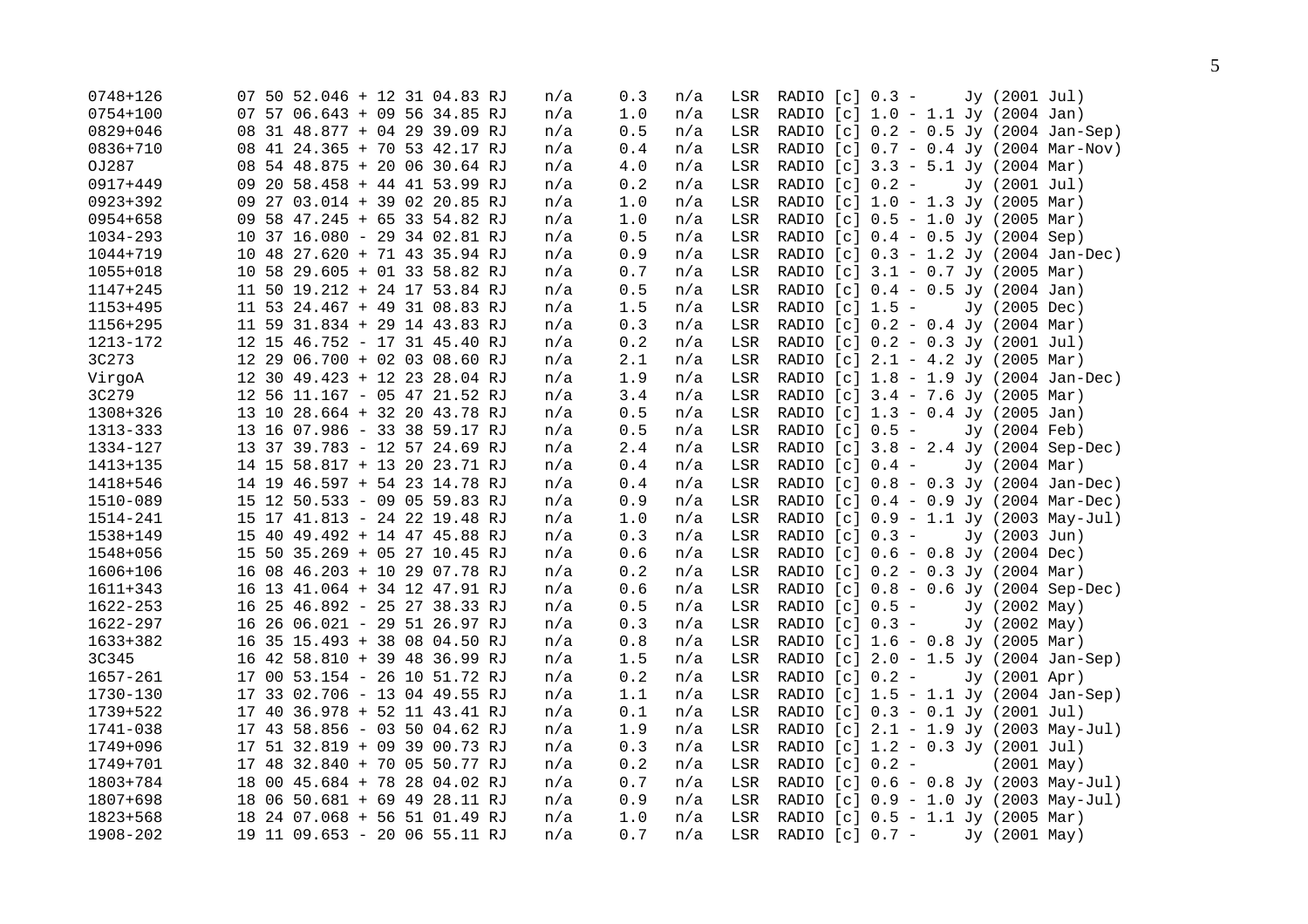```
1921-293 19 24 51.056 - 29 14 30.12 RJ n/a 4.0 n/a LSR RADIO [c] 5.0 - 4.0 Jy (2003 May-Dec) 
1923+210 19 25 59.605 + 21 06 26.16 RJ n/a 0.4 n/a LSR RADIO [c] 0.4 - Jy (2004 Nov) 
1928+738 19 27 48.495 + 73 58 01.57 RJ n/a 0.4 n/a LSR RADIO [c] 0.4 - Jy (2001 Jul) 
1958-179 20 00 57.090 - 17 48 57.67 RJ n/a 0.5 n/a LSR RADIO [c] 0.5 - 0.8 Jy (2001 Jul) 
2005+403 20 07 44.945 + 40 29 48.60 RJ n/a 0.7 n/a LSR RADIO [c] 0.7 - Jy (2003 Jul) 
2007+776 20 05 30.999 + 77 52 43.25 RJ n/a 0.3 n/a LSR RADIO [c] 0.5 - 0.3 Jy (2001 Jul) 
2008-159 20 11 15.711 - 15 46 40.25 RJ n/a 0.4 n/a LSR RADIO [c] 0.4 - Jy (2004 Oct) 
2021+317 20 23 19.017 + 31 53 02.31 RJ n/a 0.3 n/a LSR RADIO [c] 0.3 - Jy (2001 Jul) 
2037+511 20 38 37.035 + 51 19 12.66 RJ n/a 0.4 n/a LSR RADIO [c] 0.4 - 0.5 Jy (2004 Mar-Aug) 
2059+034 21 01 38.834 + 03 41 31.32 RJ n/a 0.5 n/a LSR RADIO [c] 
2134+004 21 36 38.586 + 00 41 54.21 RJ n/a 0.7 n/a LSR RADIO [c] 0.5 - 0.7 Jy 
2145+067 21 48 05.459 + 06 57 38.60 RJ n/a 0.2 n/a LSR RADIO [c] 3.0 - 0.2 Jy (2004 Dec) 
2155-304 21 58 52.065 - 30 13 32.12 RJ n/a 0.1 n/a LSR RADIO [c] 0.1 - Jy (2001 Jul) 
2155-152 21 58 06.282 - 15 01 09.33 RJ n/a 0.5 n/a LSR RADIO [c] 0.5 - 0.6 Jy (2004 Nov) 
BLLAC 22 02 43.291 + 42 16 39.98 RJ n/a 4.4 n/a LSR RADIO [c] 1.1 - 4.4 Jy (2004 Aug-Dec) 
2201+315 22 03 14.976 + 31 45 38.27 RJ n/a 0.4 n/a LSR RADIO [c] 0.4 - Jy (2004 Oct) 
2223-052 22 25 47.259 - 04 57 01.39 RJ n/a 1.3 n/a LSR RADIO [c] 1.1 - 1.3 Jy (2004 Sep-Dec) 
2227-088 22 29 40.084 - 08 32 54.44 RJ n/a 0.5 n/a LSR RADIO [c] 0.5 - Jy (2004 Aug) 
2230+114 22 32 36.409 + 11 43 50.90 RJ n/a 3.3 n/a LSR RADIO [c] 3.5 - 3.3 Jy (2004 Dec) 
2243-123 22 46 18.232 - 12 06 51.28 RJ n/a 0.5 n/a LSR RADIO [c] 0.4 - 0.5 Jy (2001 Jul) 
2251+158 22 53 57.748 + 16 08 53.56 RJ n/a 7.0 n/a LSR RADIO [c] 3.4 - 7.0 Jy (2004 Sep-Dec) 
2255-282 22 58 05.963 - 27 58 21.26 RJ n/a 0.7 n/a LSR RADIO [c] 1.0 - 0.7 Jy (2004 Nov) 
2318+049 23 20 44.857 + 05 13 49.95 RJ n/a 0.1 n/a LSR RADIO [c] 0.1 - 0.2 Jy (2005 Jan) 
2345-167 23 48 02.609 - 16 31 12.02 RJ n/a 0.5 n/a LSR RADIO [c] 
* * The 6 sources below were not carried over from the original (RB) version 
* due to inaccuracies in their positions, but they are repeated here in 
* case of desperation - 3c111 and CenA in particular are too strong to 
* discard completely. 
* 3C111 04 15 00.61 + 37 54 19.5 RB n/a 1.4 n/a LSR RADIO [c] 1.4 - Jy (2004 Aug) 
0954+556 09 54 14.355 + 55 37 16.35 RB n/a 0.2 n/a LSR RADIO [c] 2.6 - 0.2 Jy (2005 Jan) 
1219+285 12 19 01.12 + 28 30 36.45 RB n/a 0.3 n/a LSR RADIO [c] 0.2 - 0.4 Jy (2001 Jul) 
CENA 13 22 31.8 - 42 45 30.0 RB n/a 9.9 n/a LSR RADIO [c] 7.3 - 9.9 Jy (2003 May-Jul) 
1716+686 17 16 27.84 + 68 39 48.3 RB n/a 0.3 n/a LSR RADIO [c] 0.3 - Jy (2004 Oct) 
CygA 19 57 44.6 + 40 35 45.9 RB n/a 0.7 n/a LSR RADIO [c] 
* * 76 of the next 78 blazars are new to this version of the catalog 
* see http://www.jach.hawaii.edu/JACpublic/JCMT/pointing/point2000.html 
* for a description of their inclusion.
```
- \* Two (0106+013 and 0430+052) are already listed above by their familiars
- PKS0106 and 3c120).
- \* fluxes listed are either :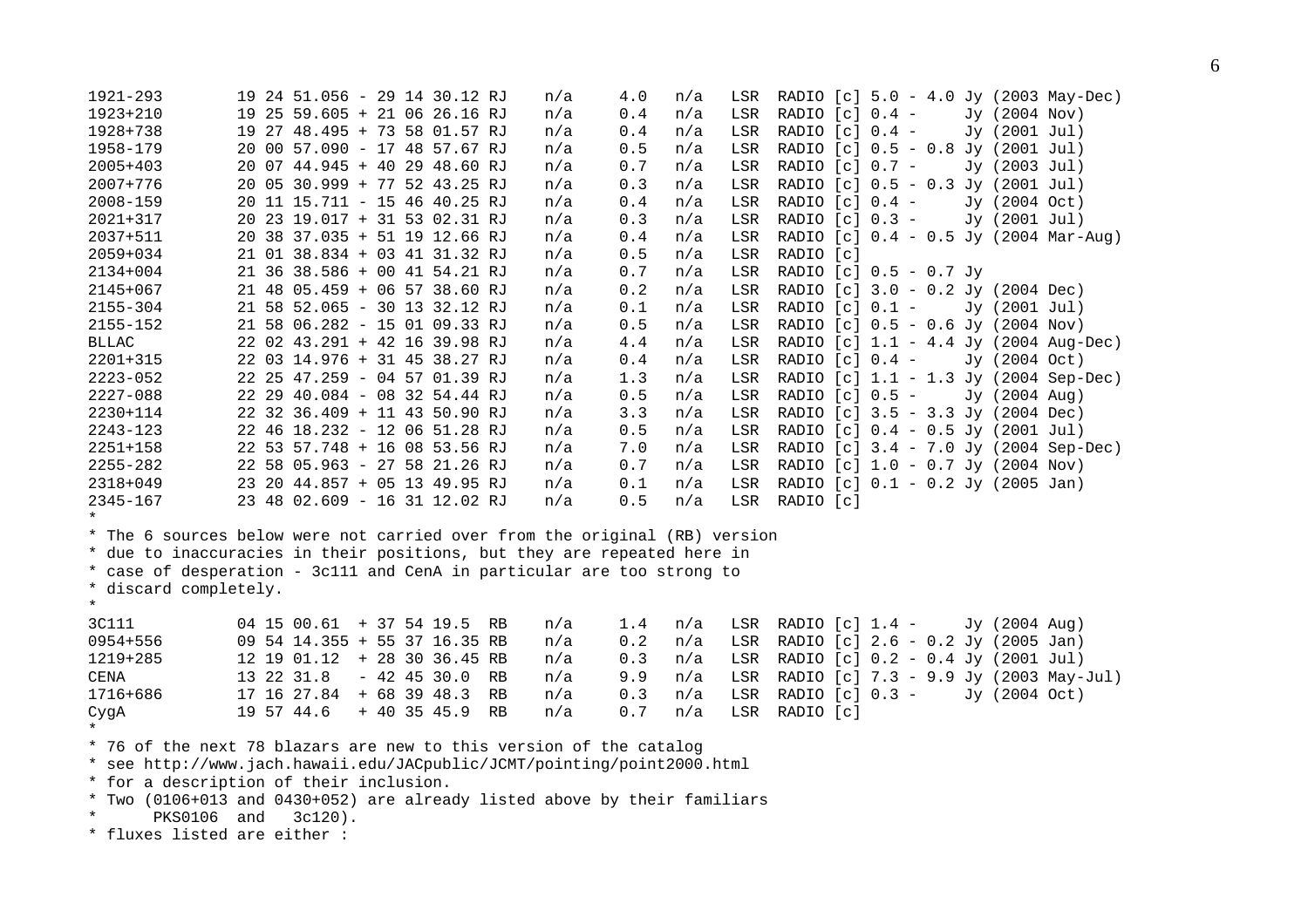| $\star$<br>- the most recent determinations at 850um at JCMT<br>$\star$<br>in which case the date of the last measure and the ranges of previous measures<br>are shown in the last column, or |                                                                  |  |                               |  |     |  |  |      |                                      |           |            |           |                                       |          |  |                         |                                       |
|-----------------------------------------------------------------------------------------------------------------------------------------------------------------------------------------------|------------------------------------------------------------------|--|-------------------------------|--|-----|--|--|------|--------------------------------------|-----------|------------|-----------|---------------------------------------|----------|--|-------------------------|---------------------------------------|
| $\star$                                                                                                                                                                                       |                                                                  |  |                               |  |     |  |  |      |                                      |           |            |           |                                       |          |  |                         |                                       |
| $\star$                                                                                                                                                                                       | - they are (the original) extrapolations from other wavelengths. |  |                               |  |     |  |  |      |                                      |           |            |           |                                       |          |  |                         |                                       |
| $\star$                                                                                                                                                                                       | These proved to be overly optimistic by about x2,                |  |                               |  |     |  |  |      |                                      |           |            |           |                                       |          |  |                         |                                       |
| $\star$                                                                                                                                                                                       | so were reduced now by this factor, with a minimum of 0.2 Jy     |  |                               |  |     |  |  |      |                                      |           |            |           |                                       |          |  |                         |                                       |
| $\star$                                                                                                                                                                                       | so as to encourage at least one observation.                     |  |                               |  |     |  |  |      |                                      |           |            |           |                                       |          |  |                         |                                       |
| $\star$                                                                                                                                                                                       |                                                                  |  |                               |  |     |  |  |      |                                      |           |            |           |                                       |          |  |                         |                                       |
|                                                                                                                                                                                               |                                                                  |  |                               |  |     |  |  |      |                                      |           |            |           |                                       |          |  |                         |                                       |
| * BLAZARS II                                                                                                                                                                                  |                                                                  |  |                               |  |     |  |  |      |                                      |           |            |           |                                       |          |  |                         |                                       |
| *SOURCE<br>$\star$                                                                                                                                                                            | RA                                                               |  |                               |  | DEC |  |  | EQUI | VEL                                  |           | FLUX RANGE | FRAME DEF |                                       | Comments |  |                         |                                       |
|                                                                                                                                                                                               |                                                                  |  |                               |  |     |  |  | NOX  | $\overline{\phantom{a}}$<br>-- -- -- | $0.85$ mm | $\equiv$   |           |                                       |          |  | observed range at 850um |                                       |
| $0016 + 731$                                                                                                                                                                                  |                                                                  |  | 00 19 45.786 + 73 27 30.02 RJ |  |     |  |  |      | n/a                                  | 0.2       | n/a        |           | LSR RADIO [c] 0.2 - 0.4 Jy (2001 Jul) |          |  |                         |                                       |
| $0035 + 413$                                                                                                                                                                                  |                                                                  |  | 00 38 24.844 + 41 37 06.00 RJ |  |     |  |  |      | n/a                                  | 0.1       | n/a        |           | LSR RADIO [c] 0.1 - Jy (2001 Jul)     |          |  |                         |                                       |
| $0106 + 013$                                                                                                                                                                                  |                                                                  |  | 01 08 38.771 + 01 35 00.32 RJ |  |     |  |  |      | n/a                                  | 0.2       | n/a        | LSR       |                                       |          |  |                         | RADIO [c] 0.3 - 0.2 Jy (2004 Aug-Oct) |
| 0112-017                                                                                                                                                                                      |                                                                  |  | 01 15 17.100 - 01 27 04.58 RJ |  |     |  |  |      | n/a                                  | 0.3       | n/a        | LSR       | RADIO [c]                             |          |  |                         |                                       |
| $0119 + 041$                                                                                                                                                                                  |                                                                  |  | 01 21 56.862 + 04 22 24.73 RJ |  |     |  |  |      | n/a                                  | 0.2       | n/a        | LSR       | RADIO $[c] 0.2 -$                     |          |  | Jy (2000 Aug)           |                                       |
| 0134+329                                                                                                                                                                                      |                                                                  |  | 01 37 41.299 + 33 09 35.13 RJ |  |     |  |  |      | n/a                                  | 0.5       | n/a        | LSR       | RADIO [c] 0.1 - 0.5 Jy (2005 Jan)     |          |  |                         |                                       |
| 0135-247                                                                                                                                                                                      |                                                                  |  | 01 37 38.347 - 24 30 53.89 RJ |  |     |  |  |      | n/a                                  | 0.7       | n/a        | LSR       | RADIO [c] 0.7 -                       |          |  | Jy (2004 Jan)           |                                       |
| 0138-097                                                                                                                                                                                      |                                                                  |  | 01 41 25.832 - 09 28 43.67 RJ |  |     |  |  |      | n/a                                  | 0.2       | n/a        | LSR       | RADIO $[c] 0.2 -$                     |          |  | Jy (2004 Jan)           |                                       |
| 0229+131                                                                                                                                                                                      |                                                                  |  | 02 31 45.894 + 13 22 54.72 RJ |  |     |  |  |      | n/a                                  | 0.1       | n/a        | LSR       | RADIO $[c] 0.1 -$                     |          |  | Jy (2001 Jul)           |                                       |
| 0239+108                                                                                                                                                                                      |                                                                  |  | 02 42 29.171 + 11 01 00.73 RJ |  |     |  |  |      | n/a                                  | 0.2       | n/a        | LSR       | RADIO [c]                             |          |  |                         |                                       |
| 0333+321                                                                                                                                                                                      |                                                                  |  | 03 36 30.108 + 32 18 29.34 RJ |  |     |  |  |      | n/a                                  | 0.3       | n/a        | LSR       | RADIO $[c]$ 0.3 -                     |          |  | Jy (1999 Nov)           |                                       |
| 0338-214                                                                                                                                                                                      |                                                                  |  | 03 40 35.608 - 21 19 31.17 RJ |  |     |  |  |      | n/a                                  | 0.4       | n/a        | LSR       | RADIO [c] 0.6 - 0.4 Jy (2005 Jan)     |          |  |                         |                                       |
| 0414-189                                                                                                                                                                                      |                                                                  |  | 04 16 36.544 - 18 51 08.34 RJ |  |     |  |  |      | n/a                                  | 0.2       | n/a        | LSR       | RADIO [c]                             |          |  |                         |                                       |
| 0430+052                                                                                                                                                                                      |                                                                  |  | 04 33 11.096 + 05 21 15.62 RJ |  |     |  |  |      | n/a                                  | 0.3       | n/a        | LSR       | RADIO [c] 0.3 -                       |          |  | Jy (2001 Jul)           |                                       |
| $0511 - 220$                                                                                                                                                                                  |                                                                  |  | 05 13 49.114 - 21 59 16.09 RJ |  |     |  |  |      | n/a                                  | 0.2       | n/a        | LSR       | RADIO [c]                             |          |  |                         |                                       |
| 0518+165                                                                                                                                                                                      |                                                                  |  | 05 21 09.886 + 16 38 22.05 RJ |  |     |  |  |      | n/a                                  | 0.2       | n/a        | LSR       | RADIO [c]                             |          |  |                         |                                       |
| 0538+498                                                                                                                                                                                      |                                                                  |  | 05 42 36.138 + 49 51 07.23 RJ |  |     |  |  |      | n/a                                  | 0.2       | n/a        | LSR       | RADIO [c]                             |          |  |                         |                                       |
| 0539-057                                                                                                                                                                                      |                                                                  |  | 05 41 38.083 - 05 41 49.43 RJ |  |     |  |  |      | n/a                                  | 0.1       | n/a        | LSR       | RADIO $[c] 0.1 -$                     |          |  | Jy (2003 Sep)           |                                       |
| 0648-165                                                                                                                                                                                      |                                                                  |  | 06 50 24.582 - 16 37 39.73 RJ |  |     |  |  |      | n/a                                  | 0.2       | n/a        | LSR       | RADIO [c]                             |          |  |                         |                                       |
| 0723-008                                                                                                                                                                                      |                                                                  |  | 07 25 50.640 - 00 54 56.54 RJ |  |     |  |  |      | n/a                                  | 0.5       | n/a        | LSR       | RADIO $[c] 0.5 -$                     |          |  |                         | Jy (2003 Oct-Dec)                     |
| 0742+103                                                                                                                                                                                      |                                                                  |  | 07 45 33.060 + 10 11 12.69 RJ |  |     |  |  |      | n/a                                  | 0.2       | n/a        | LSR       | RADIO [c]                             |          |  |                         |                                       |
| 0743-006                                                                                                                                                                                      |                                                                  |  | 07 45 54.082 - 00 44 15.54 RJ |  |     |  |  |      | n/a                                  | 0.2       | n/a        | LSR       | RADIO [c]                             |          |  |                         |                                       |
| 0808+019                                                                                                                                                                                      |                                                                  |  | 08 11 26.707 + 01 46 52.22 RJ |  |     |  |  |      | n/a                                  | 0.3       | n/a        | LSR       | RADIO [c]                             |          |  |                         |                                       |
| 0814+425                                                                                                                                                                                      |                                                                  |  | 08 18 16.000 + 42 22 45.41 RJ |  |     |  |  |      | n/a                                  | 0.3       | n/a        | LSR       | RADIO $[c] 0.3 -$                     |          |  | Jy (2004 Oct)           |                                       |
| 0818-128                                                                                                                                                                                      |                                                                  |  | 08 20 57.448 - 12 58 59.17 RJ |  |     |  |  |      | n/a                                  | 0.2       | n/a        | LSR       | RADIO $[c]$ 0.2 -                     |          |  | Jy (2000 Sep)           |                                       |

0823+033 08 25 50.338 + 03 09 24.52 RJ n/a 0.6 n/a LSR RADIO [c] 0.6 - Jy (2004 Jan) 0828+493 08 32 23.217 + 49 13 21.04 RJ n/a 0.1 n/a LSR RADIO [c] 0.3 - 0.1 Jy (2004 Aug-Sep) 0859+470 09 03 03.990 + 46 51 04.14 RJ n/a 0.2 n/a LSR RADIO [c] 0.2 - Jy (2001 Jul)

0859-140 09 02 16.831 - 14 15 30.88 RJ n/a 0.2 n/a LSR RADIO [c] 0906+015 09 09 10.092 + 01 21 35.62 RJ n/a 0.2 n/a LSR RADIO [c]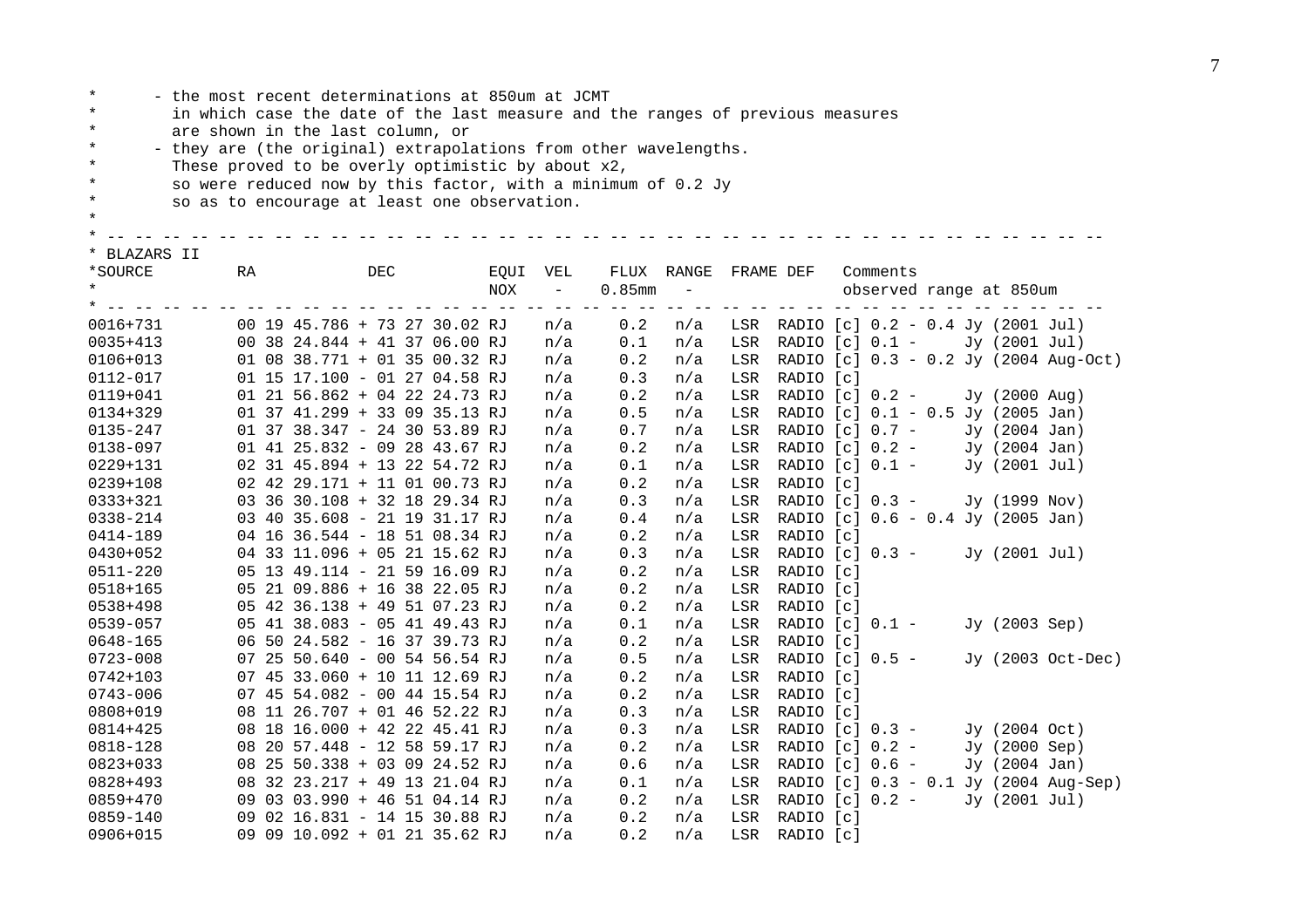| 0917+624     |                               | 09 21 36.231 + 62 15 52.18 RJ | n/a | 0.2     | n/a | LSR | RADIO [c] 0.2 -   |                                       | Jy (2001 Feb) |  |
|--------------|-------------------------------|-------------------------------|-----|---------|-----|-----|-------------------|---------------------------------------|---------------|--|
| $0919 - 260$ | 09 21 29.354 - 26 18 43.39 RJ |                               | n/a | 0.1     | n/a | LSR | RADIO $[c]$ 0.1 - |                                       | Jy (2001 Jul) |  |
| $0925 - 203$ | 09 27 51.824 - 20 34 51.23 RJ |                               | n/a | 0.3     | n/a | LSR | RADIO [c] 0.3 -   |                                       | Jy (2004 Apr) |  |
| 0955+326     | 09 58 20.950 + 32 24 02.21 RJ |                               | n/a | $0.2\,$ | n/a | LSR | RADIO [c]         |                                       |               |  |
| $1011 + 250$ | 10 13 53.429 + 24 49 16.44 RJ |                               | n/a | 0.2     | n/a | LSR | RADIO [c]         |                                       |               |  |
| 1012+232     | 10 14 47.065 + 23 01 16.57 RJ |                               | n/a | 0.3     | n/a | LSR | RADIO $[c] 0.3 -$ |                                       | Jy (2004 Jan) |  |
| $1053 + 815$ | 10 58 11.535 + 81 14 32.68 RJ |                               | n/a | $0.3$   | n/a | LSR | RADIO $[c]$ 0.3 - |                                       | Jy (2001 Feb) |  |
| 1116+128     | 11 18 57.301 + 12 34 41.72 RJ |                               | n/a | 0.1     | n/a | LSR |                   | RADIO [c] 0.3 - 0.1 Jy (2005 Jan)     |               |  |
| 1124-186     | 11 27 04.392 - 18 57 17.44 RJ |                               | n/a | 0.7     | n/a | LSR | RADIO $[c] 0.7 -$ |                                       | Jy (2003 May) |  |
| 1127-145     | 11 30 07.053 - 14 49 27.39 RJ |                               | n/a | 0.2     | n/a | LSR | RADIO [c]         |                                       |               |  |
| 1128+385     | 11 30 53.283 + 38 15 18.55 RJ |                               | n/a | $0.3$   | n/a | LSR | RADIO [c] 0.3 -   |                                       | Jy (2004 Jan) |  |
| 1144+402     | 11 46 58.298 + 39 58 34.30 RJ |                               | n/a | $0.4$   | n/a | LSR |                   | RADIO [c] 0.4 - 0.6 Jy (2005 Jan)     |               |  |
| 1148-001     | 11 50 43.871 - 00 23 54.20 RJ |                               | n/a | 0.2     | n/a | LSR | RADIO [c]         |                                       |               |  |
| 1216+487     | 12 19 06.415 + 48 29 56.16 RJ |                               | n/a | 0.2     | n/a | LSR | RADIO $[c]$ 0.2 - |                                       | Jy (2003 Dec) |  |
| 1222+037     | 12 24 52.422 + 03 30 50.29 RJ |                               | n/a | $0.1\,$ | n/a | LSR | RADIO $[c] 0.1 -$ |                                       | Jy (2001 Jul) |  |
| 1243-072     | 12 46 04.232 - 07 30 46.57 RJ |                               | n/a | 0.3     | n/a | LSR | RADIO [c]         |                                       |               |  |
| 1244-255     | 12 46 46.802 - 25 47 49.29 RJ |                               | n/a | 0.6     | n/a | LSR | RADIO $[c] 0.6 -$ |                                       | Jy (2003 Jun) |  |
| 1252+119     | 12 54 38.256 + 11 41 05.90 RJ |                               | n/a | 0.2     | n/a | LSR | RADIO [c]         |                                       |               |  |
| 1302-102     | 13 05 33.015 - 10 33 19.43 RJ |                               | n/a | $0.7\,$ | n/a | LSR | RADIO [c]         |                                       |               |  |
| 1328+307     | 13 31 08.288 + 30 30 32.96 RJ |                               | n/a | 0.3     | n/a | LSR | RADIO $[c] 0.3 -$ |                                       | Jy (2000 Feb) |  |
| 1345+125     | 13 47 33.362 + 12 17 24.24 RJ |                               | n/a | 0.2     | n/a | LSR | RADIO [c]         |                                       |               |  |
| 1354-152     | 13 57 11.245 - 15 27 28.79 RJ |                               | n/a | 0.2     | n/a | LSR | RADIO [c]         |                                       |               |  |
| 1354+195     | 13 57 04.437 + 19 19 07.37 RJ |                               | n/a | $0.6$   | n/a | LSR | RADIO $[c] 0.6 -$ |                                       | Jy (2004 Mar) |  |
| 1502+106     | 15 04 24.980 + 10 29 39.20 RJ |                               | n/a | 0.2     | n/a | LSR | RADIO [c] 0.2 -   |                                       | Jy (2004 Dec) |  |
| 1504-166     | 15 07 04.787 - 16 52 30.27 RJ |                               | n/a | $0.3$   | n/a | LSR | RADIO [c]         |                                       |               |  |
| 1511-100     | 15 13 44.893 - 10 12 00.26 RJ |                               | n/a | $0.2\,$ | n/a | LSR | RADIO [c]         |                                       |               |  |
| 1519-273     | 15 22 37.676 - 27 30 10.79 RJ |                               | n/a | $0.3$   | n/a | LSR | RADIO [c]         |                                       |               |  |
| 1600+335     | 16 02 07.263 + 33 26 53.07 RJ |                               | n/a | 0.1     | n/a | LSR | RADIO [c]         |                                       |               |  |
| 1637+574     | 16 38 13.456 + 57 20 23.98 RJ |                               | n/a | 0.9     | n/a | LSR |                   | RADIO [c] 0.8 - 1.0 Jy (2004 Jan)     |               |  |
| 1638+398     | 16 40 29.633 + 39 46 46.03 RJ |                               | n/a | 0.1     | n/a | LSR | RADIO [c]         |                                       |               |  |
| 1642+690     | 16 42 07.849 + 68 56 39.76 RJ |                               | n/a | $0.6$   | n/a | LSR |                   | RADIO [c] 0.6 -                       | Jy (2004 Jan) |  |
| 1655+077     | 16 58 09.011 + 07 41 27.54 RJ |                               | n/a | 0.4     | n/a | LSR |                   | RADIO [c] 0.3 - 0.4 Jy (2001 Jul)     |               |  |
| 1656+477     | 16 58 02.780 + 47 37 49.23 RJ |                               | n/a | 0.2     | n/a | LSR |                   | RADIO [c] 0.1 - 0.2 Jy (2001 Jul)     |               |  |
| 1717+178     | 17 19 13.048 + 17 45 06.44 RJ |                               | n/a | 0.3     | n/a | LSR | RADIO $[c]$ 0.3 - |                                       | Jy (2003 May) |  |
| 1743+173     | 17 45 35.208 + 17 20 01.42 RJ |                               | n/a | 0.2     | n/a | LSR | RADIO [c]         |                                       |               |  |
| 1758+388     | 18 00 24.765 + 38 48 30.70 RJ |                               | n/a | 0.1     | n/a | LSR |                   | RADIO [c] 0.2 - 0.1 Jy (2001 Jul)     |               |  |
| 1800+440     | 18 01 32.315 + 44 04 21.90 RJ |                               | n/a | 1.4     | n/a | LSR |                   | RADIO [c] 1.3 - 1.4 Jy (2003 May-Jul) |               |  |
| 1842+681     | 18 42 33.642 + 68 09 25.23 RJ |                               | n/a | 0.3     | n/a | LSR | RADIO [c]         |                                       |               |  |
| 1954+513     | 19 55 42.738 + 51 31 48.55 RJ |                               | n/a | 0.3     | n/a | LSR |                   | RADIO [c] 0.3 - 0.2 Jy (2005 Jan)     |               |  |
| $2021 + 614$ | 20 22 06.682 + 61 36 58.80 RJ |                               | n/a | 0.2     | n/a | LSR | RADIO [c]         |                                       |               |  |
| $2121 + 053$ | 21 23 44.517 + 05 35 22.09 RJ |                               | n/a | 0.4     | n/a | LSR |                   | RADIO $[c]$ 0.7 - 0.4 Jy (2001 Jul)   |               |  |
| 2128-123     | 21 31 35.262 - 12 07 04.80 RJ |                               | n/a | 0.2     | n/a | LSR | RADIO [c]         |                                       |               |  |
| $2131 - 021$ | 21 34 10.310 - 01 53 17.24 RJ |                               | n/a | 0.4     | n/a | LSR | RADIO [c]         |                                       |               |  |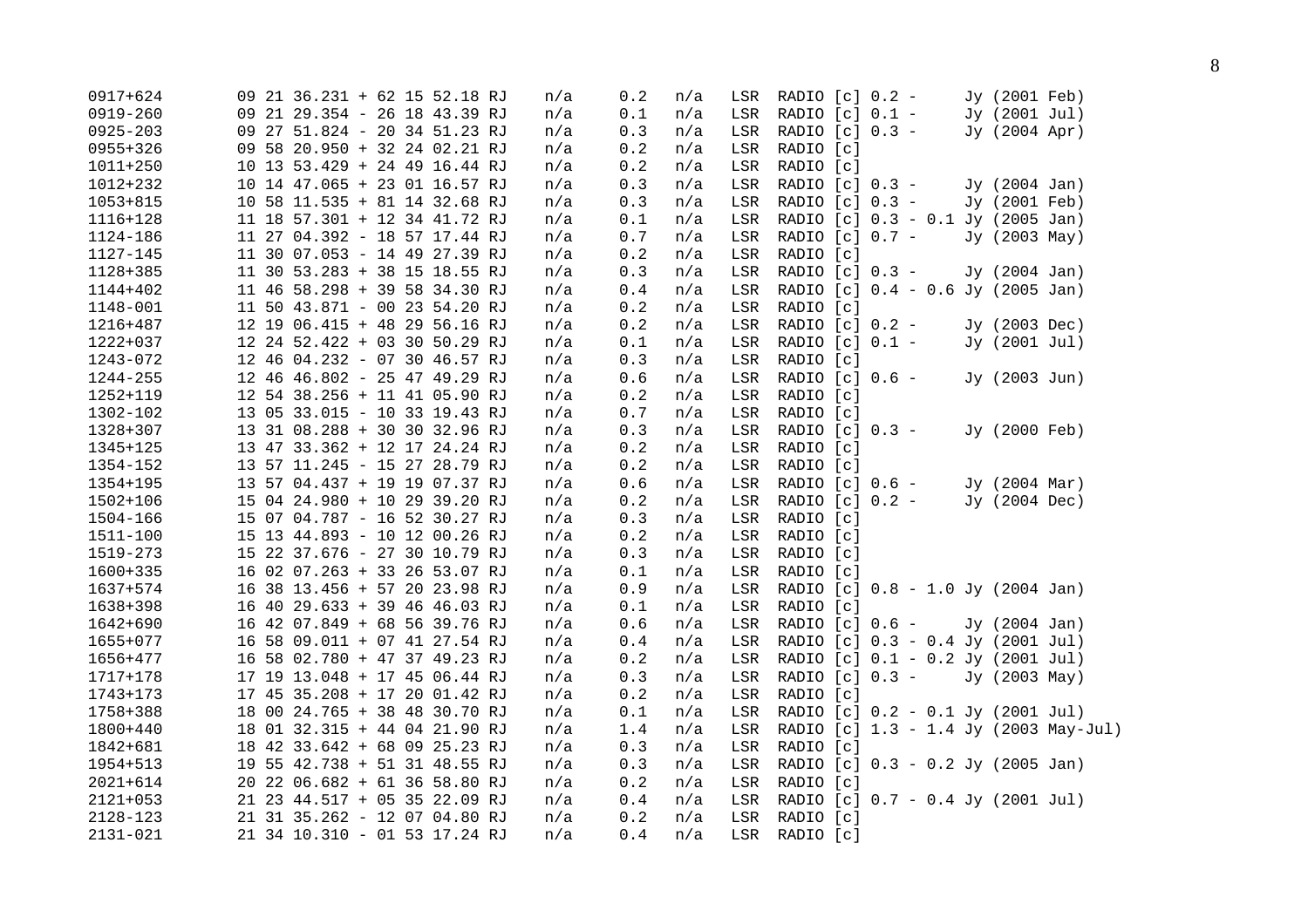| $2210 - 257$ |    | 22 13 02.498 - 25 29 30.08 RJ                                                                  | n/a                                                       | 0.2                                                                                                                                                                                                                                                                                                                                                                                          | n/a                                                                         |     | LSR RADIO [c]         |                       |                                         |  |
|--------------|----|------------------------------------------------------------------------------------------------|-----------------------------------------------------------|----------------------------------------------------------------------------------------------------------------------------------------------------------------------------------------------------------------------------------------------------------------------------------------------------------------------------------------------------------------------------------------------|-----------------------------------------------------------------------------|-----|-----------------------|-----------------------|-----------------------------------------|--|
| 2216-038     |    | 22 18 52.038 - 03 35 36.88 RJ                                                                  | n/a                                                       | 0.2                                                                                                                                                                                                                                                                                                                                                                                          | n/a                                                                         |     | LSR RADIO [c]         |                       |                                         |  |
| 2229+695     |    | 22 30 36.470 + 69 46 28.08 RJ                                                                  | n/a                                                       | 0.1                                                                                                                                                                                                                                                                                                                                                                                          | n/a                                                                         |     |                       |                       | LSR RADIO [c] 0.1 - Jy (2001 Jul)       |  |
| 2234+282     |    | 22 36 22.471 + 28 28 57.41 RJ                                                                  | n/a                                                       | $0.5\,$                                                                                                                                                                                                                                                                                                                                                                                      | n/a                                                                         |     |                       |                       | LSR RADIO [c] 0.5 - Jy (2004 Aug)       |  |
| 2344+092     |    | 23 46 36.839 + 09 30 45.51 RJ                                                                  | n/a                                                       | 0.2                                                                                                                                                                                                                                                                                                                                                                                          | n/a                                                                         |     | LSR RADIO [c]         |                       |                                         |  |
| $\star$      |    |                                                                                                |                                                           |                                                                                                                                                                                                                                                                                                                                                                                              |                                                                             |     |                       |                       |                                         |  |
|              |    |                                                                                                | <u> 22 22 22 22 22 22 22</u>                              | $\frac{1}{2} \frac{1}{2} \frac{1}{2} \frac{1}{2} \frac{1}{2} \frac{1}{2} \frac{1}{2} \frac{1}{2} \frac{1}{2} \frac{1}{2} \frac{1}{2} \frac{1}{2} \frac{1}{2} \frac{1}{2} \frac{1}{2} \frac{1}{2} \frac{1}{2} \frac{1}{2} \frac{1}{2} \frac{1}{2} \frac{1}{2} \frac{1}{2} \frac{1}{2} \frac{1}{2} \frac{1}{2} \frac{1}{2} \frac{1}{2} \frac{1}{2} \frac{1}{2} \frac{1}{2} \frac{1}{2} \frac{$ |                                                                             |     |                       |                       |                                         |  |
|              |    | * BLAZARS III - coordinates from ICRF (Ma et al AJ 116, 516)                                   |                                                           |                                                                                                                                                                                                                                                                                                                                                                                              |                                                                             |     |                       |                       |                                         |  |
| *SOURCE      | RA | DEC                                                                                            | EQUI VEL                                                  |                                                                                                                                                                                                                                                                                                                                                                                              | FLUX RANGE FRAME DEF                                                        |     |                       | Comments              |                                         |  |
| $\star$      |    |                                                                                                | NOX<br>$\sim$                                             | $0.85$ mm                                                                                                                                                                                                                                                                                                                                                                                    | $\mathcal{L}=\mathcal{L}^{\mathcal{L}}$ , where $\mathcal{L}^{\mathcal{L}}$ |     |                       |                       | observed range at 850um                 |  |
|              |    |                                                                                                |                                                           |                                                                                                                                                                                                                                                                                                                                                                                              |                                                                             |     |                       |                       |                                         |  |
| $0010 + 405$ |    | 00 13 31.13 + 40 51 37.14 RJ                                                                   | n/a                                                       | 0.3                                                                                                                                                                                                                                                                                                                                                                                          |                                                                             |     |                       |                       | $n/a$ LSR RADIO [c] 0.3 - Jy (2004 Aug) |  |
| $0110 + 495$ |    | 01 13 27.01 + 49 48 24.04 RJ                                                                   | n/a                                                       | 0.3                                                                                                                                                                                                                                                                                                                                                                                          | n/a                                                                         |     |                       | LSR RADIO $[c]$ 0.3 - | Jy (2004 Aug)                           |  |
| 0218+357     |    | 02 21 05.47 + 35 56 13.70 RJ                                                                   | n/a                                                       | 0.3                                                                                                                                                                                                                                                                                                                                                                                          | n/a                                                                         |     |                       | LSR RADIO [c] 0.3 -   | Jy (2004 Oct)                           |  |
| 0227+403     |    | 02 30 45.70 + 40 32 53.08 RJ                                                                   | n/a                                                       | 0.3                                                                                                                                                                                                                                                                                                                                                                                          | n/a                                                                         |     |                       | LSR RADIO $[c]$ 0.3 - | Jy (2004 Aug)                           |  |
| 0309+411     |    | 03 13 01.96 + 41 20 01.19 RJ                                                                   | n/a                                                       | 0.5                                                                                                                                                                                                                                                                                                                                                                                          | n/a                                                                         |     | LSR RADIO $[c]$ 0.5 - |                       | Jy (2004 Aug)                           |  |
| 0444+634     |    | 04 49 23.31 + 63 32 09.43 RJ                                                                   | n/a                                                       | 0.5                                                                                                                                                                                                                                                                                                                                                                                          | n/a                                                                         |     | LSR RADIO $[c]$ 0.5 - |                       | Jy (2004 Aug)                           |  |
| 0707+476     |    | 07 10 46.10 + 47 32 11.14 RJ                                                                   | n/a                                                       | 0.3                                                                                                                                                                                                                                                                                                                                                                                          | n/a                                                                         | LSR | RADIO $[c] 0.3 -$     |                       | Jy (2004 Aug)                           |  |
| 0714+457     |    | 07 17 51.85 + 45 38 03.25 RJ                                                                   | n/a                                                       | 0.3                                                                                                                                                                                                                                                                                                                                                                                          | n/a                                                                         | LSR | RADIO [c] 0.3 -       |                       | Jy (2004 Aug)                           |  |
| 0749+540     |    | 07 53 01.38 + 53 52 59.64 RJ                                                                   | n/a                                                       | 0.3                                                                                                                                                                                                                                                                                                                                                                                          | n/a                                                                         |     | LSR RADIO $[c]$ 0.3 - |                       | Jy (2004 Aug)                           |  |
| 0804+499     |    | 08 08 39.67 + 49 50 36.53 RJ                                                                   | n/a                                                       | 0.4                                                                                                                                                                                                                                                                                                                                                                                          | n/a                                                                         |     | LSR RADIO $[c]$ 0.4 - |                       | $Jy$ (2004 Aug)                         |  |
| 1030+611     |    | 10 33 51.43 + 60 51 07.33 RJ                                                                   | n/a                                                       | 0.3                                                                                                                                                                                                                                                                                                                                                                                          | n/a                                                                         |     | LSR RADIO $[c]$ 0.3 - |                       | Jy (2004 Sep)                           |  |
| 1053+704     |    | 10 56 53.62 + 70 11 45.92 RJ                                                                   | n/a                                                       | 0.4                                                                                                                                                                                                                                                                                                                                                                                          | n/a                                                                         | LSR | RADIO $[c]$ 0.4 -     |                       | Jy (2004 Dec)                           |  |
| 1636+473     |    | 16 37 45.13 + 47 17 33.84 RJ                                                                   | n/a                                                       | 0.3                                                                                                                                                                                                                                                                                                                                                                                          | n/a                                                                         |     | LSR RADIO $[c]$ 0.3 - |                       | Jy (2004 Aug)                           |  |
| 1700+685     |    | 17 00 09.29 + 68 30 06.96 RJ                                                                   | n/a                                                       | 0.3                                                                                                                                                                                                                                                                                                                                                                                          | n/a                                                                         | LSR | RADIO $[c] 0.3 -$     |                       | Jy (2004 Aug)                           |  |
| 1732+389     |    | 17 34 20.58 + 38 57 51.44 RJ                                                                   | n/a                                                       | 0.4                                                                                                                                                                                                                                                                                                                                                                                          | n/a                                                                         | LSR | RADIO [c] 0.3 -       |                       | Jy (2004 Aug)                           |  |
| 1849+670     |    | 18 49 16.07 + 67 05 41.68 RJ                                                                   | n/a                                                       | 0.4                                                                                                                                                                                                                                                                                                                                                                                          | n/a                                                                         | LSR | RADIO [c] 0.4 -       |                       | Jy (2004 Aug)                           |  |
| 1926+611     |    | 19 27 30.44 + 61 17 32.88 RJ                                                                   | n/a                                                       | 0.3                                                                                                                                                                                                                                                                                                                                                                                          | n/a                                                                         |     | LSR RADIO $[c]$ 0.3 - |                       | Jy (2004 Aug)                           |  |
| 2023+760     |    | 20 22 35.58 + 76 11 26.18 RJ                                                                   | n/a                                                       | 0.3                                                                                                                                                                                                                                                                                                                                                                                          | n/a                                                                         |     |                       | LSR RADIO $[c]$ 0.3 - | Jy (2004 Aug)                           |  |
| 2351+456     |    | 23 54 21.68 + 45 53 04.24 RJ                                                                   | n/a                                                       | 0.3                                                                                                                                                                                                                                                                                                                                                                                          | n/a                                                                         |     |                       | LSR RADIO $[c]$ 0.3 - | Jy (2004 Aug)                           |  |
|              |    |                                                                                                |                                                           |                                                                                                                                                                                                                                                                                                                                                                                              |                                                                             |     |                       |                       |                                         |  |
|              |    |                                                                                                |                                                           |                                                                                                                                                                                                                                                                                                                                                                                              |                                                                             |     |                       |                       |                                         |  |
| $\star$      |    | CONTINUUM SOURCES : Compact HII regions, ABG and PMS - stars                                   |                                                           |                                                                                                                                                                                                                                                                                                                                                                                              |                                                                             |     |                       |                       |                                         |  |
|              |    |                                                                                                |                                                           |                                                                                                                                                                                                                                                                                                                                                                                              |                                                                             |     |                       |                       |                                         |  |
| $\star$      |    |                                                                                                |                                                           |                                                                                                                                                                                                                                                                                                                                                                                              |                                                                             |     |                       |                       |                                         |  |
| $\star$      |    | A few of these are secondary calibrators for SCUBA, some also serve as spectral line standards |                                                           |                                                                                                                                                                                                                                                                                                                                                                                              |                                                                             |     |                       |                       |                                         |  |
| $\star$      |    | Coordinates are either c - derived by coco (co-ordinate transformation) from 1950.0 FK4        |                                                           |                                                                                                                                                                                                                                                                                                                                                                                              |                                                                             |     |                       |                       |                                         |  |
| $\star$      |    |                                                                                                | - this is usually the case for non-stellar sources, where |                                                                                                                                                                                                                                                                                                                                                                                              |                                                                             |     |                       |                       |                                         |  |
| $\star$      |    |                                                                                                | submm & opt/NIR peaks may not coincide                    |                                                                                                                                                                                                                                                                                                                                                                                              |                                                                             |     |                       |                       |                                         |  |
| $^\star$     |    | or $s - as$ listed by Simbad (2000.0 FK5)                                                      |                                                           |                                                                                                                                                                                                                                                                                                                                                                                              |                                                                             |     |                       |                       |                                         |  |
|              |    |                                                                                                | - this is usually reserved for stellar sources            |                                                                                                                                                                                                                                                                                                                                                                                              |                                                                             |     |                       |                       |                                         |  |
|              |    | * Fluxes - 2001 Jul - changed to 0.85mm fluxes, based on last 18months data.                   |                                                           |                                                                                                                                                                                                                                                                                                                                                                                              |                                                                             |     |                       |                       |                                         |  |
| $\star$      |    | data for HH1-2VLA, TWHya, M8E, ON-1, V645Cyg are the old 1.1mm values                          |                                                           |                                                                                                                                                                                                                                                                                                                                                                                              |                                                                             |     |                       |                       |                                         |  |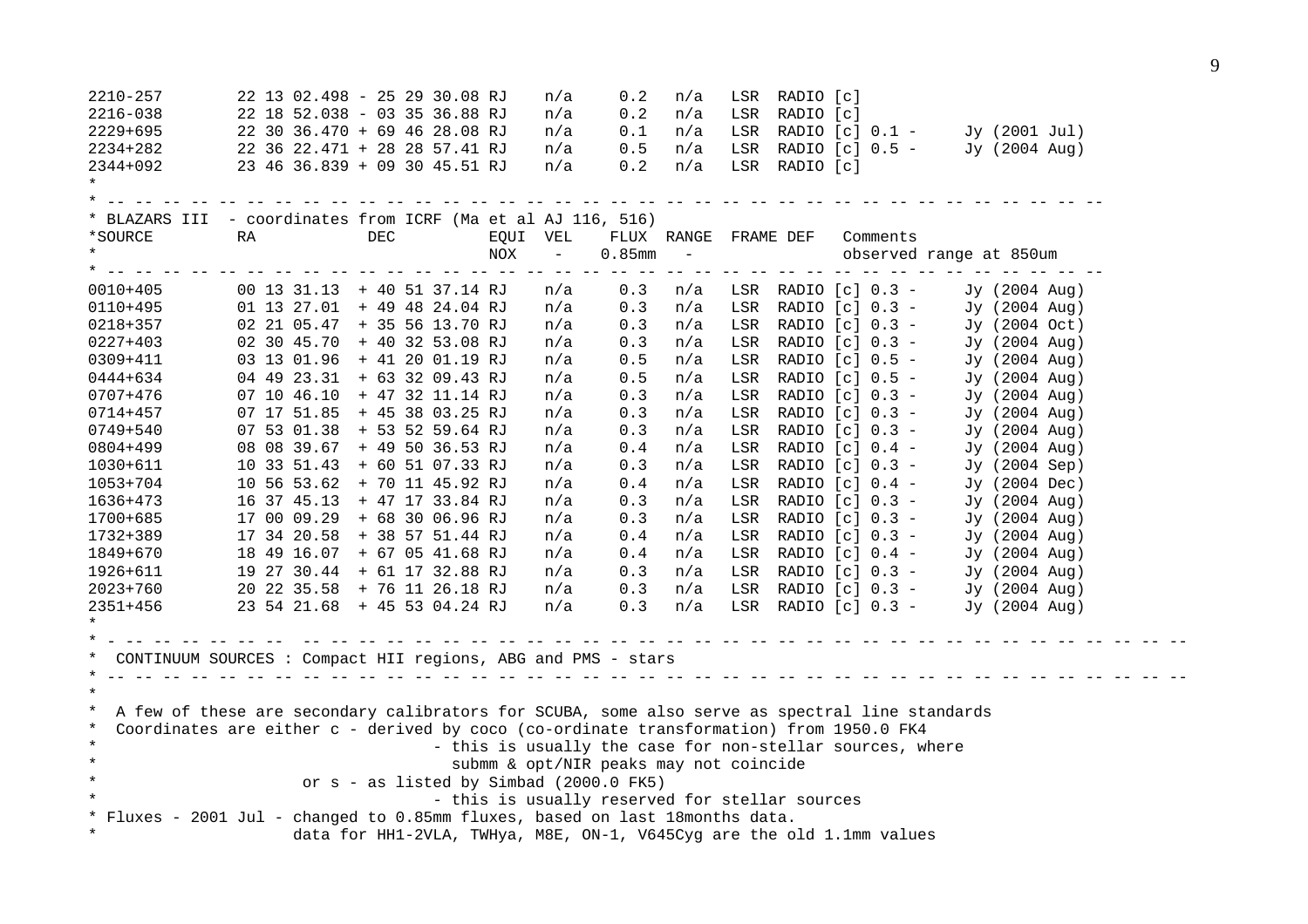| *SOURCE<br>$\star$   | RA         | DEC                             | EQUI VEL<br>NOX                | $\overline{\phantom{a}}$ | $0.85$ mm       | FLUX RANGE FRAME DEF<br>$\sim$ |               |                 | Comments<br>s = simbad<br>$c = coco$                |
|----------------------|------------|---------------------------------|--------------------------------|--------------------------|-----------------|--------------------------------|---------------|-----------------|-----------------------------------------------------|
| $\star$ $-$          |            |                                 |                                |                          | $- -$           | $- - - - -$                    | $\frac{1}{2}$ |                 |                                                     |
| W3(OH)               | 02 27 04.1 | $+ 61 52 22.$                   | RJ -                           | 45.0 35.0                |                 | n/a                            |               | LSR RADIO [c] c |                                                     |
| GL490                |            | 03 27 38.842 + 58 47 00.51 RJ - |                                | 12.5                     | 5.0             | n/a                            | LSR           | RADIO [c] c     |                                                     |
| TTau                 |            | 04 21 59.43 + 19 32 06.4 RJ +   |                                |                          | $7.5$ 1.3       | n/a                            | LSR           |                 | RADIO [c] s T Tauri star                            |
| DGTau                | 04 27 04.7 | $+ 26 06 17.$                   | RJ +                           | 5.0                      | 0.9             | n/a                            | LSR           |                 | RADIO [c] s T Tauri star; use 120" chop             |
| L1551-IRS5           |            | 04 31 34.140 + 18 08 05.13 RJ + |                                | 6.0                      | 6.0             | n/a                            | LSR           | RADIO [c] c     |                                                     |
| HLTau                |            | $04$ 31 38.4 + 18 13 59.        | RJ<br>$+$                      |                          | $6.4$ 2.3       | n/a                            | LSR           |                 | RADIO [c] s TTau-star - 2nd-ary flux calibrator     |
| CRL618               |            | 04 42 53.672 + 36 06 53.17 RJ - |                                | 21.74.5                  |                 | 90.0                           | LSR           |                 | RADIO [c] c Secondary flux calibrator               |
| OMC1                 |            | 05 35 14.373 - 05 22 32.35 RJ + |                                | 10.0 99.9                |                 | n/a                            | LSR           |                 | RADIO [c] c use 150" chop for pointi                |
| $HH1-2VLA$           |            | 05 36 22.837 - 06 46 06.57 RJ + |                                |                          | $8.0 \t 0.8$    | n/a                            | LSR           | RADIO [c] c     |                                                     |
| N2071IR              |            | 05 47 04.851 + 00 21 47.10 RJ + |                                |                          | 9.5 16.0        | n/a                            | LSR           | RADIO [c] c     |                                                     |
| VYCMa                |            | 07 22 58.33 - 25 46 03.2 RJ +   |                                | 19.0 1.7                 |                 | 70.0                           | LSR           | RADIO [c] s     |                                                     |
| OH231.8              |            | $07$ 42 16.83 - 14 42 52.1 RJ + |                                |                          | 30.0 2.5        | 140.0                          | LSR           |                 | RADIO [c] c Secondary flux calibrator               |
| IRC+10216            |            | 09 47 57.382 + 13 16 43.66 RJ   | $\sim$                         | $25.6$ $6.1$             |                 | 35.0                           | LSR           |                 | RADIO [c] c Secondary flux calibrator, var.         |
| TWHya                |            | 11 01 51.91 - 34 42 17.0 RJ +   |                                |                          | 0.0 0.8         | n/a                            | LSR           |                 | RADIO [c] s T Tauri star                            |
| 16293-2422           |            | 16 32 22.909 - 24 28 35.60 RJ + |                                |                          | 4.0 16.3        | n/a                            | LSR           |                 | RADIO [c] c Secondary flux calibrator               |
| G343.0               |            | 16 58 17.136 - 42 52 06.61 RJ   | $\overline{a}$                 | $31.0$ $35.0$            |                 | n/a                            | LSR           | RADIO [c] c     |                                                     |
| NGC6334I             |            | 17 20 53.445 - 35 47 01.67 RJ   | $\overline{\phantom{0}}$       |                          | 6.960.0         | n/a                            | LSR           | RADIO [c] c     |                                                     |
| BVP1                 |            | 17 43 10.32 - 29 51 43.5 RJ     | $\sim$ $-$                     | $20.0$ 1.5               |                 | n/a                            | LSR           | RADIO [c] c     |                                                     |
| G5.89                |            | 18 00 30.376 - 24 04 00.48 RJ   | $+$                            | 10.0 48.0                |                 | n/a                            | LSR           | RADIO [c] c     |                                                     |
| M8E                  |            | 18 04 52.957 - 24 26 39.36 RJ + |                                | 11.0 2.8                 |                 | n/a                            | LSR           | RADIO [c] c     |                                                     |
| G10.62               |            | 18 10 28.661 - 19 55 49.76 RJ - |                                | 3.550.0                  |                 | n/a                            | LSR           | RADIO [c] c     |                                                     |
| G34.3                |            | 18 53 18.569 + 01 14 58.26 RJ + |                                |                          | 58.1 70.0       | n/a                            | LSR           | RADIO [c] c     |                                                     |
| G45.1                |            | 19 13 22.079 + 10 50 53.42 RJ + |                                | 48.0 11.0                |                 | n/a                            |               |                 | LSR RADIO [c] c G45.07+0.13 needs chop EW >60". ApJ |
| 478, 283             |            |                                 |                                |                          |                 |                                |               |                 |                                                     |
| $K3-50$              |            | 20 01 45.689 + 33 32 43.52 RJ - |                                | 23.7 20.0                |                 | n/a                            |               | LSR RADIO [c] c |                                                     |
| $ON-1$               |            | 20 10 09.146 + 31 31 37.67 RJ + |                                | 11.8 4.7                 |                 | n/a                            | LSR           | RADIO [c] c     |                                                     |
| GL2591               |            | 20 29 24.719 + 40 11 18.87 RJ - |                                |                          | $5.8$ 3.0       | n/a                            | LSR           | RADIO [c] c     |                                                     |
| W75N                 |            | 20 38 36.433 + 42 37 34.49 RJ   | $+$                            | 12.5 35.0                |                 | n/a                            | LSR           | RADIO [c] c     |                                                     |
| MWC349               | 20 32 45.6 | $+ 40 39 37.$                   | RJ<br>$\overline{\phantom{0}}$ |                          | $6.6$ 1.9       | n/a                            | LSR           |                 | RADIO [c] s True point source                       |
| PVCep                |            | 20 45 54.39 + 67 57 38.8 RJ +   |                                |                          | $3.0 \quad 1.2$ | n/a                            | LSR           | RADIO [c] s     |                                                     |
| CRL2688              |            | 21 02 18.75 + 36 41 37.80 RJ    | $\overline{\phantom{0}}$       | 35.4                     | 5.9             | 80.0                           | LSR           |                 | RADIO [c] c Secondary flux calibrator               |
| NGC7027              |            | 21 07 01.598 + 42 14 10.02 RJ   | $+$                            | 26.0                     | 5.0             | 50.0                           | LSR           | RADIO [c] c     |                                                     |
| V645Cyg              | 21 39 58.2 | $+ 50 14 22.$                   | RJ –                           | 43.7                     | 0.9             | n/a                            | LSR           | RADIO [c] s     |                                                     |
| LKHA234              |            | 21 43 06.170 + 66 06 56.09 RJ - |                                | 10.0                     | 5.0             | n/a                            | LSR           |                 | RADIO [c] c Herbig Be star                          |
| N7538IRS1            |            | 23 13 45.346 + 61 28 10.32 RJ - |                                | 58.0 33.0                |                 | n/a                            | LSR           | RADIO [c] c     |                                                     |
| N7538IRS9<br>$\star$ |            | 23 14 01.682 + 61 27 19.96 RJ - |                                |                          | 58.0 6.5        | n/a                            |               | LSR RADIO [c] c |                                                     |
| $*$ $--$             |            |                                 |                                |                          |                 |                                |               |                 |                                                     |

\*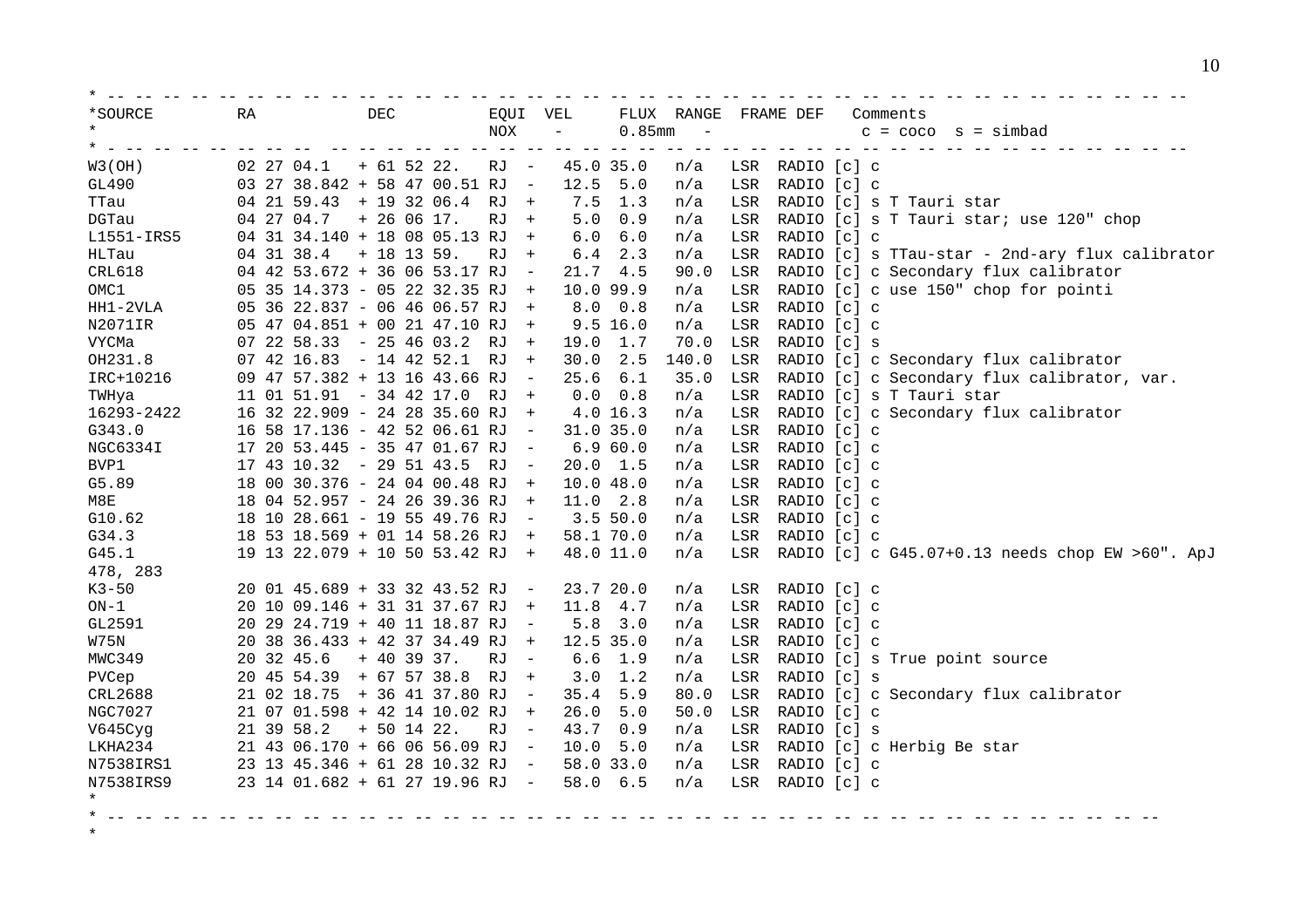\* Sources for use in continuum mode originally intended only \* for use in spectral-line 5-pointing mode. They have proven sufficiently \* bright at 850um to qualify as 'continuum' sources. \* WXPsc 01 06 25.96 + 12 35 53.5 RJ + 8.5 0.2 35.0 LSR RADIO [c]2-1 41.0 J3-2 51.2 4-3 23.2 oCeti 02 19 20.80 - 02 58 40.7 RJ + 46.5 0.5 28.0 LSR RADIO [c]2-1 34.6 J3-2 48.2 4-3 46.2 J2005 CIT6 10 16 02.27 + 30 34 18.6 RJ - 1.9 0.7 45.0 LSR RADIO [c]2-1 111.3 3-2 194.9 4-3 1 \* \* -- -- -- -- -- -- -- -- -- -- -- -- -- -- -- -- -- -- -- -- -- -- -- -- -- -- -- -- -- -- -- -- -- -- -- -- -- -- \* \* SPECTRAL LINE STANDARDS \* \* all 2000.0 FK5 coords derived by coco - see previous section \* 2001 10 19 - offsets updated for crl618, omc1, oh231.8, w75n, ngc7027 PS offset is for CO and isotopes \* -- -- -- -- -- -- -- -- -- -- -- -- -- -- -- -- -- -- -- -- -- -- -- -- -- -- -- -- -- -- -- -- -- -- -- -- -- -- W3(OH) 02 27 04.1 + 61 52 22. RJ - 45.0 35.0 n/a LSR RADIO [c] PS -600,0 RJ L1551-IRS5 04 31 34.140 + 18 08 05.13 RJ + 6.0 2.4 n/a LSR RADIO [l] PS +1200,0 RJ CRL618 04 42 53.672 + 36 06 53.17 RJ - 21.7 3.2 90.0 LSR RADIO [l] BMSW 180" AZ OMC1 05 35 14.373 - 05 22 32.35 RJ + 10.0 72. n/a LSR RADIO [l] PS 0, 2100 RJ N2071IR 05 47 04.851 + 00 21 47.10 RJ + 9.5 4.8 n/a LSR RADIO [l] PS 2400,0 RJ OH231.8 07 42 16.83 - 14 42 52.1 RJ + 30.0 1.3 140.0 LSR RADIO [l] BMSW 300" AZ IRC+10216 09 47 57.382 + 13 16 43.66 RJ - 25.6 2.3 35.0 LSR RADIO [l] PS 300,0 AZ 16293-2422 16 32 22.909 - 24 28 35.60 RJ + 4.0 8.3 n/a LSR RADIO [l] PS -800,0 RJ NGC6334I 17 20 53.445 - 35 47 01.67 RJ - 6.9 30.0 n/a LSR RADIO [l] PS 2400,0 RJ G34.3 18 53 18.569 + 01 14 58.26 RJ + 58.1 31.2 n/a LSR RADIO [l] PS -3120,1800 RJ W75N 20 38 36.433 + 42 37 34.49 RJ + 12.5 11.6 n/a LSR RADIO [l] PS -1800,0 RJ CRL2688 21 02 18.75 + 36 41 37.80 RJ - 35.4 2.7 80.0 LSR RADIO [l] BMSW 180" AZ NGC7027 21 07 01.598 + 42 14 10.02 RJ + 26.0 3.7 50.0 LSR RADIO [l] BMSW 180" AZ N7538IRS1 23 13 45.346 + 61 28 10.32 RJ - 58.0 9.9 n/a LSR RADIO [l] PS 1200,0 RJ \* \* -- -- -- -- -- -- -- -- -- -- -- -- -- -- -- -- -- -- -- -- -- -- -- -- -- -- -- -- -- -- -- -- -- -- -- -- -- -- SOURCELIST for SPECTRAL LINE FIVEPOINTS \* Positions taken from Loup et al. A&A Suppl. Ser 99, 291 (1993). This section sub-divided according to positional accuracy flags by Loup et al. \* except that \* - 9 stars with HD numbers and flag=2 that differ by < approx 1" \* from Hipparcos positions are in section 1. \* - 6 weak or v.southern objects with Loup flags=1 appear in section 2, \* since, in the cases where comparison with Hipparcos is possible - \* the first two - differences of >1" are seen. \* (R Hor, R Dor, V1362Aql, V1366Aql, GL2374, GL2885). (20020107) \* VXSgr & RRAql added 20020107.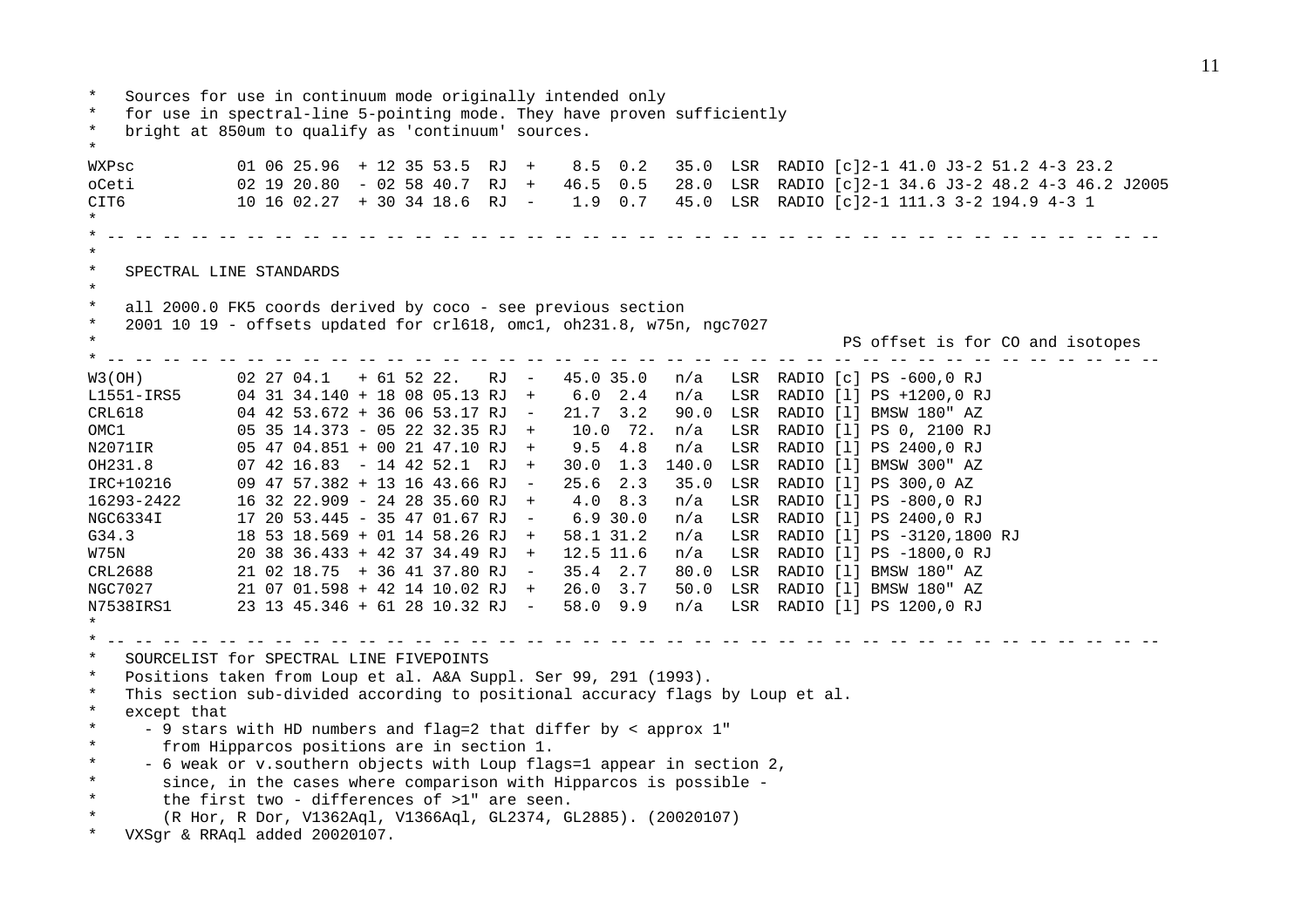\* Note CRL2688 is in section 2 (?!). \* See also K. Young (1995, ApJ 445, 872). \* Other (flux) data often courtesy H. Matthews and J. Greaves. \* Positions for objects in common with spectral line standards (CRL618, \* CRL2688, NGC7027, section above) are left unchanged, but these are not \* inconsistent with Loup. \* Note that we still have not gone through all the sources in the list.!! \* \* The catalogue gives T\_A\* (peak) for the 2-1 line. More informative, however, are the integrated line intensities \* in the comment line (in K km/s), which largely determine how easy it is to detect a line. Note that JCMT 2-1 \* data followed by J are typically low by about a factor of 1.3 - 1.5 (telescope heavily deformed due to conebar \* welding. \* 20070717 Notes reflect new positional accuracies : L1 L2 L3 original Loup qualities  $\left($  <1", 1-5", >5"); : /H and /T reflect updates by Hipparcos & Tycho \* \* RA & DEC Eq Vlsr Tpeak Vrange JCMT comments \*- -- -- -- -- -- -- -- -- -- -- -- -- -- -- -- -- -- -- -- -- -- -- -- -- -- -- -- -- -- -- -- -- -- -- -- -- -- -- \*- -- -- -- -- -- -- -- -- -- -- -- -- -- -- -- -- -- -- -- -- -- -- -- -- -- -- -- -- -- -- -- -- -- -- -- -- -- -- \* Loup et al position quality flag =  $1$  (~1") \* TCas 00 23 14.297 + 55 47 33.11 RJ - 7.0 1.0 22.0 LSR RADIO [l] L1/H 3-2 12.8 4-3 int 5.5 WXPsc 01 06 25.98 + 12 35 53.0 RJ + 8.5 1.4 35.0 LSR RADIO [l] L1 2-1 41.0 J 3-2 51.2 4-3 23.2 RScl 01 26 58.087 - 32 32 35.79 RJ - 18.4 1.5 37.0 LSR RADIO [l] L1/H 2-1 42.3 J 3-2 48.2 oCeti 02 19 20.905 - 02 58 41.69 RJ + 46.5 6.8 28.0 LSR RADIO [l] L1/H 2-1 34.6 J 3-2 48.2 4-3 46.2 J2005 UCam 03 41 48.173 + 62 38 54.33 RJ + 7.1 0.55 64.0 LSR RADIO [l] L1/H 2-1 20.3 J NMLTau 03 53 28.84 + 11 24 22.6 RJ + 35.1 1.6 43.0 LSR RADIO [l] L1 2-1 49.1 4-3 92 CRL618 04 42 53.672 + 36 06 53.17 RJ - 21.7 3.2 90.0 LSR RADIO [l] L1 2-1 118 3-2 95 RLep 04 59 36.354 - 14 48 22.54 RJ + 16.0 0.6 38.0 LSR RADIO [l] L1/H 2-1 1 NVAur 05 11 19.43 + 52 52 33.7 RJ + 3.0 0.57 36.0 LSR RADIO [l] L1 1-0 OSO 19 RAur 05 17 17.694 + 53 35 09.89 RJ - 3.0 1.2 20.0 LSR RADIO [l] L1/H 3-2 CSO 16 4-3 11.4 UUAur 06 36 32.834 + 38 26 43.59 RJ + 7.0 0.6 25.0 LSR RADIO [l] L1/H 2-1 10.5 1-0 IRAM 15.9 VYCMa 07 22 58.339 - 25 46 03.16 RJ + 19.0 1.0 92.0 LSR RADIO [l] L1/H 2-1 50.1 M1-16 07 37 18.955 - 09 38 49.67 RJ + 49.0 0.85 50.0 LSR RADIO [l] L1+ 2-1 48.9 2-1 SEST 26.0 M1-17 07 40 22.206 - 11 32 29.81 RJ + 28.0 1.80 78.0 LSR RADIO [l] L1+ 2-1 31.7 2-1 IRAM 66.2 OH231.8 07 42 16.83 - 14 42 52.1 RJ + 30.0 1.3 160.0 LSR RADIO [l] L1+ 2-1 71.8 1-0 IRAM 92.5 RLMi 09 45 34.286 + 34 30 42.70 RJ + 2.0 0.4 18.0 LSR RADIO [l] L1/H 2-1 5.8 2-1 IRAM 15.0 RLeo 09 47 33.490 + 11 25 43.22 RJ - 0.4 1.0 22.0 LSR RADIO [l] L1/H 2-1 13.0 3-2 CSO 37 4-3 IRC+10216 09 47 57.382 + 13 16 43.66 RJ - 25.6 32. 35.0 LSR RADIO [l] L1 2-1 427 3-2 687 4-3 720 CIT6 10 16 02.27 + 30 34 18.6 RJ - 1.9 8.5 45.0 LSR RADIO [l] L1 2-1 111.3 3-2 194.9 4-3 1 RTVir 13 02 38.007 + 05 11 08.20 RJ + 18.0 0.7 18.0 LSR RADIO [l] L1/H 2-1 13.5 3-2 12.6 4-3 8.8 WHya 13 49 01.961 - 28 22 04.08 RJ + 41.3 0.7 20.0 LSR RADIO [l] L1/H 2-1 10.9 3-2 29.0 4-3 21.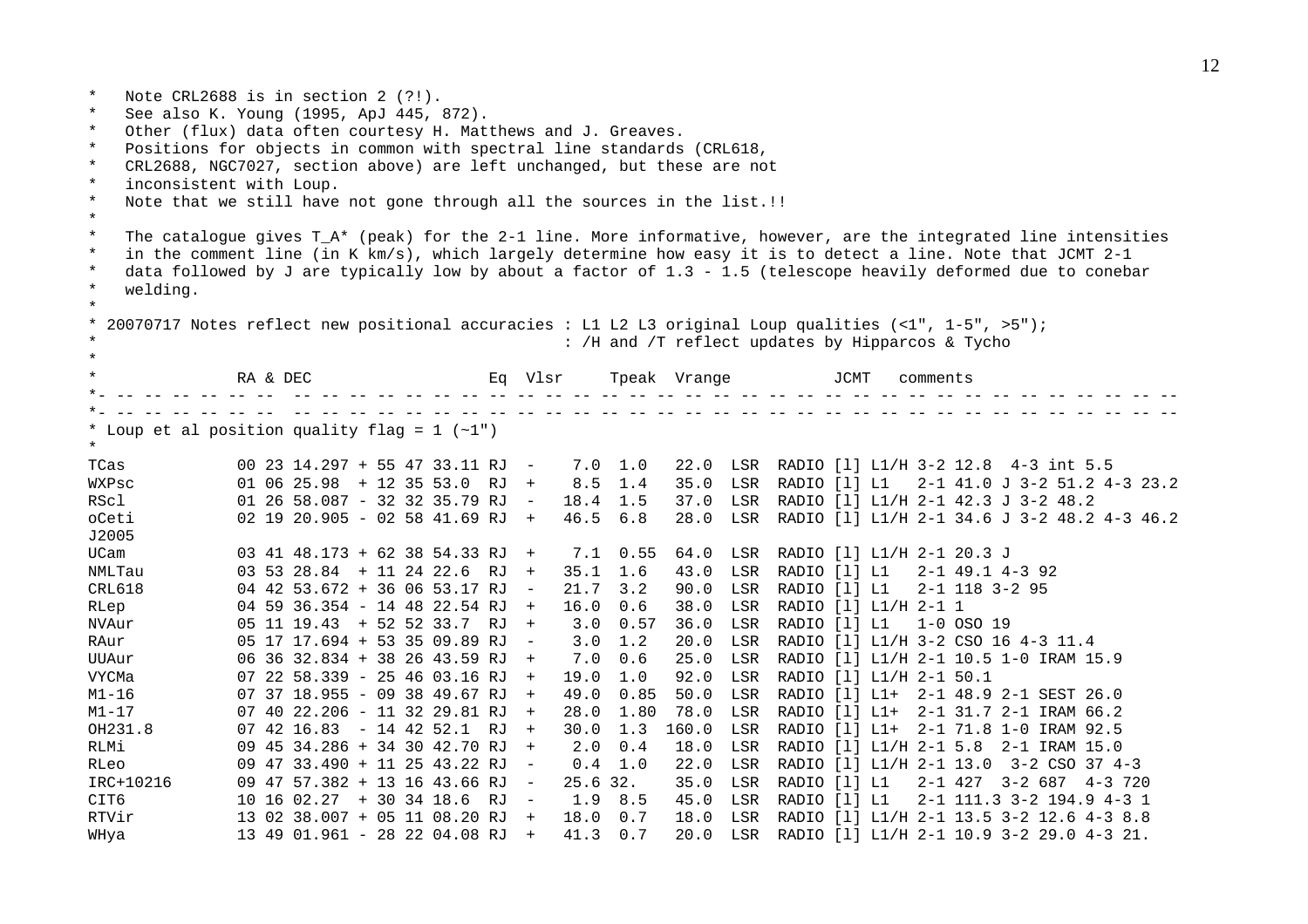| RXBoo                                                      |  |                            |  | 14 24 11.643 + 25 42 12.90 RJ        | $+$                      | 1.1   | 1.4   | 22.0 | LSR | RADIO [1] L1/H 2-1 19.3 3-2 32.3 4-3 14.9       |
|------------------------------------------------------------|--|----------------------------|--|--------------------------------------|--------------------------|-------|-------|------|-----|-------------------------------------------------|
| SCrB                                                       |  |                            |  | 15 21 23.950 + 31 22 02.46 RJ        | $+$                      | 2.0   | 0.6   | 18.0 | LSR | RADIO [1] L1/H 3-2 5.6                          |
| NGC6302                                                    |  |                            |  | 17 13 44.211 - 37 06 15.94 RJ        | $\sim$                   | 40.0  | 2.6   | 52.0 | LSR | RADIO [1] L1+ 2-1 73.0 2-1 NRAO 19.9            |
| V814Her                                                    |  |                            |  | 17 44 55.467 + 50 02 39.36 RJ        |                          | 35.0  | 0.4   | 25.0 | LSR | RADIO [1] L1/H 2-1 5.9 2-1 IRAM 36.1            |
| VXSgr                                                      |  |                            |  | 18 08 04.051 - 22 13 26.66 RJ        | $+$                      | $6.0$ | 0.4   | 60.0 | LSR | RADIO [1] L1/H                                  |
| NGC6563                                                    |  |                            |  | 18 12 02.753 - 33 52 07.14 RJ        | $\sim$                   | 31.0  | 0.4   | 60.0 | LSR | RADIO [1] L1                                    |
| OH17.7-2                                                   |  |                            |  | 18 30 30.64 - 14 28 57.0 RJ          | $+$                      | 62.0  | 0.3   | 25.0 | LSR | RADIO [1] L1<br>3-2 5.0 2-1 IRAM 19.4           |
| V11110ph                                                   |  |                            |  | 18 37 19.31 + 10 25 42.4 RJ          | $\overline{a}$           | 30.0  | 0.8   | 40.0 | LSR | RADIO [1] L1<br>2-1 23.4 1-0 OSO 29.4           |
| RAql                                                       |  |                            |  | 19 06 22.256 + 08 13 47.34 RJ        | $+$                      | 46.0  | 1.1   | 20.0 | LSR | RADIO [1] L1/H 2-1 15.5 3-2 CSO 45 4-3 36.9     |
| HD179821                                                   |  |                            |  | 19 13 58.610 + 00 07 31.89 RJ        | $+$                      | 100.0 | 1.1   | 76.0 | LSR | RADIO [1] L1/H 3-2 57.5                         |
| V1302Aql                                                   |  |                            |  | 19 26 48.03 + 11 21 16.7 RJ +        |                          | 73.0  | $1.0$ | 90.0 | LSR | RADIO [1] L1<br>2-1 57.0 3-2 114.7 4-3 101.5    |
| GYAql                                                      |  |                            |  | 19 50 06.334 - 07 36 52.30 RJ        | $+$                      | 34.0  | 1.08  | 23.0 | LSR | RADIO [1] L1/H 2-1 NRAO 24.4                    |
| KiCyg                                                      |  |                            |  | 19 50 33.903 + 32 54 50.23 RJ        | $+$                      | 10.0  | 3.5   | 21.0 | LSR | RADIO [1] L1/H 3-2 58.9 4-3 70.2                |
| RRAql                                                      |  |                            |  | 19 57 36.044 - 01 53 11.81 RJ        | $+$                      | 28.0  | 0.5   | 15.0 | LSR | RADIO [1] L1/H                                  |
| VCyg                                                       |  |                            |  | 20 41 18.264 + 48 08 28.71 RJ        | $+$                      | 14.0  | 2.7   | 24.0 | LSR | RADIO [1] L1/H 2-1 47.9                         |
| NMLCyq                                                     |  |                            |  | 20 46 25.46 + 40 06 59.6 RJ          | $+$                      | 1.0   | 2.0   | 65.0 | LSR | RADIO [1] L1<br>$3-2$ 85.9 $4-3$ 96.5           |
| NGC7027                                                    |  |                            |  | 21 07 01.598 + 42 14 10.02 RJ        | $+$                      | 26.0  | 8.5   | 50.0 | LSR | RADIO [1] L1<br>2-1 193 J 3-2 280 4-3 238.0     |
| SCep                                                       |  |                            |  | 21 35 12.863 + 78 37 28.20 RJ        | $\overline{\phantom{0}}$ | 16.0  | 1.6   | 63.0 | LSR | RADIO [1] L1/H 2-1 40.9 3-2 50.4                |
| RCas<br>$\star$                                            |  |                            |  | 23 58 24.963 + 51 23 19.88 RJ +      |                          | 25.0  | 1.6   | 31.0 |     | LSR RADIO [1] L1/H 2-1 29.0 J 3-2 73.5 4-3 47.6 |
| * Loup et al position quality flag = 2 (~1"-5")<br>$\star$ |  |                            |  |                                      |                          |       |       |      |     |                                                 |
| RAnd                                                       |  |                            |  | 00 24 01.933 + 38 34 36.98 RJ        | $\sim$ $-$               | 16.0  | 1.1   | 22.0 | LSR | RADIO [1] L2/H 2-1 14.5 J                       |
| GL67                                                       |  |                            |  | $00\ 27\ 41.15\ +\ 69\ 38\ 51.7\ RJ$ | $\overline{\phantom{0}}$ | 28.6  | 1.5   | 43.0 | LSR | RADIO [1] L2<br>$2 - 1$ 32.7                    |
| IRC+60041                                                  |  | $01$ 13 44.31 + 62 57 36.0 |  | RJ                                   | $\overline{\phantom{0}}$ | 25.0  | 0.1   | 47.0 | LSR | RADIO [1] L2                                    |
| RHor                                                       |  |                            |  | 02 53 52.909 - 49 53 22.37 RJ        | $+$                      | 38.0  | 0.8   | 13.0 | LSR | RADIO [1] L2/H                                  |
| V384Per                                                    |  | 03 26 29.53                |  | + 47 31 50.2<br>RJ                   | $\sim$                   | 16.3  | 1.3   | 33.0 | LSR | RADIO [1] L2<br>2-1 28.1 1-0 OSO 25.0           |
| IRC+60144                                                  |  | 04 35 17.45 + 62 16 23.3   |  | RJ                                   | $\overline{\phantom{0}}$ | 45.0  | 0.8   | 30.0 | LSR | RADIO [1] L2<br>$1 - 0$ OSO $18.7$              |
| RDor                                                       |  |                            |  | 04 36 45.495 - 62 04 38.47 RJ        | $+$                      | 7.0   | 2.5   | 13.0 | LSR | RADIO [1] L2/H                                  |
| V370Aur                                                    |  | 05 43 49.78                |  | $+32$ 42 06.8<br>RJ                  | $\overline{\phantom{0}}$ | 31.0  | 0.65  | 52.0 | LSR | RADIO [1] L2                                    |
| GL865                                                      |  | 06 03 59.84                |  | $+ 07 25 54.4$<br>RJ                 | $+$                      | 42.5  | 1.8   | 33.0 | LSR | RADIO [1] L2<br>2-1 36.0 1-0 OSO 17.0           |
| V636Mon                                                    |  | $062501.37 - 090716.0$     |  | RJ                                   | $+$                      | 13.0  | 0.39  | 50.0 | LSR | RADIO [1] L2<br>$2 - 1$ $21.5$                  |
| APLyn                                                      |  | 06 34 33.92 + 60 56 26.2   |  | RJ                                   | $\overline{\phantom{0}}$ | 23.0  | 0.49  | 35.0 | LSR | RADIO [1] L2<br>$1 - 0$ OSO 13.0                |
| $M1 - 7$                                                   |  |                            |  | 06 37 20.955 + 24 00 35.38 RJ        | $\overline{\phantom{0}}$ | 11.0  | 0.46  | 50.0 | LSR | RADIO [1] L2+<br>$2 - 1$ 44.1                   |
| GMCMa                                                      |  |                            |  | 06 41 15.09 - 22 16 43.8 RJ          | $+$                      | 48.0  | 0.5   | 40.0 | LSR | RADIO [1] L2<br>$2 - 1$ 11.0                    |
| GXMon                                                      |  | 06 52 46.91 + 08 25 19.0   |  | RJ                                   | $\sim$ $-$               | 7.0   | 1.7   | 40.0 | LSR | RADIO [1] L2+ 2-1 48.0 1-0 OSO 30.5             |
| HD56126                                                    |  |                            |  | 07 16 10.257 + 09 59 48.03 RJ        | $+$                      | 73.0  | 2.0   | 24.0 | LSR | RADIO [1] L2/T 2-1 23.1 3-2 22.4                |
| GL5254                                                     |  |                            |  | 09 13 54.09 - 24 51 21.1 RJ          | $+$                      | 0.1   | 3.5   | 32.0 | LSR | RADIO [1] L2<br>$2 - 1$ 55.3 3-2 49.6           |
| VHya                                                       |  |                            |  | 10 51 37.245 - 21 15 00.29 RJ        | $\overline{\phantom{0}}$ | 15.6  | 5.0   | 52.0 | LSR | RADIO [1] L2/H 2-1 73.7 3-2 97.8                |
| XHer                                                       |  |                            |  | 16 02 39.108 + 47 14 25.92 RJ        | $\overline{\phantom{0}}$ | 73.0  | 1.3   | 23.0 | LSR | RADIO [1] L2/H 2-1 12.0                         |
| NGC6072                                                    |  |                            |  | 16 12 58.079 - 36 13 46.06 RJ        | $+$                      | 7.0   | 1.8   | 24.0 | LSR | RADIO [1] L2<br>$2 - 1$ 28.9                    |
| GL1922                                                     |  | 17 07 58.24                |  | - 24 44 31.1 RJ                      | $\overline{\phantom{0}}$ | 3.0   | 1.73  | 40.0 | LSR | RADIO [1] L2<br>$2 - 1$ 45.0 3-2 56.3           |
| GL2135                                                     |  | 18 22 34.50                |  | $-270630.2$<br>RJ                    | $+$                      | 48.0  | 1.31  | 45.0 | LSR | $2 - 1$ 45.8 3-2 59.7<br>RADIO [1] L2           |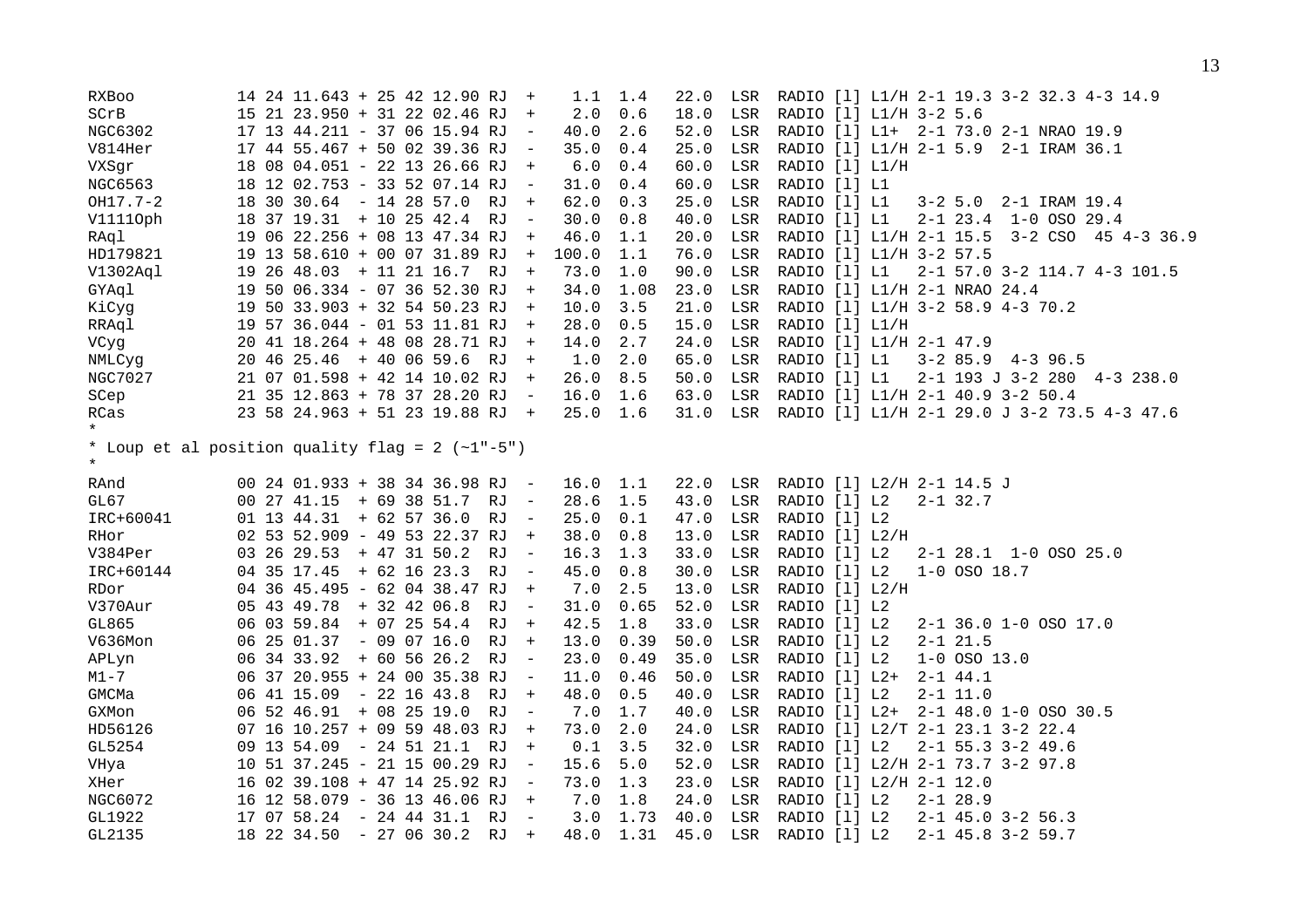| GL2143                                                   |  | 18 24 31.84 - 16 16 04.2        |  |                | RJ   | $\sim$                   | 27.0  | 0.9  | 34.0 | LSR          | RADIO [1] L2                     | 2-1 IRAM 19.4                 |
|----------------------------------------------------------|--|---------------------------------|--|----------------|------|--------------------------|-------|------|------|--------------|----------------------------------|-------------------------------|
| GL2199                                                   |  | 18 35 46.48 + 05 35 46.5        |  |                | RJ + |                          | 30.0  | 0.67 | 40.0 | $_{\rm LSR}$ | RADIO [1] L2                     | $1 - 0$ OSO $16.7$            |
| V821Her                                                  |  | 18 41 54.39 + 17 41 08.5        |  |                | RJ   | $+$                      | 0.0   | 2.0  | 31.0 | LSR          | RADIO [1] L2                     | $2 - 1$ 39.6 3-2 54.5         |
| IRC+00365                                                |  | 18 42 24.68 - 02 17 25.2        |  |                | RJ   | $+$                      | 3.0   | 0.7  | 73.0 | LSR          | RADIO [1] L2                     | $2 - 1$ 35.3 3-2 57.7         |
| RSct                                                     |  | 18 47 28.921 - 05 42 18.84 RJ   |  |                |      | $+$                      | 56.0  | 0.8  | 10.0 | LSR          | RADIO [1] L2/H 2-1 4.2           |                               |
| V1362Aql                                                 |  | 18 48 41.91 - 02 50 28.3 RJ     |  |                |      | $+$                      | 101.0 | 1.1  | 35.0 | LSR          | RADIO [1] L2                     |                               |
| V1366Aql                                                 |  | 18 58 30.02 + 06 42 57.7        |  |                | RJ   | $+$                      | 21.0  | 0.6  | 31.0 | LSR          | RADIO [1] L2                     |                               |
| IRC+10401                                                |  | 19 03 18.28                     |  | $+$ 07 30 47.2 | RL   | $+$                      | 7.0   | 0.3  | 17.0 | LSR          | RADIO [1] L2                     |                               |
| GL2316                                                   |  | 19 05 22.69 + 08 13 05.0        |  |                | RJ   | $+$                      | 2.0   | 1.0  | 34.0 | LSR          | RADIO [1] L2                     | 2-1 IRAM 23.3                 |
| WAql                                                     |  | 19 15 23.442 - 07 02 49.84 RJ   |  |                |      | $\sim$ $-$               | 25.0  | 0.8  | 42.0 | LSR          | RADIO [1] L2                     | 2-1 CSO 22                    |
| IRC-10502                                                |  | 19 20 17.96 - 08 02 10.6        |  |                | RJ + |                          | 21.0  | 0.67 | 57.0 | LSR          | RADIO [1] L2                     | $2 - 1$ 27.9 $3 - 2$ 40.0     |
| OH44.8                                                   |  | 19 21 36.52 + 09 27 56.5        |  |                | RJ   | $\overline{\phantom{0}}$ | 72.0  | 0.5  | 30.0 | LSR          | RADIO [1] L2                     |                               |
| V1965Cyg                                                 |  | 19 34 09.87 + 28 04 06.3        |  |                | RJ   | $\sim$ $-$               | 12.0  | 0.77 | 54.0 | LSR          | RADIO [1] L2                     | $3 - 2$ 44.8                  |
| HD187885                                                 |  | 19 52 52.697 - 17 01 50.33 RJ   |  |                |      | $+$                      | 24.0  | 0.7  | 75.0 | LSR          | RADIO [1] L2/T 2-1 12.6          | $3 - 2$ 25.8                  |
| CRL2688                                                  |  | 21 02 18.75 + 36 41 37.80 RJ    |  |                |      | $\overline{\phantom{0}}$ | 35.4  | 5.0  | 80.0 | LSR          | RADIO [1] L2                     | 2-1 120 J 3-2 197             |
| OH104.9                                                  |  | 22 19 27.40 + 59 51 22.7 RJ     |  |                |      | $\sim$ $-$               | 27.0  | 0.5  | 34.0 | LSR          | RADIO [1] L2                     |                               |
| PilGru                                                   |  | 22 22 44.232 - 45 56 52.71 RJ   |  |                |      | $\overline{\phantom{0}}$ | 12.0  | 2.1  | 40.0 | LSR          | RADIO [1] L2/H 3-2 74.3 4-3 38.8 |                               |
| HD235858                                                 |  | 22 29 10.375 + 54 51 06.33 RJ - |  |                |      |                          | 28.0  | 2.1  | 22.0 | LSR          | RADIO [1] L2/T 3-2 34.5          |                               |
| LPAnd<br>$\star$                                         |  | 23 34 27.66 + 43 33 02.4 RJ -   |  |                |      |                          | 17.0  | 2.7  | 29.0 | LSR          | RADIO [1] L2                     | $2 - 1$ 52.8 J 3-2 70.0 4-3 3 |
| * Loup et al position quality flag = 3 (?>5")<br>$\star$ |  |                                 |  |                |      |                          |       |      |      |              |                                  |                               |
| 01142+6306                                               |  | $01 17 33.31 + 63 22 05.8 RJ -$ |  |                |      |                          | 20.0  | 0.7  | 38.0 | LSR          | RADIO [1] L3                     | $2 - 1$ 28.3                  |
| GL190                                                    |  | $01$ 17 51.62 + 67 13 55.4 RJ - |  |                |      |                          | 39.0  | 3.1  | 37.0 | LSR          | RADIO [1] L3                     |                               |
| GL482                                                    |  | 03 23 36.57 + 70 27 07.5        |  |                | RJ   | $\sim$ $-$               | 16.4  | 0.9  | 20.0 | LSR          | RADIO [1] L3                     | 2-1 11.3 J 1-0 OSO 9.0        |
| 03313+6058                                               |  | 03 35 30.69 + 61 08 47.2        |  |                | RJ   | $\sim$                   | 39.0  | 0.6  | 30.0 | LSR          | RADIO [1] L3                     | 2-1 IRAM 13.2                 |
| GL5102                                                   |  | 03 48 18.01                     |  | $+ 44 42 02.1$ | RJ   | $\overline{a}$           | 25.0  | 0.4  | 32.0 | LSR          | RADIO [1] L3                     | $1 - 0$ OSO $11$              |
| TXCam                                                    |  | 05 00 50.39 + 56 10 52.6        |  |                | RJ   | $+$                      | 9.2   | 2.9  | 50.0 | LSR          | RADIO [1] L3                     | $2 - 1$ 75.8                  |
| BXCam                                                    |  | 05 46 44.10                     |  | $+ 69 58 25.2$ | RJ   | $+$                      | 0.0   | 0.54 | 45.0 | LSR          | RADIO [1] L3                     | $1 - 0$ OSO $15.4$            |
| GL1235                                                   |  | 08 10 48.40                     |  | $-32$ 52 03.9  | RJ   | $\overline{\phantom{0}}$ | 20.3  | 0.9  | 42.0 | LSR          | RADIO [1] L3+                    | $2 - 1$ 29.0 3-2 37.5         |
| CRL4211                                                  |  | 15 11 41.89 - 48 20 01.3        |  |                | RJ   | $\overline{\phantom{0}}$ | 3.7   | 2.5  | 42.0 | LSR          | RADIO [1] L3                     | $2 - 1$ 72.6                  |
| IILup                                                    |  | 15 23 04.91 - 51 25 59.0        |  |                | RJ   | $\sim$                   | 15.0  | 1.9  | 23.0 | LSR          | RADIO [1] L3                     | $2 - 1$ 58.5                  |
| IRC+20326                                                |  | 17 31 54.98                     |  | $+ 17 45 19.7$ | RJ   | $\sim$ $-$               | $4.0$ | 1.5  | 34.0 | LSR          | RADIO [1] L3                     | 2-1 31.3 1-0 OSO 20           |
| GL2155                                                   |  | 18 26 05.84 + 23 28 46.7        |  |                | RJ   | $+$                      | 60.0  | 1.12 | 34.0 | LSR          | RADIO [1] L3+                    | $1 - 0$ OSO 23.2              |
| 19454+2920                                               |  | 19 47 24.25                     |  | $+ 29 28 11.8$ | RJ   | $+$                      | 21.0  | 0.73 | 29.0 | LSR          | RADIO [1] L3                     | 2-1 IRAM 14.3                 |
| GL2477                                                   |  | 19 56 48.45 + 30 44 02.6        |  |                | RJ   | $+$                      | 5.0   | 1.7  | 50.0 | LSR          | RADIO [1] L3+                    | $3 - 2$ 26.6                  |
| GL2494                                                   |  | 20 01 08.51                     |  | $+405540.2$    | RJ   | $+$                      | 30.0  | 1.3  | 48.0 | LSR          | RADIO [1] L3                     | $2-1$ 38.2 3-2 53.5 4-3 49    |
| V1300Aql                                                 |  | 20 10 27.41                     |  | $-06$ 16 15.7  | RJ   | $\sim$                   | 18.0  | 1.2  | 34.0 | LSR          | RADIO [1] L3                     | $2-1$ 37.0 3-2 40.4 4-3 33.7  |
| OH63.3-10.2                                              |  | 20 28 57.10                     |  | $+ 21 15 37.0$ | RJ   | $\overline{\phantom{0}}$ | 72.0  | 0.76 | 37.0 | LSR          | RADIO [1] L3+                    | $2-1$ IRAM $1$                |
| GL2686                                                   |  | 20 59 08.88                     |  | $+ 27 26 41.7$ | RJ   | $+$                      | 1.0   | 0.32 | 48.0 | LSR          | RADIO [1] L3                     | $2 - 1$ 28.7                  |
| 21282+5050                                               |  | 21 29 58.42                     |  | $+ 51 03 59.8$ | RJ   | $+$                      | 18.0  | 4.2  | 37.0 | LSR          | RADIO [1] L3                     | 3-2 74 2-1 IRAM 279           |
| 21318+5631                                               |  | 21 33 22.98                     |  | $+ 56 44 35.0$ | RJ   | $+$                      | 0.0   | 0.95 | 37.0 | LSR          | RADIO [1] L3                     | $3 - 2$ 19.7                  |
| 21554+6204                                               |  | 21 56 58.18                     |  | + 62 18 43.6   | RJ   | $\overline{a}$           | 17.0  | 0.75 | 37.0 | LSR          | RADIO [1] L3                     | $2 - 1$ 10.9                  |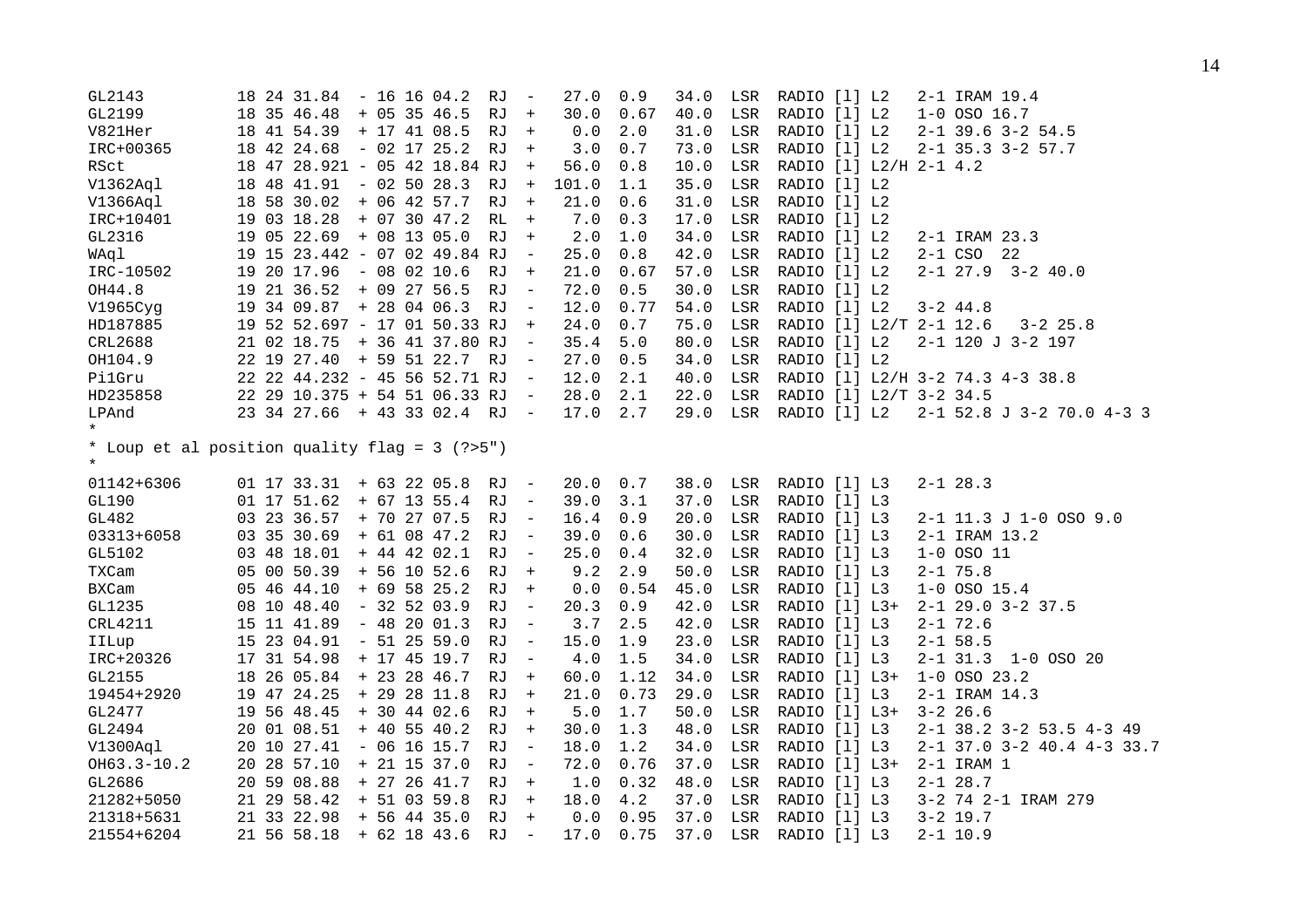V384Cep 22 25 54.81 + 60 20 42.4 RJ - 6.0 0.2 34.0 LSR RADIO [l] L3 GL3068 23 19 12.39 + 17 11 35.4 RJ - 31.0 6.1 31.0 LSR RADIO [l] L3 3-2 49.6 4-3 37.4 23304+6147 23 32 44.94 + 62 03 49.6 RJ - 17.0 0.4 31.0 LSR RADIO [l] L3 3-2 6.7 2-1 IRAM 25.0 23321+6545 23 34 22.63 + 66 01 50.4 RJ - 56.0 0.24 40.0 LSR RADIO [l] L3 3-2 6.2 2-1 IRAM 28 \* \* -- -- -- -- -- -- -- -- -- -- -- -- -- -- -- -- -- -- -- -- -- -- -- -- -- -- -- -- -- -- -- -- -- -- -- -- -- -- \* \* Further sources useful for spectral-line fivepointing \* at CO:2-1 ( and at CO:3-2 where noted). \* Sources identified by Thomas Lowe (2003). \* STCam thru WCMa added 29 Mar 2004 \* RFor 02 29 15.315 - 26 05 55.74 RJ - 2.0 0.5 35.0 LSR RADIO [l] Hip 2-1 14.2 STCam 04 51 13.339 + 68 10 07.57 RJ - 10.9 0.4 25.0 LSR RADIO [l] Hip 2-1 4.1 WOri 05 05 23.720 + 01 10 39.42 RJ + 7.5 0.5 25.0 LSR RADIO [l] Hip 2-1 6.7 YTau 05 45 39.409 + 20 41 42.07 RJ + 15.0 0.5 30.0 LSR RADIO [l] Hip 2-1 7.6 RYMon 07 06 56.477 - 07 33 26.58 RJ - 8.8 0.3 30.0 LSR RADIO [l] Hip 2-1 3.8 WCMa 07 08 03.432 - 11 55 23.77 RJ + 0.0 0.5 25.0 LSR RADIO [l] Hip 2-1 5.1 XCnc 08 55 22.879 + 17 13 52.65 RJ - 13.0 0.4 17.0 LSR RADIO [l] Hip 2-1 4.2 YHya 09 51 03.723 - 23 01 02.39 RJ - 7.0 0.4 20.0 LSR RADIO [l] Hip 2-1 5.4 UHya 10 37 33.302 - 13 23 04.73 RJ - 31.0 1.3 16.0 LSR RADIO [l] Hip 2-1 14.6 YCVn 12 45 07.827 + 45 26 24.92 RJ + 21.0 0.9 17.0 LSR RADIO [l] Hip 2-1 10.7 RYDra 12 56 25.931 + 65 59 39.71 RJ - 5.0 0.5 20.0 LSR RADIO [l] Hip 2-1 7.1 VCrB 15 49 31.317 + 39 34 17.74 RJ - 100.0 0.5 19.0 LSR RADIO [l] Hip 2-1 5.4 TDra 17 56 23.289 + 58 13 05.61 RJ - 14.0 0.8 28.0 LSR RADIO [l] Hip 2-1 16.6 UCyg 20 19 36.595 + 47 53 39.09 RJ + 25.0 0.3 26.0 LSR RADIO [l] Hip 2-1 7.2 RVCyg 21 43 16.328 + 38 01 02.88 RJ + 15.0 0.5 30.0 LSR RADIO [l] Hip 2-1 10.1 TXPsc 23 46 23.494 + 03 29 12.27 RJ + 13.0 0.7 20.0 LSR RADIO [l] Hip 2-1 6.2 \* \* and 3 candidates observed at CO:3-2 by S.Ramstedt (m07ai05) \* RCyg 19 36 49.381 + 50 11 59.46 RJ - 17.0 1.0 30.0 LSR RADIO [l] 3-2 15.0 SLyr 19 13 11.79 + 26 00 28.3 RJ + 51.0 0.3 40.0 LSR RADIO [l] 3-2 6.0 WYCas 23 58 01.30 + 56 29 13.5 RJ + 8.0 0.4 40.0 LSR RADIO [l] 3-2 8.0 \* \* -- -- -- -- -- -- -- -- -- -- -- -- -- -- -- -- -- -- -- -- -- -- -- -- -- -- -- -- -- -- -- -- -- -- -- -- -- -- \* MISCELLANEOUS SOURCES \* \* -- -- -- -- -- -- -- -- -- -- -- -- -- -- -- -- -- -- -- -- -- -- -- -- -- -- -- -- -- -- -- -- -- -- -- -- -- -- HOLO 92 54 40.0 + 08 35 07.00 AZ n/a n/a n/a LSR RADIO [c] Position for holography \* -- -- -- -- -- -- -- -- -- -- -- -- -- -- -- -- -- -- -- -- -- -- -- -- -- -- -- -- -- -- -- -- -- -- -- -- -- --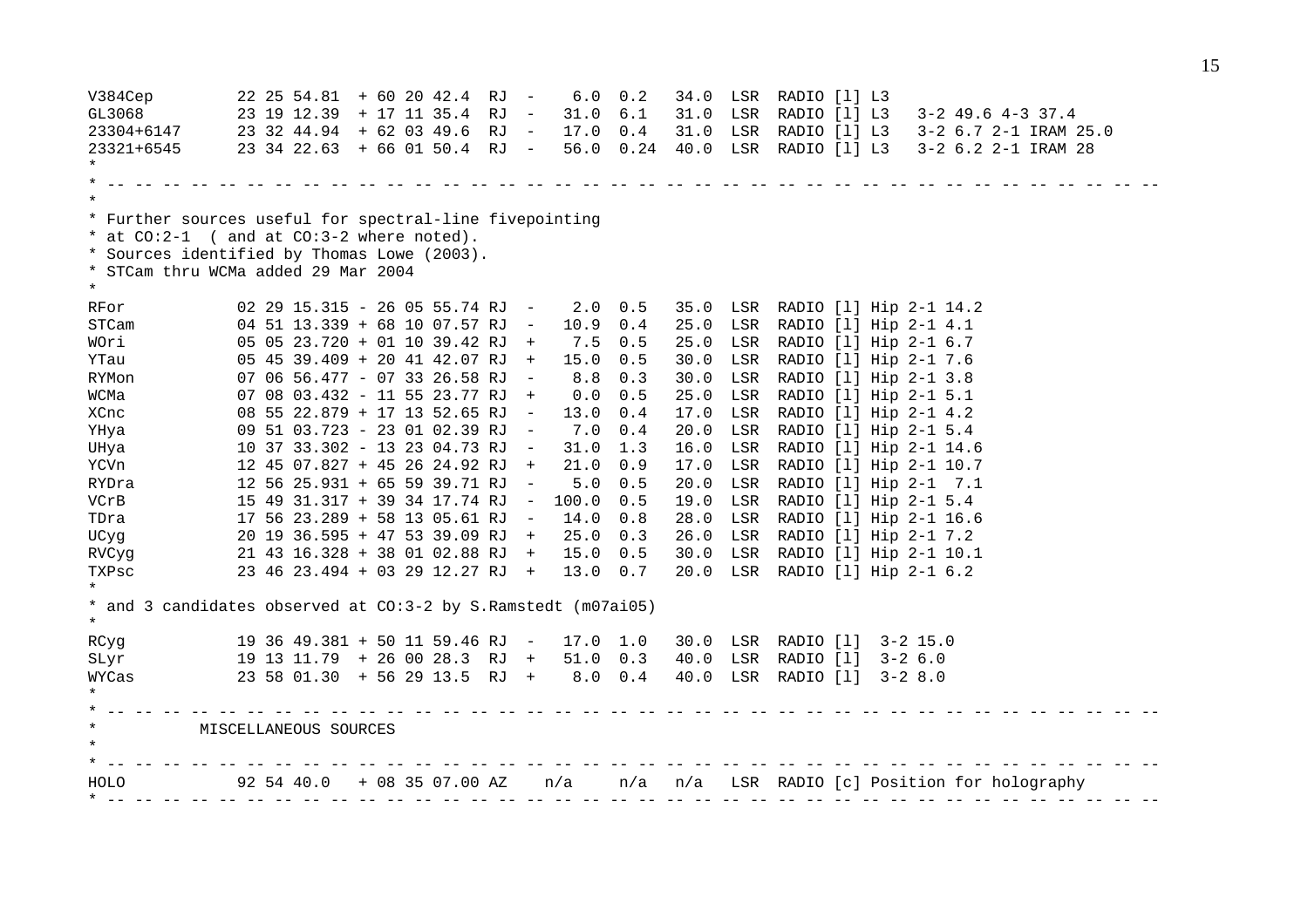| No.            | <b>RAJ2000</b> | _DEJ2000       | Name      | <b>RAB1950</b> | <b>DEB1950</b> | <b>Type</b> | Sc   | Smin | <b>Smax</b> |
|----------------|----------------|----------------|-----------|----------------|----------------|-------------|------|------|-------------|
|                | "h:m:s"        | "d:m:s"        |           | "h:m:s"        | "d:m:s"        |             | mJy  | mJy  | mJy         |
|                |                |                |           |                |                |             |      |      |             |
| 1              | 00 06 13.89    | $-062335.3$    | B0003-066 | 00 03 40.29    | $-06$ 40 17.4  | <b>BL</b>   | 890  | 650  | 1131        |
| $\overline{2}$ | 00 50 41.32    | $-092905.2$    | B0048-097 | 00 48 09.98    | $-094524.3$    | BL          | 890  | 250  | 1530        |
| 3              | 00 51 09.49    | -42 26 33.3    | B0048-427 | 00 48 49.02    | -42 42 52.1    | Q           | 854  | 567  | 1140        |
| 4              | 00 58 46.58    | -56 59 11.4    | B0056-572 | 00 56 38.58    | -57 15 22.4    | Q           | 505  | 475  | 536         |
| 5              | 01 06 45.11    | $-403420.0$    | B0104-408 | 01 04 27.58    | -40 50 21.7    | Q           | 737  |      |             |
| 6              | 01 08 38.75    | +01 34 58.9    | B0106+013 | 01 06 04.50    | $+01$ 18 59.6  | Q           | 1172 | 800  | 1544        |
| $\overline{7}$ | 01 15 17.10    | $-012704.6$    | B0112-017 | 01 12 43.93    | $-01$ 42 55.1  | Q           | 389  | 171  | 608         |
| 8              | 01 16 12.52    | $-11$ 36 15.5  | B0113-118 | 01 13 43.22    | $-115204.7$    | Q           | 433  | 297  | 569         |
| 9              | 01 20 31.67    | $-270124.6$    | B0118-272 | 01 18 09.54    | -27 17 07.6    | <b>BL</b>   | 380  | 160  | 600         |
| 10             | 01 32 43.48    | $-165448.5$    | B0130-171 | 01 30 17.69    | -17 10 12.0    | Q           | 969  |      |             |
| 11             | 01 37 38.35    | $-243053.9$    | B0135-247 | 01 35 17.12    | -24 46 08.8    | Q           | 708  | 346  | 1070        |
| 12             | 01 41 25.83    | $-092843.7$    | B0138-097 | 01 38 56.86    | $-094351.8$    | <b>BL</b>   | 420  | 210  | 630         |
| 13             | 02 04 50.41    | +15 14 11.0    | B0202+149 | 02 02 07.40    | +14 59 50.8    | Q           | 1286 | 971  | 1601        |
| 14             | 02 10 46.20    | -51 01 01.9    | B0208-512 | 02 08 56.96    | -51 15 07.8    | Q           | 2619 | 1000 | 4238        |
| 15             | 02 17 48.96    | +01 44 49.6    | B0215+015 | 02 15 14.14    | $+013100.0$    | BL          | 707  | 310  | 1105        |
| 16             | 02 24 28.42    | +06 59 23.4    | B0221+067 | 02 21 49.96    | $+064550.4$    | Q           | 1165 | 930  | 1400        |
| 17             | 02 38 38.93    | +16 36 59.3    | B0235+164 | 02 35 52.63    | +16 24 03.9    | <b>BL</b>   | 2377 | 694  | 4060        |
| 18             | 02 42 29.17    | +11 01 00.7    | B0239+108 | 02 39 47.09    | $+104816.2$    | Q           | 670  |      |             |
| 19             | 02 53 29.18    | -54 41 51.5    | B0252-549 | 02 52 00.26    | -54 54 02.5    | Q           | 536  | 495  | 578         |
| 20             | 03 03 50.63    | $-62$ 11 25.6  | B0302-623 | 03 02 48.14    | -62 23 04.2    | Q           | 526  | 340  | 713         |
| 21             | 03 34 13.65    | -40 08 25.1    | B0332-403 | 03 32 25.24    | -40 18 23.8    | Q           | 844  | 388  | 1300        |
| 22             | 03 39 30.94    | $-014635.8$    | B0336-019 | 03 36 58.96    | $-015617.0$    | Q           | 1500 | 610  | 2391        |
| 23             | 03 40 35.61    | 19 31.2<br>-21 | B0338-214 | 03 38 23.29    | -21 29 08.0    | <b>BL</b>   | 383  | 270  | 497         |
| 24             | 04 03 53.77    | $-360501.5$    | B0402-362 | 04 02 02.62    | -36 13 11.5    | Q           | 1720 | 940  | 2500        |
| 25             | 04 05 34.01    | -13 08 13.7    | B0403-132 | 04 03 13.99    | -13 16 18.2    | Q           | 459  | 443  | 475         |
| 26             | 04 23 15.81    | $-012033.1$    | B0420-014 | 04 20 43.55    | $-012728.8$    | Q           | 2560 | 1050 | 4070        |
| 27             | 04 24 42.36    | $-375621.4$    | B0422-380 | 04 22 56.29    | -38 03 09.9    | Q           | 569  | 530  | 608         |
| 28             | 04 28 40.38    | -37 56 19.7    | B0426-380 | 04 26 54.67    | -38 02 52.3    | BL          | 570  | 540  | 600         |
| 29             | 04 33 11.09    | +05 21 15.6    | B0430+052 | 04 30 31.60    | $+05$ 14 59.6  | Q           | 790  | 700  | 880         |
| 30             | 04 40 17.18    | -43 33 08.6    | B0438-436 | 04 38 43.19    | -43 38 53.6    | Q           | 415  | 280  | 550         |
| 31             | 04 53 14.65    | -28 07 37.3    | B0451-282 | 04 51 15.14    | -28 12 29.4    | Q           | 490  |      |             |
| 32             | 04 50 05.47    | $-810102.2$    | B0454-810 | 04 54 18.05    | -81 05 54.6    | Q           | 515  | 500  | 530         |
| 33             | 04 55 50.77    | -46 15 58.7    | B0454-463 | 04 54 24.19    | -46 20 38.8    | Q           | 3644 | 3565 | 3723        |
| 34             | 04 57 03.18    | $-232452.1$    | B0454-234 | 04 54 57.31    | -23 29 28.4    | Q           | 674  | 640  | 708         |
| 35             | 05 01 12.81    | $-015914.3$    | B0458-020 | 04 58 41.35    | -02 03 33.9    | Q           | 740  | 295  | 1186        |
| 36             | 05 06 44.00    | $-610941.0$    | B0506-612 | 05 06 08.49    | $-61$ 13 33.3  | BL          | 2360 | 1480 | 3240        |
| 37             | 05 22 57.98    | -36 27 30.9    | B0521-365 | 05 21 12.98    | $-363016.0$    | Q           | 2491 | 707  | 4275        |
| 38             | 05 30 56.41    | +13 31 55.2    | B0528+134 | 05 28 06.76    | +13 29 42.3    | Q           | 1198 | 1093 | 1303        |
| 39             | 05 32 39.00    | $+073243.3$    | B0529+075 | 05 29 56.50    | +07 30 38.1    | Q           | 944  | 944  | 945         |
| 40             | 05 38 50.37    | -44 05 09.0    | B0537-441 | 05 37 21.09    | -44 06 44.7    | Q           | 2018 | 1300 | 2737        |
| 41             | 06 04 25.17    | $-422530.0$    | B0602-424 | 06 02 52.49    | -42 25 14.1    | Q           | 2175 |      |             |
| 42             | 06 07 59.69    | $-083450.0$    | B0605-085 | 06 05 36.03    | $-083420.3$    | Q           | 1436 | 642  | 2230        |
| 43             | 06 09 40.95    | $-154240.7$    | B0607-157 | 06 07 25.99    | $-154203.3$    | Q           | 2672 | 880  | 4465        |
| 44             | 06 35 46.55    | -75 16 16.8    | B0637-752 | 06 37 23.43    | -75 13 37.5    | Q           | 1679 | 658  | 2700        |
| 45             | 06 48 14.11    | $-304419.6$    | B0646-306 | 06 46 19.22    | $-30$ 40 54.3  | Q           | 379  | 296  | 463         |
| 46             | 07 30 19.11    | $-11$ 41 12.7  | B0727-115 | 07 27 58.10    | $-11$ 34 52.6  | Q           | 1485 | 540  | 2430        |
| 47             | 07 38 07.39    | +17 42 19.0    | B0735+178 | 07 35 14.13    | +17 49 09.3    | <b>BL</b>   | 1605 | 690  | 2520        |
| 48             | 07 39 18.04    | +01 37 04.6    | B0736+017 | 07 36 42.52    | +01 44 00.2    | Q           | 2051 | 517  | 3585        |
| 49             | 07 57 06.64    | $+095634.8$    | B0754+100 | 07 54 22.58    | +10 04 39.7    | <b>BL</b>   | 792  | 570  | 1015        |
| 50             | 08 08 15.54    | $-075109.8$    | B0805-077 | 08 05 49.56    | $-07$ 42 22.3  | Q           | 477  | 254  | 700         |

### **Annex 2: Adraou et al. Southern Hemisphere Pointing Catalogue**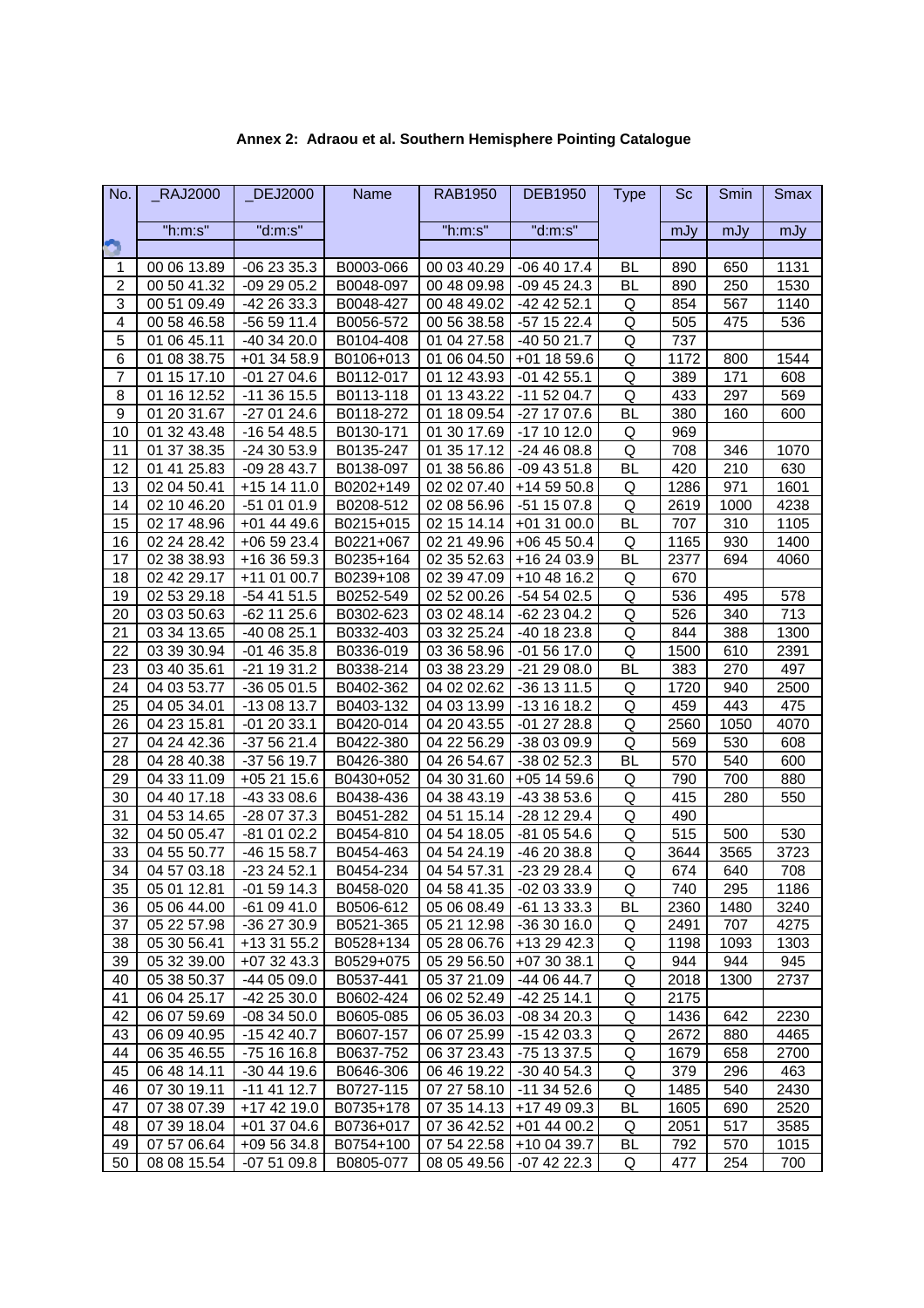| No. | <b>RAJ2000</b> | <b>DEJ2000</b> | <b>Name</b>           | <b>RAB1950</b> | <b>DEB1950</b> | <b>Type</b> | Sc    | Smin | <b>Smax</b> |
|-----|----------------|----------------|-----------------------|----------------|----------------|-------------|-------|------|-------------|
|     | "h:m:s"        | "d:m:s"        |                       | "h:m:s"        | "d:m:s"        |             | mJy   | mJy  | mJy         |
|     |                |                |                       |                |                |             |       |      |             |
| 51  | 08 25 50.33    | +03 09 24.5    | B0823+033             | 08 23 13.54    | +03 19 15.5    | <b>BL</b>   | 1203  | 700  | 1706        |
| 52  | 08 36 39.25    | $-20$ 16 58.8  | B0834-201             | 08 34 24.64    | -20 06 29.6    | Q           | 813   | 470  | 1156        |
| 53  | 08 54 48.87    | +20 06 30.6    | B0851+202             | 08 51 57.25    | +20 17 58.5    | <b>BL</b>   | 3345  | 1100 | 5590        |
| 54  | 09 09 10.09    | +01 21 35.6    | B0906+015             | 09 06 35.19    | +01 33 48.2    | Q           | 2347  | 1981 | 2713        |
| 55  | 09 22 46.42    | $-395935.1$    | B0920-397             | 09 20 48.24    | $-394642.2$    | Q           | 467   | 356  | 578         |
| 56  | 10 35 02.16    | $-20$ 11 34.3  | B1032-199             | 10 32 37.37    | -19 56 02.0    | Q           | 374   | 259  | 490         |
| 57  | 10 37 16.08    | $-293402.9$    | B1034-293             | 10 34 55.83    | -29 18 26.9    | Q           | 1703  | 390  | 3016        |
| 58  | 10 48 06.62    | $-190935.8$    | B1045-188             | 10 45 40.10    | $-185344.0$    | Q           | 717   | 470  | 964         |
| 59  | 10 58 29.61    | $+01$ 33 58.9  | B1055+018             | 10 55 55.32    | +01 50 03.7    | Q           | 1901  | 1030 | 2772        |
| 60  | 10 58 43.31    | $-800354.1$    | B1057-797             | 10 57 49.73    | -79 47 47.7    | Q           | 915   | 680  | 1150        |
| 61  | 11 03 52.22    | -53 57 00.7    | B1101-536             | 11 01 41.05    | -53 40 49.3    | Q           | 863   | 814  | 913         |
| 62  | 11 07 08.70    | -44 49 07.7    | B1104-445             | 11 04 50.38    | -44 32 52.9    | Q           | 751   | 502  | 1000        |
| 63  | 11 18 57.30    | +12 34 41.7    | B1116+128             | 11 16 20.78    | +12 51 06.8    | Q           | 3237  | 254  | 6220        |
| 64  | 27 04.39<br>11 | $-185717.4$    | B1124-186             | 24 34.02<br>11 | $-184046.2$    | Q           | 464   | 291  | 638         |
| 65  | 30 07.05<br>11 | $-144927.4$    | B1127-145             | 27 35.67<br>11 | $-143254.3$    | Q           | 910   | 601  | 1220        |
| 66  | 11 47 01.34    | $-38$ 12 11.5  | B1144-379             | 11 44 30.83    | $-375531.0$    | <b>BL</b>   | 1133  | 1067 | 1200        |
| 67  | 11 47 33.63    | $-675341.8$    | B1145-676             | 11 45 09.60    | -67 37 01.0    | Q           | 740   | 281  | 1200        |
| 68  | 11 52 17.19    | $-084104.0$    | B1149-084             | 11 49 43.83    | $-082422.5$    | Q           | 1205  | 42   | 2368        |
| 69  | 12 29 06.41    | +02 03 05.2    | B1226+023             | 12 26 32.96    | +02 19 40.0    | Q           | 14703 | 1169 | 28237       |
| 70  | 12 46 04.23    | $-073046.6$    | B1243-072             | 12 43 28.79    | $-07$ 14 23.4  | Q           | 270   | 90   | 450         |
| 71  | 12 46 46.80    | $-254749.3$    | B1244-255             | 12 44 06.72    | $-253126.6$    | Q           | 1297  | 590  | 2005        |
| 72  | 12 56 11.17    | $-054721.6$    | B1253-055             | 12 53 35.84    | $-053107.9$    | Q           | 13200 | 3970 | 22430       |
| 73  | 13 05 33.01    | $-103319.5$    | B1302-102             | 13 02 55.85    | $-10$ 17 16.3  | Q           | 381   | 293  | 470         |
| 74  | 13 16 07.99    | $-333859.2$    | B1313-333             | 13 13 20.05    | -33 23 09.6    | Q           | 2101  | 523  | 3680        |
| 75  | 13 25 27.61    | -43 01 08.8    | B1322-428             | 13 22 31.60    | -42 45 32.9    | Q           | 9205  | 8200 | 10210       |
| 76  | 13 37 39.78    | $-125724.7$    | B1334-127             | 13 34 59.81    | -12 42 09.6    | Q           | 4064  | 2198 | 5930        |
| 77  | 13 54 46.51    | $-10$ 41 02.7  | B1352-104             | 13 52 06.83    | -10 26 20.7    | Q           | 490   | 430  | 551         |
| 78  | 13 57 04.43    | +19 19 07.4    | B1354+195             | 13 54 42.09    | +19 33 44.1    | Q           | 826   | 275  | 1378        |
| 79  | 14 15 58.82    | +13 20 23.7    | B1413+135             | 14 13 33.92    | +13 34 17.5    | <b>BL</b>   | 1331  | 407  | 2255        |
| 80  | 14 24 55.61    | -68 07 59.1    | B1420-679             | 14 20 45.20    | $-675425.0$    | Q           | 373   | 323  | 423         |
| 81  | 14 27 56.35    | -42 06 19.4    | B1424-418             | 14 24 46.72    | -41 52 54.5    | Q           | 615   | 600  | 631         |
| 82  | 14 54 27.60    | $-374734.7$    | B1451-375             | 14 51 18.47    | $-373524.2$    | Q           | 796   | 442  | 1150        |
| 83  | 15 04 24.98    | +10 29 39.3    | B <sub>1502+106</sub> | 15 02 00.16    | +10 41 17.9    | Q           | 636   | 178  | 1094        |
| 84  | 15 07 04.79    | $-165230.3$    | B1504-166             | 15 04 16.42    | $-164059.3$    | Q           | 384   | 288  | 480         |
| 85  | 15 12 50.53    | $-090559.8$    | B1510-089             | 15 10 08.90    | -08 54 47.5    | Q           | 3473  | 607  | 6340        |
| 86  | 15 17 41.81    | $-242219.5$    | B1514-241             | 15 14 45.27    | $-24$ 11 22.6  | <b>BL</b>   | 1190  | 600  | 1780        |
| 87  | 15 22 37.67    | $-273010.8$    | B1519-273             | 15 19 37.24    | -27 19 30.2    | <b>BL</b>   | 350   | 211  | 490         |
| 88  | 15 40 49.49    | +14 47 45.9    | B1538+149             | 15 38 30.24    | +14 57 21.9    | <b>BL</b>   | 444   | 352  | 536         |
| 89  | 15 49 29.44    | $+023701.2$    | B1546+027             | 15 46 58.30    | $+024606.2$    | Q           | 1138  | 517  | 1760        |
| 90  | 15 50 35.27    | $+052710.5$    | B1548+056             | 15 48 06.94    | $+053611.3$    | <b>BL</b>   | 604   | 248  | 960         |
| 91  | 16 08 46.20    | +10 29 07.8    | B1606+106             | 16 06 23.40    | +10 36 59.9    | Q           | 495   | 310  | 680         |
| 92  | 16 17 49.27    | -77 17 18.5    | B1610-771             | 16 10 51.47    | -77 09 52.4    | Q           | 539   | 488  | 590         |
| 93  | 16 17 18.06    | -58 48 09.7    | B1613-586             | 16 13 05.50    | -58 40 47.0    | Q           | 691   |      |             |
| 94  | 16 26 06.02    | $-295127.0$    | B1622-297             | 16 22 57.24    | -29 44 41.4    | Q           | 1025  | 400  | 1650        |
| 95  | 16 58 09.01    | +07 41 27.6    | B1655+077             | 16 55 43.96    | $+074559.8$    | Q           | 630   | 260  | 1000        |
| 96  | 17 00 53.16    | $-26$ 10 51.7  | B1657-261             | 16 57 47.72    | -26 06 29.5    | Q           | 1315  | 650  | 1980        |
| 97  | 17 33 02.68    | -13 04 49.1    | B1730-130             | 17 30 13.51    | $-130245.4$    | Q           | 3444  | 909  | 5980        |
| 98  | 17 43 58.86    | $-035004.6$    | B1741-038             | 17 41 20.62    | $-034848.9$    | Q           | 1283  | 590  | 1976        |
| 99  | 17 51 32.81    | +09 39 00.8    | B1749+096             | 17 49 10.39    | +09 39 42.9    | <b>BL</b>   | 3582  | 380  | 6784        |
| 100 | 18 00 30.43    | -24 04 01.5    | B1757-240             | 17 57 26.80    | -24 03 57.0    | Q           | 11180 | 8360 | 14000       |
| 101 | 18 33 39.89    | -21 03 39.8    | B1830-211             | 18 30 40.60    | $-210600.0$    | Q           | 1096  | 520  | 1673        |
| 102 | 18 37 28.71    | -71 08 43.5    | B1831-711             | 18 31 41.21    | -71 11 14.2    | Q           | 495   | 475  | 515         |
| 103 | 19 11 09.66    | $-200655.1$    | B1908-201             | 19 08 12.47    | $-20$ 11 55.2  | Q           | 958   | 870  | 1046        |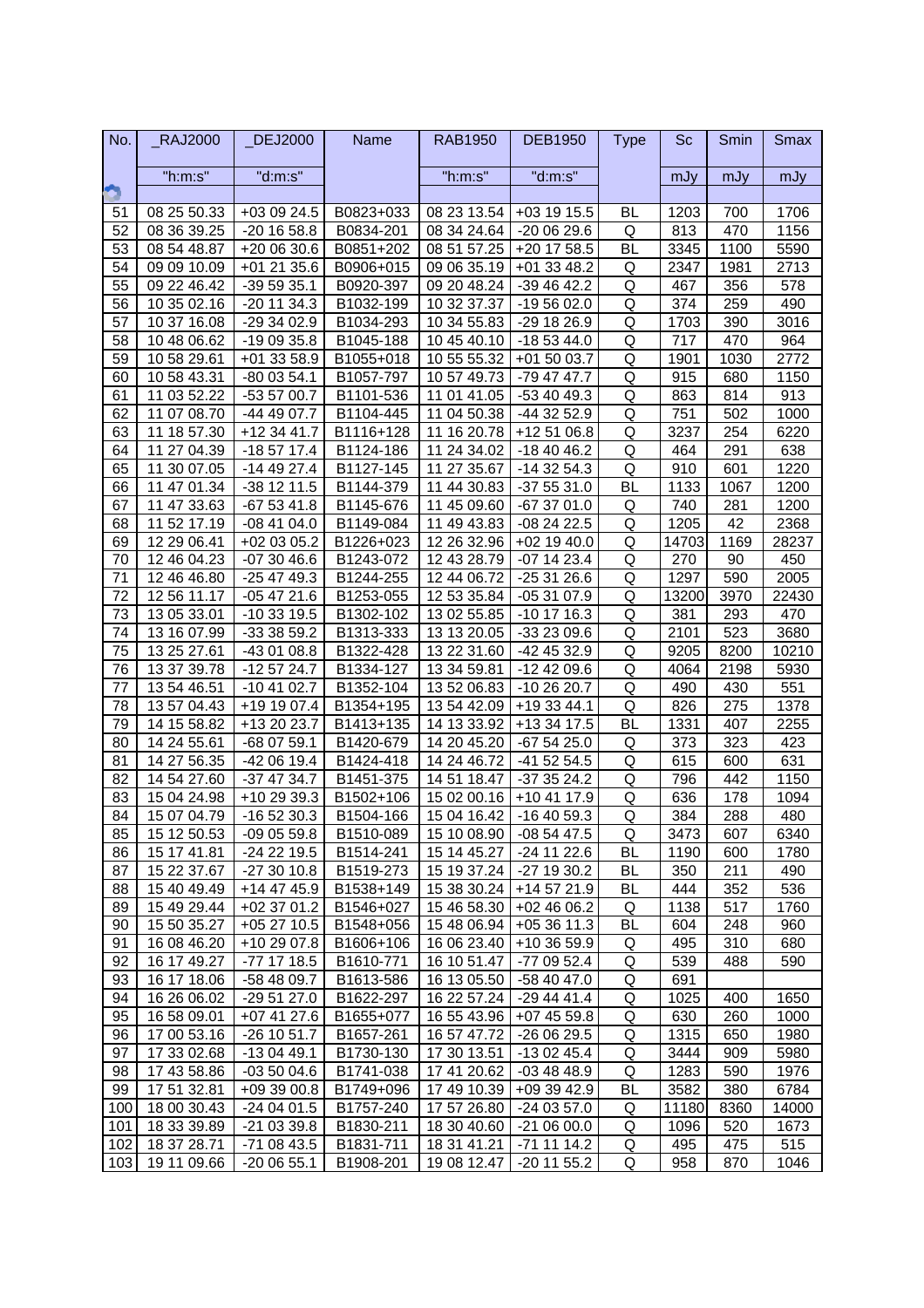| No. | <b>RAJ2000</b> | <b>DEJ2000</b> | Name      | <b>RAB1950</b>    | <b>DEB1950</b> | Type      | Sc   | Smin | Smax  |
|-----|----------------|----------------|-----------|-------------------|----------------|-----------|------|------|-------|
|     | "h:m:s"        | "d:m:s"        |           | "h:m:s"           | "d:m:s"        |           | mJy  | mJy  | mJy   |
|     |                |                |           |                   |                |           |      |      |       |
| 104 | 19 24 51.06    | $-291430.1$    | B1921-293 | 19 21 42.24       | -29 20 26.4    | BL        | 6517 | 2210 | 10825 |
| 105 | 19 37 16.30    | $-395801.3$    | B1933-400 | 19 33 51.21       | -40 04 47.3    | Q         | 599  | 569  | 630   |
| 106 | 19 57 59.82    | $-384507.0$    | B1954-388 | 19 54 39.05       | -38 53 14.2    | Q         | 1245 | 978  | 1513  |
| 107 | 20 00 57.09    | $-174857.6$    | B1958-179 | 19 58 04.61       | -17 57 17.0    | Q         | 1794 | 959  | 2630  |
| 108 | 20 09 25.39    | -48 49 53.8    | B2005-489 | 20 05 46.56       | -48 58 43.5    | <b>BL</b> | 698  | 606  | 790   |
| 109 | 20 11 15.71    | $-154640.3$    | B2008-159 | 20 08 25.92       | $-155538.3$    | Q         | 627  | 544  | 710   |
| 110 | 21 09 33.19    | $-41$ 10 20.6  | B2106-413 | 21 06 19.40       | -41 22 33.6    | Q         | 664  |      |       |
| 111 | 21 23 44.52    | $+053522.2$    | B2121+053 | 21<br>14.81<br>21 | $+052227.4$    | Q         | 721  | 520  | 923   |
| 112 | 21 31 35.26    | $-120704.8$    | B2128-123 | 21 28 52.68       | $-122020.6$    | Q         | 459  | 350  | 568   |
| 113 | 21 34 10.30    | $-015317.2$    | B2131-021 | 21 31 35.13       | $-020640.0$    | Q         | 655  | 500  | 810   |
| 114 | 21 36 38.59    | $+00$ 41 54.5  | B2134+004 | 21 34 05.22       | $+002825.3$    | Q         | 675  | 521  | 830   |
| 115 | 21 48 05.45    | $+065738.6$    | B2145+067 | 21 45 36.08       | $+06$ 43 40.8  | Q         | 2995 | 1600 | 4390  |
| 116 | 21 58 06.29    | $-150109.3$    | B2155-152 | 21 55 23.25       | $-151530.2$    | <b>BL</b> | 975  | 460  | 1490  |
| 117 | 22 13 02.49    | $-252930.1$    | B2210-257 | 22 10 14.13       | $-254422.5$    | Q         | 310  | 101  | 520   |
| 118 | 22 18 52.04    | $-033536.9$    | B2216-038 | 22 16 16.39       | $-035040.8$    | Q         | 455  | 250  | 660   |
| 119 | 22 25 47.26    | $-045701.4$    | B2223-052 | 22 23 11.08       | $-051217.9$    | Q         | 6579 | 1448 | 11710 |
| 120 | 22 29 40.08    | $-083254.5$    | B2227-088 | 22 27 02.34       | $-084817.8$    | Q         | 755  | 130  | 1380  |
| 121 | 22 32 36.41    | +11 43 50.9    | B2230+114 | 22 30 07.81       | +11 28 22.7    | Q         | 1445 | 920  | 1970  |
| 122 | 22 35 13.23    | -48 35 58.8    | B2232-488 | 22 32 11.46       | -48 51 31.1    | Q         | 1030 | 1000 | 1060  |
| 123 | 22 46 18.23    | $-120651.3$    | B2243-123 | 22 43 39.80       | $-122240.4$    | Q         | 927  | 655  | 1200  |
| 124 | 22 53 57.75    | +16 08 53.5    | B2251+158 | 22 51 29.53       | +15 52 54.2    | Q         | 5383 | 2470 | 8296  |
| 125 | 22 58 05.96    | $-275821.3$    | B2255-282 | 22 55 22.46       | $-28$ 14 25.8  | Q         | 2622 | 805  | 4439  |
| 126 | 23 20 44.86    | $+05$ 13 50.0  | B2318+049 | 23 18 12.14       | $+045723.4$    | Q         | 605  | 150  | 1060  |
| 127 | 23 23 31.95    | $-03$ 17 05.1  | B2320-035 | 23 20 57.53       | -03 33 33.8    | Q         | 485  |      |       |
| 128 | 23 29 17.70    | $-473019.1$    | B2326-477 | 23 26 33.71       | -47 46 51.8    | Q         | 689  | 608  | 770   |
| 129 | 23 48 02.61    | $-163112.0$    | B2345-167 | 23 45 27.69       | $-16$ 47 52.7  | Q         | 1307 | 754  | 1860  |
| 130 | 23 57 53.27    | $-53$ 11 13.7  | B2355-534 | 23 55 18.17       | $-532756.1$    | Q         | 457  | 437  | 477   |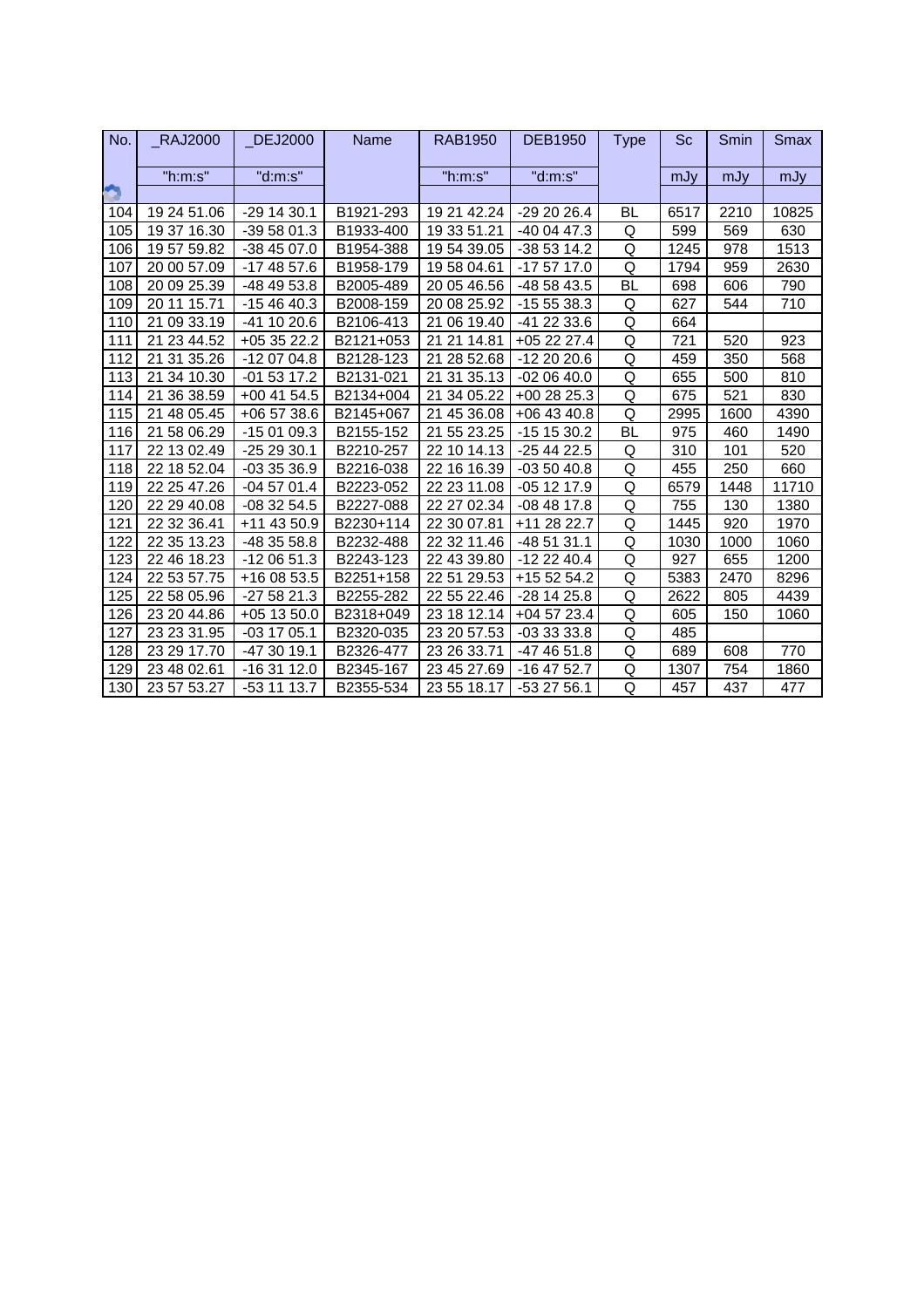### **Annex 3: List of Potential SPIRE Pointing Sources**

| <b>Notes</b> | Cat                   | S indicates SEST catalogue; J indicates JCMT catalogue                                                                                                                          |
|--------------|-----------------------|---------------------------------------------------------------------------------------------------------------------------------------------------------------------------------|
|              | <b>PKSB</b>           | Parkes catalogue designation (1950 epoch)                                                                                                                                       |
|              | <b>PKSJ</b>           | Parkes catalogue designation (2000 epoch)                                                                                                                                       |
|              | Other                 | Alternative commonmly used name                                                                                                                                                 |
|              | <b>Coordinates</b>    | Source position from NED unless otherwise indicated                                                                                                                             |
|              | α                     | Estimated submillimetre spectral index, based on SED informaiton in NED                                                                                                         |
|              | Env                   | TBD indicator of confusion noise in the source environment                                                                                                                      |
|              | Ver                   | Indication that all data herein on the source have been checked and that it is declared usable as a pointing source                                                             |
|              | Measured $S(\lambda)$ | Some sources have both JCMT and SEST data - both are indicated; JCMT data are more reliable, being based on more<br>recent observations and closer in wavelength to SPIRE bands |
|              | <b>Visibility</b>     | Based on restricted solar aspect angle range<br>Envi<br>Moogurad $C(1)$ (b)<br>$E_{\alpha}$ $E_{\alpha}$ $\lambda$ $\lambda$ $\mu$                                              |

|                |     |             |             |               |                |          |                     | Measured $S(\lambda)$ (Jy) |                |        |          |                    | Est. $S(\lambda)$ (Jy) |                | Env            | Ver | CoP/PV |      |      |      |  |              |                   |
|----------------|-----|-------------|-------------|---------------|----------------|----------|---------------------|----------------------------|----------------|--------|----------|--------------------|------------------------|----------------|----------------|-----|--------|------|------|------|--|--------------|-------------------|
|                |     |             | <b>Name</b> |               |                |          | Coordinates (J2000) |                            |                |        | $\alpha$ | 850 <sub>µ</sub> m |                        | (JCMT)         | 1200 μm (SEST) |     |        | 250  | 350  | 500  |  | (Y/N)        | <b>Visibility</b> |
| No             | Cat | <b>PKSB</b> | <b>PKSJ</b> | <b>Other</b>  |                |          | <b>RA</b>           |                            | <b>Dec</b>     |        |          | <b>Typ</b>         |                        | Range          | Ava            |     | Range  | Min  | Min  | Min  |  |              | (Restricted)      |
|                | S.  |             |             | EQ1757-240    | 18             | $\Omega$ | 30.43               | $-24$                      | $\overline{4}$ | 1.500  | $-0.7$   |                    |                        |                | 11.2           | 8.4 | 14.0   | 2.8  | 3.5  | 4.5  |  | Y            | N.                |
| $\overline{2}$ |     | 0851+202    | 0854+2006   | <b>OJ287</b>  | 8              | 54       | 48.8749             | 20                         | 6              | 30.641 | $-0.5$   | 4                  | 3.3                    | 5.1            |                |     |        | 1.8  | 2.1  | 2.5  |  | $\vee$       | N                 |
| 3              |     | 1921-293    | 1325-4303   |               | 19             | 24       | 51.0559             | $-29$                      | 14             | 30.120 | $-1.16$  | $\overline{4}$     | $\overline{4}$         | 5              |                |     |        | 1.0  | 1.4  | 2.2  |  | Y            | N                 |
|                | S   | 1921-293    | 1325-4303   |               |                |          |                     |                            |                |        |          |                    |                        |                | 6.5            | 2.2 | 10.8   | 0.36 | 0.53 | 0.80 |  |              | $\mathsf{N}$      |
| 4              |     | 2230+114    | 2232+1143   | 4C+11.69      | 22             | 32       | 36.4089             |                            | 43             | 50.904 | $-0.96$  | 3.3                | 3.3                    | 3.5            |                |     |        | 1.0  | 1.4  | 2.0  |  | $\vee$       | N                 |
| 5              |     |             |             | 8C0716+714    |                | 21       | 53.4484             |                            | 20             | 36.363 | $-0.38$  | 1.7                | 1.6                    | 2.5            |                |     |        | 1.0  | 1.1  | 1.3  |  | v            | N.                |
| 6              |     | 0420-014    | 0423-0120   |               | 4              | 23       | 15.8007             | $-1$                       | 20             | 33.064 | $-0.54$  | 1.8                | 1.8                    | 6.1            |                |     |        | 0.93 | 1.1  | 1.4  |  | Ÿ            | OD65 - 115        |
| $\overline{7}$ |     | 1226+023    | 1229+0203   | 3C273         | 12             | 29       | 6.6997              | 2                          | 3              | 8.598  | $-0.73$  | 2.1                | 2.1                    | 4.2            |                |     |        | 0.86 | 1.1  | 1.4  |  | Y            | Up to OD75        |
|                | S   | 1226+023    |             |               | 12             | 29       | 6.6997              | 2                          |                | 8.598  | $-0.73$  |                    |                        |                | 14.7           | 1.2 | 28.2   | 0.37 | 0.47 | 0.62 |  |              |                   |
| 8              |     | 2251+158    | 2253+1608   | 3C454.3       | 22             | 53       | 57.7479             | 16                         |                | 53.560 | $-1.16$  |                    | 3.4                    | $\overline{7}$ |                |     |        | 0.82 | 1.2  | 1.8  |  | Y            | Up to OD40        |
|                | S   | 2251+158    | 2253+1608   | 3C454.3       |                |          |                     |                            |                |        |          |                    |                        |                | 5.4            | 2.5 | 8.3    | 0.40 | 0.59 | 0.89 |  | Y            |                   |
| 9              |     | 0537-441    | 0538-4405   |               | 5              | 38       | 50.3614             | -44                        | 5 <sup>1</sup> | 8.934  | $-0.88$  | $\overline{2.3}$   | $\overline{2.3}$       |                |                |     |        | 0.78 | 1.0  | 1.4  |  | Y            | $\vee$            |
| 10             |     | 1253-055    | 1256-0547   | 3C279         | 12             | 56       | 11.1665             | -5                         | 47             | 21.523 | $-1.29$  | 3.4                | 3.4                    | 7.6            |                |     |        | 0.70 | 1.1  | 1.7  |  | Υ            | OD42 - 85         |
|                | S   | 1253-055    | 1256-0547   | 3C279         |                |          |                     |                            |                |        |          |                    |                        |                | 13.2           | 4.0 | 22.4   | 0.52 | 0.81 | 1.28 |  |              |                   |
| 11             |     | 1334-127    | 1337-1257   |               | 13             | 37       | 39.7827             | $-12$                      | 57             | 24.692 | $-1.04$  | 2.4                | 2.4                    | 3.8            |                |     |        | 0.67 | 1.0  | 1.4  |  | Y            | OD55 - 99         |
| 12             | S   | 0454-463    | 0455-4615   |               |                | 55       | 50.7724             | $-46$                      | 15             | 58.681 | $-1.07$  |                    |                        |                | 3.6            | 3.6 | 3.7    | 0.66 | 0.95 | 1.4  |  | Y            | Up to OD129       |
| 13             | S   | 2223-052    | 2225-0457   | 3C446         | 22             | 25       | 47.2592             | -4                         | 57             | 1.390  | $-0.56$  |                    |                        |                | 6.6            | 1.4 | 11.7   | 0.60 | 0.73 | 0.89 |  | Y            | N.                |
| 14             |     | 1741-038    | 1743-0350   |               | 17             | 43       | 58.8561             | $-3$                       | 50             | 4.616  | $-0.98$  | 1.9                | 1.9                    | 2.1            |                |     |        | 0.58 | 0.80 | 1.1  |  | $\checkmark$ | OD115-160         |
| 15             |     |             |             | <b>BL</b> Lac | 22             |          | 43.2913             | -42                        | 16             | 39.979 | $-0.54$  | 4.4                | 1.1                    | 4.4            |                |     |        | 0.57 | 0.68 | 0.83 |  | Y            | Up to OD48        |
| 15             | S.  | 0906+015    | 0909+0121   | $4C + 01.24$  | 9              | 9        | 10.0915             |                            | 21             | 35.618 | $-0.85$  |                    |                        |                | 2.3            | 2.0 | 2.7    | 0.52 | 0.70 | 0.94 |  | Y            | N.                |
| 17             | J   |             |             | 3C345         | 16             | 42       | 58.8099             | 39                         | 48             | 36.993 | $-0.93$  | 1.5                | 1.5                    | $\overline{2}$ |                |     |        | 0.48 | 0.66 | 0.9  |  | $\vee$       | OD75-200          |
| 18             | J   |             |             | $4C+50.11$    | 3              | 59       | 29.7472             | 50                         | 57             | 50.161 | $-1.16$  | 1.8                | 1.8                    | 3.1            |                |     |        | 0.43 | 0.64 | 0.97 |  | Y            | OD71-122          |
| 19             | S   | 1334-127    | 1337-1257   |               | 13             | 37       | 39.7827             | $-12$                      | 57             | 24.692 | $-1.04$  |                    |                        |                | 4.1            | 2.2 | 5.9    | 0.43 | 0.61 | 0.89 |  | $\checkmark$ | OD55-98           |
| 20             | S   | 0506-612    | 0506-6109   |               | 5              | 6        | 43.9887             | $-61$                      | q              | 40.993 | $-0.93$  |                    |                        |                | 2.4            | 1.5 | 3.2    | 0.34 | 0.47 | 0.66 |  | $\vee$       | v                 |
| 21             | S.  | 2145+067    | 2148+0657   | 4C+06.69      | 21             | 48       | 5.4586              | 6                          | 57             | 38.604 | $-1.05$  |                    |                        |                | 3.0            | 1.6 | 4.4    | 0.31 | 0.44 | 0.64 |  | v            | N.                |
| 22             |     |             |             | 4C+28.07      | $\overline{2}$ | 37       | 52.4056             | 28                         | 48             | 8.990  | $-1.31$  | 1.3                | 1.2                    | .5             |                |     |        | 0.24 | 0.38 | 0.60 |  | $\vee$       | <b>OD52-95</b>    |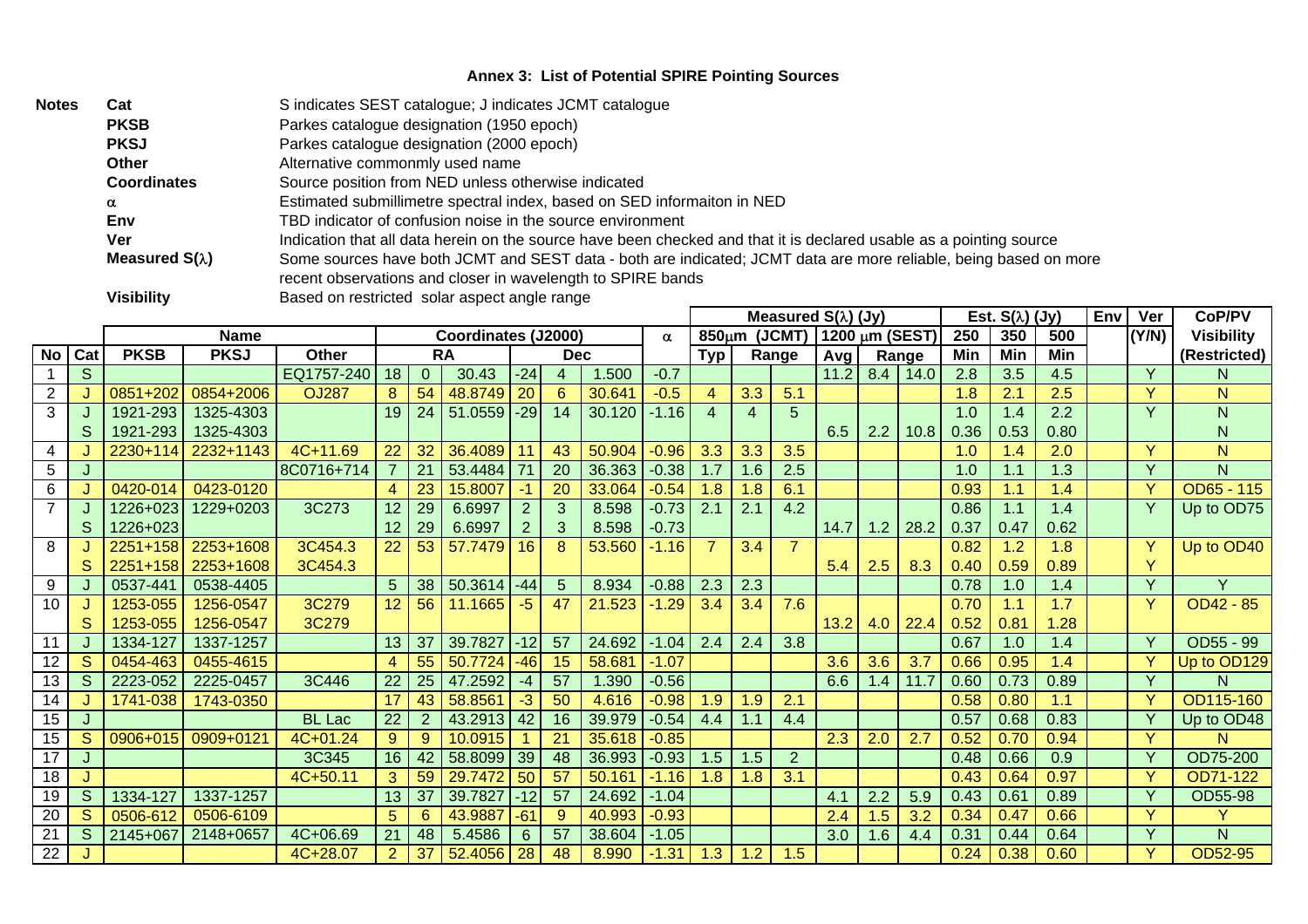|                 |                |             |             |       |                 |                 |                     |                 |                         |        |          |                  |                | Measured $S(\lambda)$ (Jy)  |             |                |      |      | Est. $S(\lambda)$ (Jy) |      | Env | Ver   | CoP/PV            |
|-----------------|----------------|-------------|-------------|-------|-----------------|-----------------|---------------------|-----------------|-------------------------|--------|----------|------------------|----------------|-----------------------------|-------------|----------------|------|------|------------------------|------|-----|-------|-------------------|
|                 |                |             | <b>Name</b> |       |                 |                 | Coordinates (J2000) |                 |                         |        | $\alpha$ |                  |                | 850μm (JCMT) 1200 μm (SEST) |             |                |      | 250  | 350                    | 500  |     | (Y/N) | <b>Visibility</b> |
| No.             | Cat            | <b>PKSB</b> | <b>PKSJ</b> | Other |                 |                 | <b>RA</b>           |                 | <b>Dec</b>              |        |          | Typ              |                | Range                       | Avq         | Range          |      | Min  | <b>Min</b>             | Min  |     |       | (Restricted)      |
| 16              | J              | 0133+476    |             |       | $\overline{1}$  | 36              | 58.595              | 47              | 51                      | 29.100 | $-0.7$   | 1.6              | 1.1            | 1.7                         |             |                |      | 0.22 | 0.34                   | 0.55 |     |       |                   |
| 17              | J              | 2223-052    |             |       | $\overline{22}$ | $\overline{25}$ | 47.259              | $-4$            | 57                      | 1.390  | $-0.7$   | 1.3              | 1.1            | 1.3                         |             |                |      | 0.57 | 0.68                   | 0.83 |     |       |                   |
| 18              | J              | 1730-130    |             |       | $\overline{17}$ | 33              | 2.706               | $-13$           | $\overline{4}$          | 49.550 | $-0.7$   | 1.1              | 1.1            | 1.5                         |             |                |      | 0.47 | 0.59                   | 0.76 |     |       |                   |
| 19              | J              | 0003-066    |             |       | $\mathbf 0$     | 6               | 13.893              | -6              | 23                      | 35.330 | $-0.7$   | $\mathbf{1}$     | 1.1            | 1.7                         |             |                |      | 0.47 | 0.59                   | 0.76 |     |       |                   |
| 20              | S              | 0537-441    |             |       | 5               | 38              | 50.37               | $-44$           | 5                       | 9.000  | $-0.7$   |                  |                |                             | $2.02$ 1.30 |                | 2.74 | 0.43 | 0.55                   | 0.70 |     |       |                   |
| 21              | J              | 0607-157    |             |       | $6\phantom{1}6$ | 9               | 40.95               | $-15$           | 42                      | 40.670 | $-0.7$   | $\mathbf 1$      | $\overline{1}$ |                             |             |                |      | 0.42 | 0.54                   | 0.69 |     |       |                   |
| 22              | J              | 0754+100    |             |       |                 | $\overline{57}$ | 6.643               | 9               | 56                      | 34.850 | $-0.7$   | $\mathbf 1$      | $\overline{1}$ | 1.1                         |             |                |      | 0.42 | 0.54                   | 0.69 |     |       |                   |
| 23              | J              | 0923+392    |             |       | 9               | 27              | 3.014               | 39              | 2                       | 20.850 | $-0.7$   | $\overline{1}$   | $\overline{1}$ | 1.3                         |             |                |      | 0.42 | 0.54                   | 0.69 |     |       |                   |
| $\overline{24}$ | J              | 1514-241    |             |       | $\overline{15}$ | 17              | 41.813              | $-24$           | $\overline{22}$         | 19.480 | $-0.7$   |                  | 0.9            | 1.1                         |             |                |      | 0.38 | 0.48                   | 0.62 |     |       |                   |
| $\overline{25}$ | J              | 1807+698    |             |       | 18              | 6               | 50.681              | 69              | 49                      | 28.110 | $-0.7$   | $\overline{0.9}$ | 0.9            | $\mathbf{1}$                |             |                |      | 0.45 | 0.55                   | 0.67 |     |       |                   |
| $\overline{26}$ | S              | 0851+202    |             |       | 8               | 54              | 48.87               | $\overline{20}$ | 6                       | 30.600 | $-0.7$   |                  |                |                             |             | $3.35$ 1.10    | 5.59 | 0.37 | 0.46                   | 0.60 |     |       |                   |
| $\overline{27}$ | S              | 0528+134    |             |       | 5               | 30              | 56.41               | 13              | $\overline{31}$         | 55.200 | $-0.7$   |                  |                |                             | 1.20        | 1.09           | 1.30 | 0.36 | 0.46                   | 0.59 |     |       |                   |
| $\overline{28}$ | S              | 1144-379    |             |       | 11              | 47              | 1.34                | $-38$           | 12                      | 11.500 | $-0.7$   |                  |                |                             | 1.13        | 1.07           | 1.20 | 0.36 | 0.45                   | 0.58 |     |       |                   |
| 29              | S              | 0420-014    |             |       | $\overline{4}$  | 23              | 15.81               | $-1$            | 20                      | 33.100 | $-0.7$   |                  |                |                             | 2.56        | 1.05           | 4.07 | 0.35 | 0.44                   | 0.57 |     |       |                   |
| 30              | $\overline{S}$ | 1055+018    |             |       | 10              | $\overline{58}$ | 29.61               | $\mathbf 1$     | 33                      | 58.900 | $-0.7$   |                  |                |                             | 1.90        | 1.03           | 2.77 | 0.34 | 0.43                   | 0.56 |     |       |                   |
| 31              | J              | 0528+134    |             |       | 5               | 30              | 56.417              | 13              | 31                      | 55.150 | $-0.7$   | 1.3              | 0.8            | 1.3                         |             |                |      | 0.34 | 0.43                   | 0.55 |     |       |                   |
| 32              | J              | 0727-115    |             |       | $\overline{7}$  | 30              | 19.112              | $-11$           | 41                      | 12.600 | $-0.7$   | $\overline{0.8}$ | 0.8            |                             |             |                |      | 0.34 | 0.43                   | 0.55 |     |       |                   |
| 33              | J              | 1633+382    |             |       | 16              | 35              | 15.493              | 38              | 8                       | 4.500  | $-0.7$   | 0.8              | 0.8            | 1.6                         |             |                |      | 0.34 | 0.43                   | 0.55 |     |       |                   |
| 34              | S              | 0208-512    |             |       | $\overline{2}$  | 10              | 46.2                | $-51$           |                         | 1.900  | $-0.7$   |                  |                |                             | $2.62$ 1.00 |                | 4.24 | 0.33 | 0.42                   | 0.54 |     |       |                   |
| 35              | S              | 2232-488    |             |       | 22              | 35              | 13.23               | $-48$           | 35                      | 58.800 | $-0.7$   |                  |                |                             | 1.03        | 1.00           | 1.06 | 0.33 | 0.42                   | 0.54 |     |       |                   |
| 36              | S              | 1954-388    |             |       | 19              | 57              | 59.82               | $-38$           | 45                      | 7.000  | $-0.7$   |                  |                |                             | $1.25$ 0.98 |                | 1.51 | 0.33 | 0.41                   | 0.53 |     |       |                   |
| 37              | S              | 0202+149    |             |       | $\overline{2}$  | 4               | 50.41               | 15              | 14                      | 11.000 | $-0.7$   |                  |                |                             | 1.29        | 0.97           | 1.60 | 0.32 | 0.41                   | 0.53 |     |       |                   |
| 38              | S              | 1958-179    |             |       | 20              | 0               | 57.09               | -17             | 48                      | 57.600 | $-0.7$   |                  |                |                             | 1.79        | 0.96           | 2.63 | 0.32 | 0.40                   | 0.52 |     |       |                   |
| 39              | S              | 0529+075    |             |       | 5               | 32              | 39                  | $\overline{7}$  | 32                      | 43.300 | $-0.7$   |                  |                |                             | $0.94$ 0.94 |                | 0.95 | 0.31 | 0.40                   | 0.51 |     |       |                   |
| 40              | S              | 0402-362    |             |       | 4               | 3               | 53.77               | $-36$           | $\overline{5}$          | 1.500  | $-0.7$   |                  |                |                             | 1.72        | 0.94           | 2.50 | 0.31 | 0.40                   | 0.51 |     |       |                   |
| 41              | S              | 0221+067    |             |       | $\overline{2}$  | 24              | 28.42               | $\,6\,$         | 59                      | 23.400 | $-0.7$   |                  |                |                             | 1.17        | 0.93           | 1.40 | 0.31 | 0.39                   | 0.50 |     |       |                   |
| 42              | S              | 2230+114    |             |       | 22              | $\overline{32}$ | 36.41               | 11              | 43                      | 50.900 | $-0.7$   |                  |                |                             | 1.45        | 0.92           | 1.97 | 0.31 | 0.39                   | 0.50 |     |       |                   |
| 43              | S              | 1730-130    |             |       | 17              | 33              | 2.68                | $-13$           | $\overline{\mathbf{4}}$ | 49.100 | $-0.7$   |                  |                |                             | $3.44$ 0.91 |                | 5.98 | 0.30 | 0.38                   | 0.49 |     |       |                   |
| 44              | J              | 1055+018    |             |       | 10              | $\overline{58}$ | 29.605              | $\mathbf{1}$    | 33                      | 58.820 | $-0.7$   | 0.7              | 0.7            | 3.1                         |             |                |      | 0.30 | 0.38                   | 0.48 |     |       |                   |
| 45              | J              | 1908-202    |             |       | 19              | 11              | 9.653               | $-20$           | 6                       | 55.110 | $-0.7$   | 0.7              | 0.7            |                             |             |                |      | 0.30 | 0.38                   | 0.48 |     |       |                   |
| 46              | J              | 2005+403    |             |       | 20              | $\overline{7}$  | 44.945              | 40              | 29                      | 48.600 | $-0.7$   | 0.7              | 0.7            |                             |             |                |      | 0.30 | 0.38                   | 0.48 |     |       |                   |
| 47              | J              | 2255-282    |             |       | 22              | 58              | 5.963               | $-27$           | 58                      | 21.260 | $-0.7$   | 0.7              | 0.7            | $\mathbf{1}$                |             |                |      | 0.30 | 0.38                   | 0.48 |     |       |                   |
| 48              | S              | 0607-157    |             |       | 6               | 9               | 40.95               | $-15$           | 42                      | 40.700 | $-0.7$   |                  |                |                             |             | 2.67 0.88 4.47 |      | 0.29 | 0.37                   | 0.48 |     |       |                   |
| 49              | S              | 1908-201    |             |       | 19              | 11              | 9.66                | $-20$           | 6                       | 55.100 | $-0.7$   |                  |                |                             | $0.96$ 0.87 |                | 1.05 | 0.29 | 0.37                   | 0.47 |     |       |                   |
| 50              | $\mathsf{S}$   | 1101-536    |             |       | 11              | 3               | 52.22               | $-53$           | $\overline{57}$         | 0.700  | $-0.7$   |                  |                |                             | 0.86        | 0.81           | 0.91 | 0.27 | 0.34                   | 0.44 |     |       |                   |
| 51              | S              | 2255-282    |             |       | 22              | 58              | 5.96                | $-27$           | 58                      | 21.300 | $-0.7$   |                  |                |                             | 2.62        | 0.81           | 4.44 | 0.27 | 0.34                   | 0.44 |     |       |                   |
| 52              | S              | 0106+013    |             |       | -1              | 8               | 38.75               | $\overline{1}$  | 34                      | 58.900 | $-0.7$   |                  |                |                             | 1.17        | 0.80           | 1.54 | 0.27 | 0.34                   | 0.43 |     |       |                   |
| 53              | J              | 0454-234    |             |       | 4               | 57              | 3.179               | $-23$           | 24                      | 52.020 | $-0.7$   | 0.7              | 0.6            | 0.8                         |             |                |      | 0.25 | 0.32                   | 0.41 |     |       |                   |
| 54              | J              | 1803+784    |             |       | 18              | 0               | 45.684              | 78              | 28                      | 4.020  | $-0.7$   | 0.7              | 0.6            | 0.8                         |             |                |      | 0.25 | 0.32                   | 0.41 |     |       |                   |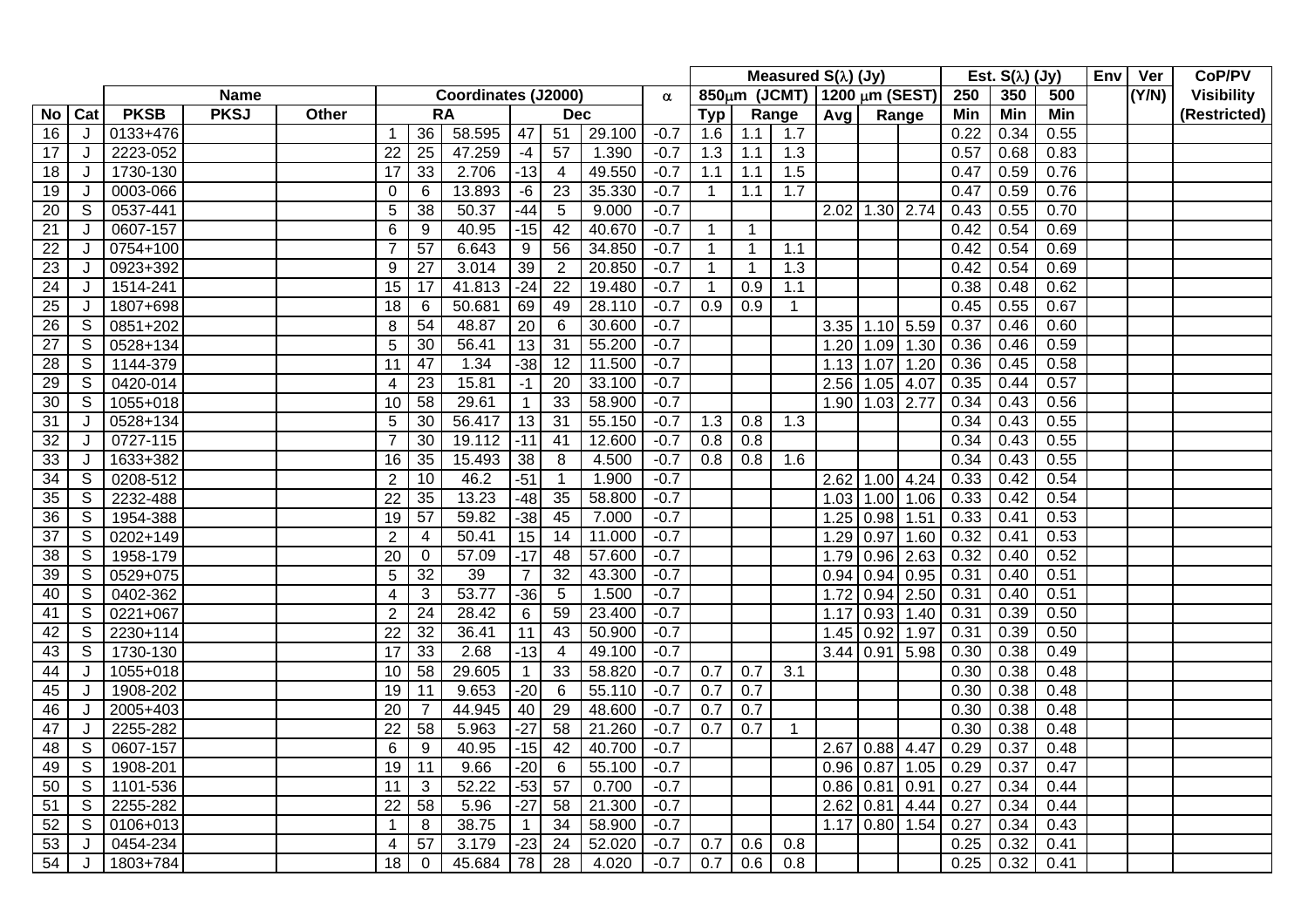|                 |                |             |             |       |                 |                 |                     |                 |                 |        |          |             |     | Measured $S(\lambda)$ (Jy)  |             |                  |      |      | Est. $S(\lambda)$ (Jy) |      | <b>Env</b> | Ver   | CoP/PV            |
|-----------------|----------------|-------------|-------------|-------|-----------------|-----------------|---------------------|-----------------|-----------------|--------|----------|-------------|-----|-----------------------------|-------------|------------------|------|------|------------------------|------|------------|-------|-------------------|
|                 |                |             | <b>Name</b> |       |                 |                 | Coordinates (J2000) |                 |                 |        | $\alpha$ |             |     | 850μm (JCMT) 1200 μm (SEST) |             |                  |      | 250  | 350                    | 500  |            | (Y/N) | <b>Visibility</b> |
| <b>No</b>       | Cat            | <b>PKSB</b> | <b>PKSJ</b> | Other |                 |                 | <b>RA</b>           |                 | <b>Dec</b>      |        |          | Tvp         |     | Range                       | Avq         | Range            |      | Min  | <b>Min</b>             | Min  |            |       | (Restricted)      |
| 55              | J              | 0235+164    |             |       | $\overline{2}$  | 38              | 38.93               | 16              | 36              | 59.270 | $-0.7$   | 0.6         | 0.6 | 1.1                         |             |                  |      | 0.25 | 0.32                   | 0.41 |            |       |                   |
| 56              | J              | 0736+017    |             |       | $\overline{7}$  | 39              | 18.034              | $\overline{1}$  | $\overline{37}$ | 4.620  | $-0.7$   | 0.6         | 0.6 | 3.4                         |             |                  |      | 0.25 | 0.32                   | 0.41 |            |       |                   |
| 57              | J              | 1548+056    |             |       | 15              | 50              | 35.269              | 5               | 27              | 10.450 | $-0.7$   | 0.6         | 0.6 | 0.8                         |             |                  |      | 0.25 | $0.\overline{32}$      | 0.41 |            |       |                   |
| 58              | J              | 1611+343    |             |       | 16              | 13              | $41.\overline{064}$ | $\overline{34}$ | 12              | 47.910 | $-0.7$   | 0.6         | 0.6 | 0.8                         |             |                  |      | 0.25 | 0.32                   | 0.41 |            |       |                   |
| 59              | S              | 2345-167    |             |       | 23              | 48              | 2.61                | $-16$           | 31              | 12.000 | $-0.7$   |             |     |                             | 1.31   0.75 |                  | 1.86 | 0.25 | 0.32                   | 0.41 |            |       |                   |
| 60              | S              | 0521-365    |             |       | 5               | $\overline{22}$ | 57.98               | $-36$           | $\overline{27}$ | 30.900 | $-0.7$   |             |     |                             | $2.49$ 0.71 |                  | 4.28 | 0.24 | 0.30                   | 0.38 |            |       |                   |
| 61              | S              | 0430+052    |             |       | 4               | 33              | 11.09               | $\sqrt{5}$      | 21              | 15.600 | $-0.7$   |             |     |                             | $0.79$ 0.70 |                  | 0.88 | 0.23 | 0.30                   | 0.38 |            |       |                   |
| 62              | $\mathsf S$    | 0823+033    |             |       | 8               | 25              | 50.33               | 3               | 9               | 24.500 | $-0.7$   |             |     |                             | 1.20        | 0.70             | 1.71 | 0.23 | 0.30                   | 0.38 |            |       |                   |
| 63              | S              | 0235+164    |             |       | $\overline{2}$  | 38              | 38.93               | 16              | $\overline{36}$ | 59.300 | $-0.7$   |             |     |                             | 2.38        | 0.69             | 4.06 | 0.23 | 0.29                   | 0.38 |            |       |                   |
| 64              | S              | 0735+178    |             |       | $\overline{7}$  | $\overline{38}$ | 7.39                | 17              | 42              | 19.000 | $-0.7$   |             |     |                             | 1.61        | 0.69             | 2.52 | 0.23 | 0.29                   | 0.37 |            |       |                   |
| 65              | S              | 1057-797    |             |       | 10              | 58              | 43.31               | $-80$           | 3               | 54.100 | $-0.7$   |             |     |                             | 0.92        | 0.68             | 1.15 | 0.23 | 0.29                   | 0.37 |            |       |                   |
| 66              | $\overline{s}$ | 0637-752    |             |       | 6               | $\overline{35}$ | 46.55               | $-75$           | 16              | 16.800 | $-0.7$   |             |     |                             | 1.68        | 0.66             | 2.70 | 0.22 | 0.28                   | 0.36 |            |       |                   |
| 67              | S              | 2243-123    |             |       | 22              | 46              | 18.23               | $-12$           | 6               | 51.300 | $-0.7$   |             |     |                             | 0.93        | 0.66             | 1.20 | 0.22 | 0.28                   | 0.35 |            |       |                   |
| 68              | S              | 1657-261    |             |       | 17              | 0               | 53.16               | $-26$           | 10              | 51.700 | $-0.7$   |             |     |                             | 1.32        | 0.65             | 1.98 | 0.22 | 0.27                   | 0.35 |            |       |                   |
| 69              | S              | 0003-066    |             |       | $\mathbf 0$     | 6               | 13.89               | $-6$            | $\overline{23}$ | 35.300 | $-0.7$   |             |     |                             | 0.89        | 0.65             | 1.13 | 0.22 | 0.27                   | 0.35 |            |       |                   |
| 70              | ${\mathsf S}$  | 0605-085    |             |       | $6\phantom{1}6$ |                 | 59.69               | $-\frac{8}{5}$  | $\overline{34}$ | 50.000 | $-0.7$   |             |     |                             |             | $1.44 \mid 0.64$ | 2.23 | 0.21 | 0.27                   | 0.35 |            |       |                   |
| 71              | S              | 0454-234    |             |       | $\overline{4}$  | 57              | 3.18                | $-23$           | 24              | 52.100 | $-0.7$   |             |     |                             | 0.67        | 0.64             | 0.71 | 0.21 | 0.27                   | 0.35 |            |       |                   |
| 72              | J              | 0954+658    |             |       | 9               | $\overline{58}$ | 47.245              | 65              | 33              | 54.820 | $-0.7$   |             | 0.5 | $\mathbf 1$                 |             |                  |      | 0.21 | 0.27                   | 0.34 |            |       |                   |
| 73              | J              | 1823+568    |             |       | 18              | 24              | 7.068               | 56              | 51              | 1.490  | $-0.7$   | $\mathbf 1$ | 0.5 | 1.1                         |             |                  |      | 0.21 | 0.27                   | 0.34 |            |       |                   |
| 74              | J              | 2134+004    |             |       | $\overline{21}$ | $\overline{36}$ | 38.586              | $\mathbf 0$     | 41              | 54.210 | $-0.7$   | 0.7         | 0.5 | 0.7                         |             |                  |      | 0.21 | 0.27                   | 0.34 |            |       |                   |
| 75              | J              | 0212+735    |             |       | $\overline{2}$  | 17              | 30.813              | 73              | 49              | 32.620 | $-0.7$   | 0.5         | 0.5 |                             |             |                  |      | 0.21 | 0.27                   | 0.34 |            |       |                   |
| 76              | J              | 0521-365    |             |       | 5               | $\overline{22}$ | 57.985              | $-36$           | $\overline{27}$ | 30.850 | $-0.7$   | 0.5         | 0.5 | 2.5                         |             |                  |      | 0.21 | 0.27                   | 0.34 |            |       |                   |
| 77              | J              | 1313-333    |             |       | 13              | 16              | 7.986               | $-33$           | 38              | 59.170 | $-0.7$   | 0.5         | 0.5 |                             |             |                  |      | 0.21 | 0.27                   | 0.34 |            |       |                   |
| 78              | J              | 1622-253    |             |       | 16              | $\overline{25}$ | 46.892              | $-25$           | $\overline{27}$ | 38.330 | $-0.7$   | 0.5         | 0.5 |                             |             |                  |      | 0.21 | 0.27                   | 0.34 |            |       |                   |
| 79              | J              | 1958-179    |             |       | 20              | $\mathbf 0$     | 57.09               | $-17$           | 48              | 57.670 | $-0.7$   | 0.5         | 0.5 | 0.8                         |             |                  |      | 0.21 | 0.27                   | 0.34 |            |       |                   |
| 80              | J              | 2155-152    |             |       | 21              | 58              | 6.282               | $-15$           | $\overline{1}$  | 9.330  | $-0.7$   | 0.5         | 0.5 | 0.6                         |             |                  |      | 0.21 | 0.27                   | 0.34 |            |       |                   |
| 81              | J              | 2227-088    |             |       | 22              | 29              | 40.084              | -8              | 32              | 54.440 | $-0.7$   | 0.5         | 0.5 |                             |             |                  |      | 0.21 | 0.27                   | 0.34 |            |       |                   |
| 82              | J              | 0735+178    |             |       | $\overline{7}$  | 38              | 7.394               | 17              | 42              | 19.000 | $-0.7$   | 0.4         | 0.5 |                             |             |                  |      | 0.21 | 0.27                   | 0.34 |            |       |                   |
| 83              | S              | 0336-019    |             |       | 3               | 39              | 30.94               | $-1$            | 46              | 35.800 | $-0.7$   |             |     |                             | 1.50   0.61 |                  | 2.39 | 0.20 | 0.26                   | 0.33 |            |       |                   |
| 84              | S              | 2326-477    |             |       | 23              | 29              | 17.7                | $-47$           | 30              | 19.100 | $-0.7$   |             |     |                             | $0.69$ 0.61 |                  | 0.77 | 0.20 | 0.26                   | 0.33 |            |       |                   |
| 85              | S              | 1510-089    |             |       | 15              | 12              | 50.53               | $-9$            | 5               | 59.800 | $-0.7$   |             |     |                             | 3.47        | 0.61             | 6.34 | 0.20 | 0.26                   | 0.33 |            |       |                   |
| 86              | S              | 2005-489    |             |       | $\overline{20}$ | 9               | 25.39               | $-48$           | 49              | 53.800 | $-0.7$   |             |     |                             | 0.70        | 0.61             | 0.79 | 0.20 | 0.26                   | 0.33 |            |       |                   |
| 87              | S              | 1127-145    |             |       | 11              | 30              | 7.05                | $-14$           | 49              | 27.400 | $-0.7$   |             |     |                             | 0.91        | 0.60             | 1.22 | 0.20 | 0.25                   | 0.33 |            |       |                   |
| $\overline{88}$ | S              | 1424-418    |             |       | 14              | $\overline{27}$ | 56.35               | $-42$           | 6               | 19.400 | $-0.7$   |             |     |                             | 0.62        | 0.60             | 0.63 | 0.20 | 0.25                   | 0.33 |            |       |                   |
| 89              | S              | 1514-241    |             |       | 15              | 17              | 41.81               | $-24$           | $\overline{22}$ | 19.500 | $-0.7$   |             |     |                             | 1.19        | 0.60             | 1.78 | 0.20 | 0.25                   | 0.33 |            |       |                   |
| 90              | S              | 1244-255    |             |       | $\overline{12}$ | 46              | 46.8                | $-25$           | 47              | 49.300 | $-0.7$   |             |     |                             | 1.30        | 0.59             | 2.01 | 0.20 | 0.25                   | 0.32 |            |       |                   |
| 91              | S              | 1741-038    |             |       | 17              | 43              | 58.86               | $-3$            | 50              | 4.600  | $-0.7$   |             |     |                             | 1.28        | 0.59             | 1.98 | 0.20 | 0.25                   | 0.32 |            |       |                   |
| 92              | $\overline{s}$ | 0754+100    |             |       | $\overline{7}$  | $\overline{57}$ | 6.64                | 9               | $\overline{56}$ | 34.800 | $-0.7$   |             |     |                             | 0.79        | 0.57             | 1.02 | 0.19 | 0.24                   | 0.31 |            |       |                   |
| 93              | $\mathsf{S}$   | 1933-400    |             |       | 19              | 37              | 16.3                | $-39$           | $\overline{58}$ | 1.300  | $-0.7$   |             |     |                             | 0.60   0.57 |                  | 0.63 | 0.19 | 0.24                   | 0.31 |            |       |                   |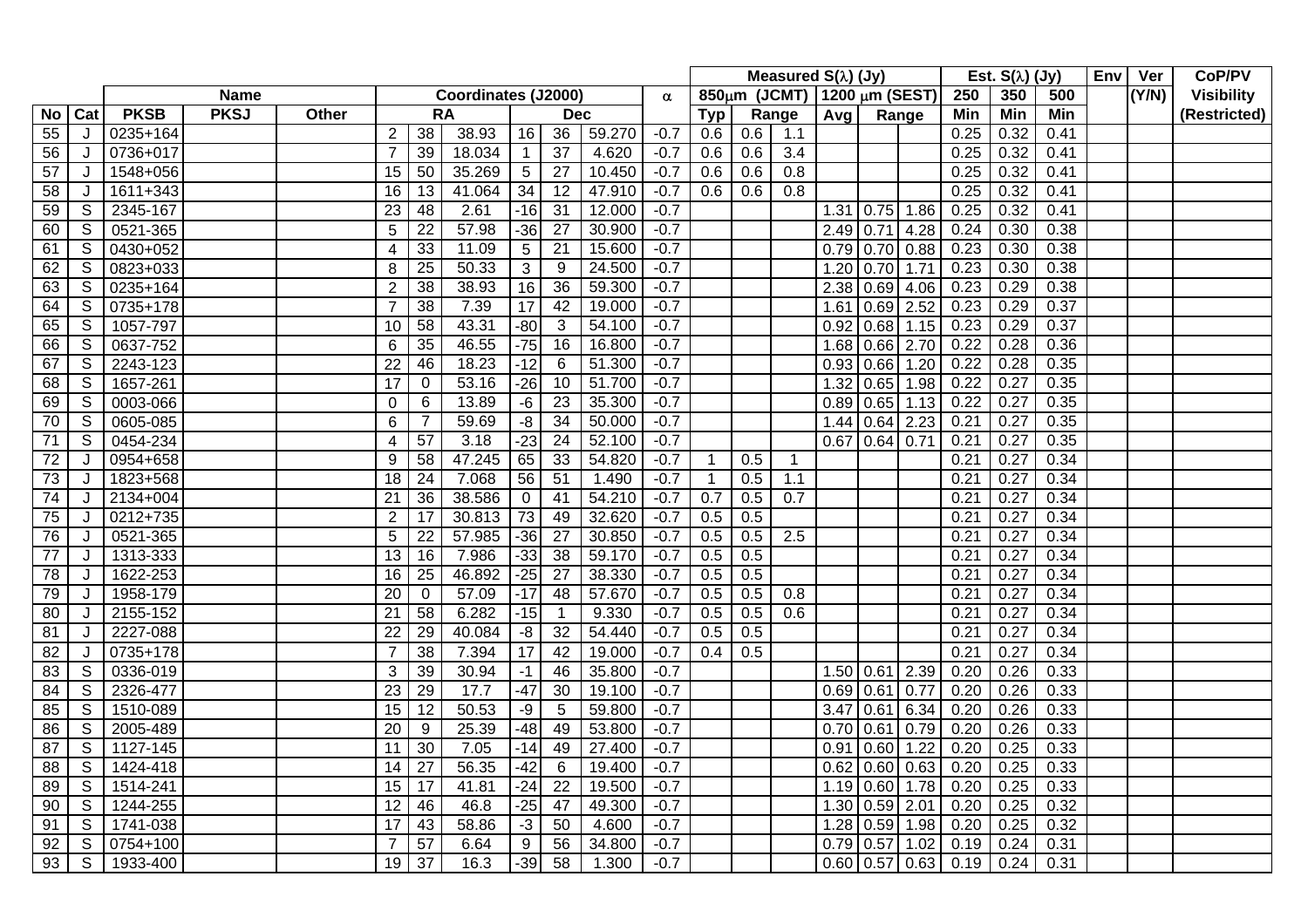|                  |                |             |             |       |                 |                 | Measured $S(\lambda)$ (Jy) |                  |                 |        |          | Est. $S(\lambda)$ (Jy) |                  | Env                         | Ver           | CoP/PV       |                  |      |            |      |  |       |                   |
|------------------|----------------|-------------|-------------|-------|-----------------|-----------------|----------------------------|------------------|-----------------|--------|----------|------------------------|------------------|-----------------------------|---------------|--------------|------------------|------|------------|------|--|-------|-------------------|
|                  |                |             | <b>Name</b> |       |                 |                 | Coordinates (J2000)        |                  |                 |        | $\alpha$ |                        |                  | 850μm (JCMT) 1200 μm (SEST) |               |              |                  | 250  | 350        | 500  |  | (Y/N) | <b>Visibility</b> |
| No.              | Cat            | <b>PKSB</b> | <b>PKSJ</b> | Other |                 |                 | <b>RA</b>                  |                  | <b>Dec</b>      |        |          | Typ                    |                  | Range                       | Avg           |              | Range            | Min  | <b>Min</b> | Min  |  |       | (Restricted)      |
| 94               | S              | 0048-427    |             |       | 0               | 51              | 9.49                       | $-42$            | 26              | 33.300 | $-0.7$   |                        |                  |                             |               |              | $0.85$ 0.57 1.14 | 0.19 | 0.24       | 0.31 |  |       |                   |
| 95               | $\overline{s}$ | 2008-159    |             |       | $\overline{20}$ | $\overline{11}$ | 15.71                      | $-15$            | 46              | 40.300 | $-0.7$   |                        |                  |                             | $0.63$ 0.54   |              | 0.71             | 0.18 | 0.23       | 0.29 |  |       |                   |
| 96               | S              | 0426-380    |             |       | 4               | 28              | 40.38                      | $-37$            | 56              | 19.700 | $-0.7$   |                        |                  |                             | 0.57          | 0.54         | 0.60             | 0.18 | 0.23       | 0.29 |  |       |                   |
| 97               | S              | 0727-115    |             |       | $\overline{7}$  | 30              | 19.11                      | $-11$            | 41              | 12.700 | $-0.7$   |                        |                  |                             | 1.49          | 0.54         | 2.43             | 0.18 | 0.23       | 0.29 |  |       |                   |
| 98               | S              | 0422-380    |             |       | 4               | 24              | 42.36                      | $-37$            | 56              | 21.400 | $-0.7$   |                        |                  |                             | 0.57          | 0.53         | 0.61             | 0.18 | 0.22       | 0.29 |  |       |                   |
| 99               | S              | 1313-333    |             |       | 13              | 16              | 7.99                       | $-33$            | 38              | 59.200 | $-0.7$   |                        |                  |                             | 2.10          | 0.52         | 3.68             | 0.17 | 0.22       | 0.28 |  |       |                   |
| 100              | S              | 2134+004    |             |       | 21              | 36              | 38.59                      | $\boldsymbol{0}$ | 41              | 54.500 | $-0.7$   |                        |                  |                             | 0.68          | 0.52         | 0.83             | 0.17 | 0.22       | 0.28 |  |       |                   |
| 101              | S              | 1830-211    |             |       | 18              | 33              | 39.89                      | $-21$            | 3               | 39.800 | $-0.7$   |                        |                  |                             | 1.10          | 0.52         | 1.67             | 0.17 | 0.22       | 0.28 |  |       |                   |
| 102              | S              | 2121+053    |             |       | 21              | $\overline{23}$ | 44.52                      | $5\phantom{.0}$  | 35              | 22.200 | $-0.7$   |                        |                  |                             | 0.72          | 0.52         | 0.92             | 0.17 | 0.22       | 0.28 |  |       |                   |
| 103              | S              | 0736+017    |             |       | $\overline{7}$  | 39              | 18.04                      | $\mathbf 1$      | $\overline{37}$ | 4.600  | $-0.7$   |                        |                  |                             | 2.05          | 0.52         | 3.59             | 0.17 | 0.22       | 0.28 |  |       |                   |
| 104              | $\overline{s}$ | 1546+027    |             |       | $\overline{15}$ | 49              | 29.44                      | $\sqrt{2}$       | $\overline{37}$ | 1.200  | $-0.7$   |                        |                  |                             | 1.14          | 0.52         | 1.76             | 0.17 | 0.22       | 0.28 |  |       |                   |
| 105              | J              | 1510-089    |             |       | $\overline{15}$ | 12              | 50.533                     | -9               | 5               | 59.830 | $-0.7$   | 0.9                    | 0.4              | 0.9                         |               |              |                  | 0.17 | 0.21       | 0.28 |  |       |                   |
| 106              | J              | 1034-293    |             |       | $\overline{10}$ | $\overline{37}$ | 16.08                      | $-29$            | 34              | 2.810  | $-0.7$   | 0.5                    | $\overline{0.4}$ | 0.5                         |               |              |                  | 0.17 | 0.21       | 0.28 |  |       |                   |
| 107              | J              | 1147+245    |             |       | 11              | 50              | 19.212                     | $\overline{24}$  | $\overline{17}$ | 53.840 | $-0.7$   | 0.5                    | 0.4              | 0.5                         |               |              |                  | 0.17 | 0.21       | 0.28 |  |       |                   |
| 108              | J              | 1308+326    |             |       | $\overline{13}$ | $\overline{10}$ | 28.664                     | 32               | 20              | 43.780 | $-0.7$   | 0.5                    | 0.4              | $\overline{1.3}$            |               |              |                  | 0.17 | 0.21       | 0.28 |  |       |                   |
| 109              | J              | 2243-123    |             |       | 22              | 46              | 18.232                     | $-12$            | 6               | 51.280 | $-0.7$   | 0.5                    | 0.4              | 0.5                         |               |              |                  | 0.17 | 0.21       | 0.28 |  |       |                   |
| 110              | J              | 0048-097    |             |       | $\Omega$        | 50              | 41.318                     | $-9$             | 29              | 5.210  | $-0.7$   | 0.4                    | 0.4              | 0.5                         |               |              |                  | 0.17 | 0.21       | 0.28 |  |       |                   |
| 111              | J              | 0336-019    |             |       | 3               | 39              | 30.938                     | $-1$             | 46              | 35.800 | $-0.7$   | 0.4                    | 0.4              | 0.5                         |               |              |                  | 0.17 | 0.21       | 0.28 |  |       |                   |
| 112              | J              | 0529+075    |             |       | 5               | 32              | 38.998                     | $\overline{7}$   | $\overline{32}$ | 43.350 | $-0.7$   | 0.4                    | 0.4              |                             |               |              |                  | 0.17 | 0.21       | 0.28 |  |       |                   |
| 113              | J              | 0605-085    |             |       | $6\phantom{1}6$ | 7               | 59.699                     | -8               | $\overline{34}$ | 49.980 | $-0.7$   | 0.4                    | 0.4              |                             |               |              |                  | 0.17 | 0.21       | 0.28 |  |       |                   |
| 114              | J              | 0836+710    |             |       | 8               | 41              | 24.365                     | 70               | 53              | 42.170 | $-0.7$   | 0.4                    | 0.4              | 0.7                         |               |              |                  | 0.17 | 0.21       | 0.28 |  |       |                   |
| 115              | J              | 1413+135    |             |       | 14              | 15              | 58.817                     | 13               | 20              | 23.710 | $-0.7$   | 0.4                    | 0.4              |                             |               |              |                  | 0.17 | 0.21       | 0.28 |  |       |                   |
| 116              | J              | 1923+210    |             |       | 19              | $\overline{25}$ | 59.605                     | $\overline{21}$  | 6               | 26.160 | $-0.7$   | 0.4                    | 0.4              |                             |               |              |                  | 0.17 | 0.21       | 0.28 |  |       |                   |
| 117              | J              | 1928+738    |             |       | 19              | 27              | 48.495                     | 73               | $\overline{58}$ | 1.570  | $-0.7$   | 0.4                    | 0.4              |                             |               |              |                  | 0.17 | 0.21       | 0.28 |  |       |                   |
| 118              | J              | 2008-159    |             |       | 20              | 11              | 15.711                     | $-15$            | 46              | 40.250 | $-0.7$   | 0.4                    | 0.4              |                             |               |              |                  | 0.17 | 0.21       | 0.28 |  |       |                   |
| 119              | J              | 2037+511    |             |       | 20              | 38              | 37.035                     | 51               | 19              | 12.660 | $-0.7$   | 0.4                    | 0.4              | 0.5                         |               |              |                  | 0.17 | 0.21       | 0.28 |  |       |                   |
| 120              | J              | 2201+315    |             |       | 22              | 3               | 14.976                     | 31               | 45              | 38.270 | $-0.7$   | 0.4                    | 0.4              |                             |               |              |                  | 0.17 | 0.21       | 0.28 |  |       |                   |
| 121              | S              | 1104-445    |             |       | 11              | $\overline{7}$  | 8.7                        | $-44$            | 49              | 7.700  | $-0.7$   |                        |                  |                             | $0.75$ 0.50   |              | 1.00             | 0.17 | 0.21       | 0.27 |  |       |                   |
| 122              | S              | 0454-810    |             |       | $\overline{4}$  | 50              | 5.47                       | $-81$            | $\mathbf 1$     | 2.200  | $-0.7$   |                        |                  |                             | 0.52          | 0.50         | 0.53             | 0.17 | 0.21       | 0.27 |  |       |                   |
| 123              | S              | 2131-021    |             |       | 21              | 34              | 10.3                       | $-1$             | 53              | 17.200 | $-0.7$   |                        |                  |                             | 0.66          | 0.50         | 0.81             | 0.17 | 0.21       | 0.27 |  |       |                   |
| 124              | S              | 0252-549    |             |       | $\overline{2}$  | 53              | 29.18                      | $-54$            | 41              | 51.500 | $-0.7$   |                        |                  |                             | 0.54          | $\vert$ 0.50 | 0.58             | 0.17 | 0.21       | 0.27 |  |       |                   |
| 125              | S              | 1610-771    |             |       | $\overline{16}$ | $\overline{17}$ | 49.27                      | $-77$            | $\overline{17}$ | 18.500 | $-0.7$   |                        |                  |                             | $0.54$ 0.49   |              | 0.59             | 0.16 | 0.21       | 0.26 |  |       |                   |
| 126              | S              | 0056-572    |             |       | $\mathbf 0$     | 58              | 46.58                      | $-56$            | 59              | 11.400 | $-0.7$   |                        |                  |                             | 0.51          | 0.48         | 0.54             | 0.16 | 0.20       | 0.26 |  |       |                   |
| 127              | S              | 1831-711    |             |       | 18              | 37              | 28.71                      | $-71$            | 8               | 43.500 | $-0.7$   |                        |                  |                             | $0.50 \ 0.48$ |              | 0.52             | 0.16 | 0.20       | 0.26 |  |       |                   |
| 128              | $\mathsf{S}$   | 0834-201    |             |       | 8               | 36              | 39.25                      | $-20$            | 16              | 58.800 | $-0.7$   |                        |                  |                             | 0.81          | 0.47         | 1.16             | 0.16 | 0.20       | 0.25 |  |       |                   |
| $\overline{129}$ | S              | 1045-188    |             |       | $\overline{10}$ | 48              | 6.62                       | $-19$            | 9               | 35.800 | $-0.7$   |                        |                  |                             | 0.72          | 0.47         | 0.96             | 0.16 | 0.20       | 0.25 |  |       |                   |
| 130              | S              | 2155-152    |             |       | 21              | 58              | 6.29                       | $-15$            | 1               | 9.300  | $-0.7$   |                        |                  |                             | $0.98$ 0.46   |              | 1.49             | 0.15 | 0.19       | 0.25 |  |       |                   |
| 131              | $\overline{s}$ | 0403-132    |             |       | 4               | 5               | 34.01                      | $-13$            | 8               | 13.700 | $-0.7$   |                        |                  |                             | 0.46          | 0.44         | 0.48             | 0.15 | 0.19       | 0.24 |  |       |                   |
| 132              | $\overline{s}$ | 1451-375    |             |       | 14              | 54              | 27.6                       | $-37$            | 47              | 34.700 | $-0.7$   |                        |                  |                             | 0.80   0.44   |              | 1.15             | 0.15 | 0.19       | 0.24 |  |       |                   |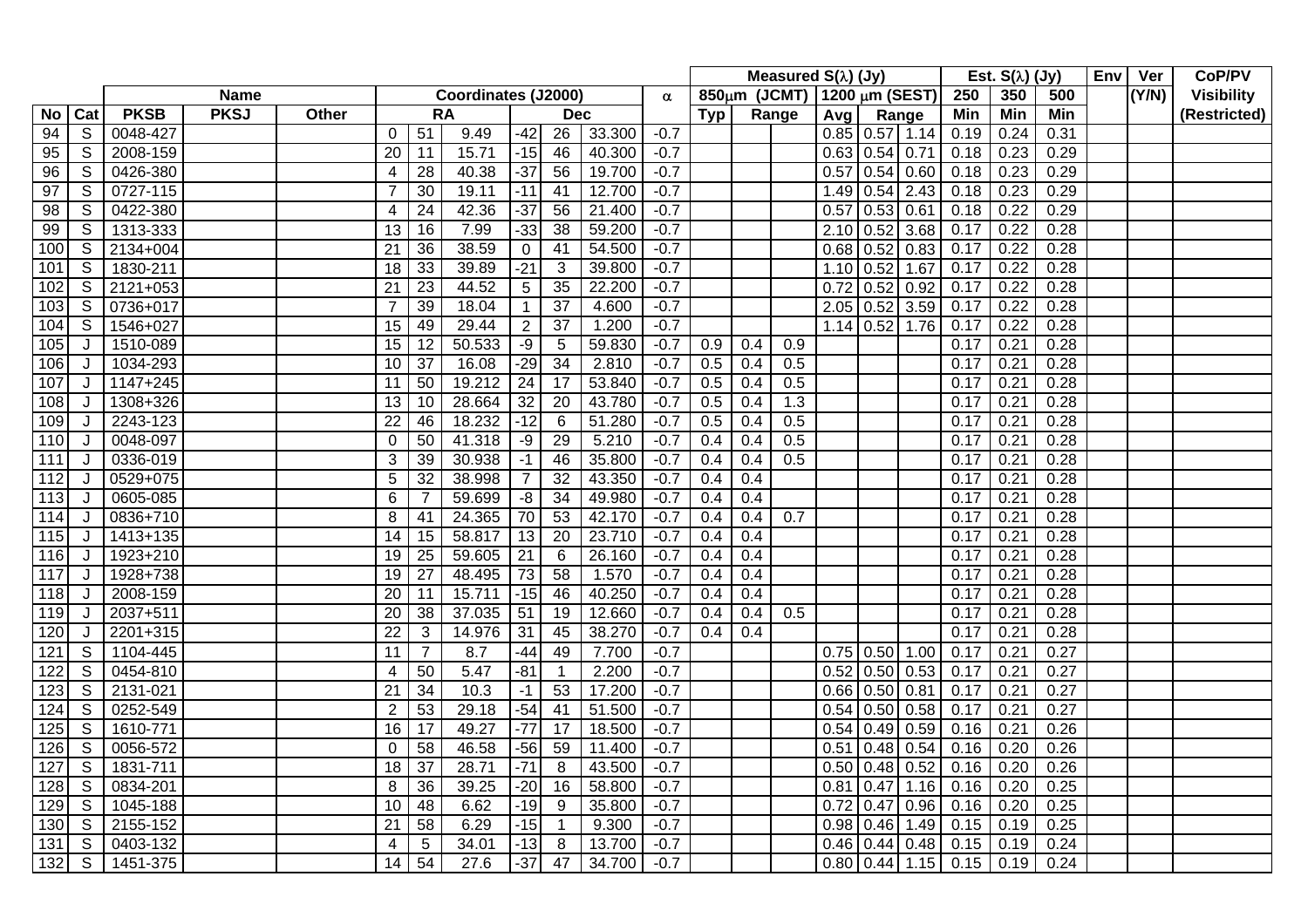|                  |                |              |             |       |                         |                 |                     |                  |                 |        |          |                  |     | Measured $S(\lambda)$ (Jy)  |             |                  |                  |      | Est. $S(\lambda)$ (Jy) |      | Env Ver | CoP/PV            |
|------------------|----------------|--------------|-------------|-------|-------------------------|-----------------|---------------------|------------------|-----------------|--------|----------|------------------|-----|-----------------------------|-------------|------------------|------------------|------|------------------------|------|---------|-------------------|
|                  |                |              | <b>Name</b> |       |                         |                 | Coordinates (J2000) |                  |                 |        | $\alpha$ |                  |     | 850μm (JCMT) 1200 μm (SEST) |             |                  |                  | 250  | 350                    | 500  | (Y/N)   | <b>Visibility</b> |
| No               | Cat            | <b>PKSB</b>  | <b>PKSJ</b> | Other |                         |                 | <b>RA</b>           |                  | <b>Dec</b>      |        |          | Tvp              |     | Range                       | Avg         |                  | Range            | Min  | Min                    | Min  |         | (Restricted)      |
| 133              | S              | 2355-534     |             |       | 23                      | 57              | 53.27               | $-53$            | 11              | 13.700 | $-0.7$   |                  |     |                             |             |                  | $0.46$ 0.44 0.48 | 0.15 | 0.18                   | 0.24 |         |                   |
| 134              | S              | 1352-104     |             |       | 13                      | 54              | 46.51               | $-10$            | 41              | 2.700  | $-0.7$   |                  |     |                             |             |                  | $0.49$ 0.43 0.55 | 0.14 | 0.18                   | 0.23 |         |                   |
| 135              | S              | 1413+135     |             |       | 14                      | 15              | 58.82               | 13               | 20              | 23.700 | $-0.7$   |                  |     |                             |             | 1.33   0.41      | 2.26             | 0.14 | 0.17                   | 0.22 |         |                   |
| 136              | S              | 1622-297     |             |       | 16                      | 26              | 6.02                | $-29$            | $\overline{51}$ | 27.000 | $-0.7$   |                  |     |                             |             | 1.03   0.40      | 1.65             | 0.13 | 0.17                   | 0.22 |         |                   |
| 137              | S              | 1034-293     |             |       | 10                      | 37              | 16.08               | $-29$            | 34              | 2.900  | $-0.7$   |                  |     |                             |             | $1.70$ 0.39      | 3.02             | 0.13 | 0.16                   | 0.21 |         |                   |
| 138              | ${\mathbb S}$  | 0332-403     |             |       | $\sqrt{3}$              | 34              | 13.65               | $-40$            | 8               | 25.100 | $-0.7$   |                  |     |                             |             | $0.84$ 0.39      | 1.30             | 0.13 | 0.16                   | 0.21 |         |                   |
| 139              | J              | 1044+719     |             |       | 10                      | 48              | 27.62               | 71               | 43              | 35.940 | $-0.7$   | 0.9              | 0.3 | 1.2                         |             |                  |                  | 0.13 | 0.16                   | 0.21 |         |                   |
| 140              | J              | 0552+398     |             |       | 5                       | 55              | 30.806              | 39               | 48              | 49.170 | $-0.7$   | 0.4              | 0.3 | 0.4                         |             |                  |                  | 0.13 | 0.16                   | 0.21 |         |                   |
| 141              | J              | 1418+546     |             |       | 14                      | 19              | 46.597              | 54               | $\overline{23}$ | 14.780 | $-0.7$   | 0.4              | 0.3 | 0.8                         |             |                  |                  | 0.13 | 0.16                   | 0.21 |         |                   |
| $\overline{142}$ | J              | $0149 + 218$ |             |       | -1                      | $\overline{52}$ | 18.059              | $\overline{22}$  | $\overline{7}$  | 7.700  | $-0.7$   | 0.3              | 0.3 |                             |             |                  |                  | 0.13 | 0.16                   | 0.21 |         |                   |
| 143              | J              | 0219+428     |             |       | $\overline{2}$          | $\overline{22}$ | 39.612              | 43               | $\overline{2}$  | 7.800  | $-0.7$   | $\overline{0.3}$ | 0.3 |                             |             |                  |                  | 0.13 | 0.16                   | 0.21 |         |                   |
| 144              | J              |              |             | 3C120 | 4                       | 33              | 11.096              | 5                | $\overline{21}$ | 15.620 | $-0.7$   | $\overline{0.3}$ | 0.3 |                             |             |                  |                  | 0.13 | 0.16                   | 0.21 |         |                   |
| 145              | J              | 0642+449     |             |       | $6\phantom{1}6$         | 46              | 32.026              | 44               | $\overline{51}$ | 16.590 | $-0.7$   | $\overline{0.3}$ | 0.3 | 0.4                         |             |                  |                  | 0.13 | 0.16                   | 0.21 |         |                   |
| 146              | J              | 0745+241     |             |       | $\overline{7}$          | 48              | 36.109              | 24               | $\mathbf 0$     | 24.110 | $-0.7$   | 0.3              | 0.3 | 0.4                         |             |                  |                  | 0.13 | 0.16                   | 0.21 |         |                   |
| $\overline{147}$ | J              | 0748+126     |             |       | $\overline{7}$          | 50              | 52.046              | $\overline{12}$  | $\overline{31}$ | 4.830  | $-0.7$   | 0.3              | 0.3 |                             |             |                  |                  | 0.13 | 0.16                   | 0.21 |         |                   |
| 148              | J              | 1538+149     |             |       | $\overline{15}$         | 40              | 49.492              | 14               | 47              | 45.880 | $-0.7$   | 0.3              | 0.3 |                             |             |                  |                  | 0.13 | 0.16                   | 0.21 |         |                   |
| 149              | J              | 1622-297     |             |       | 16                      | 26              | 6.021               | $-29$            | 51              | 26.970 | $-0.7$   | 0.3              | 0.3 |                             |             |                  |                  | 0.13 | 0.16                   | 0.21 |         |                   |
| 150              | J              | 1749+096     |             |       | 17                      | 51              | 32.819              | $\boldsymbol{9}$ | 39              | 0.730  | $-0.7$   | 0.3              | 0.3 | 1.2                         |             |                  |                  | 0.13 | 0.16                   | 0.21 |         |                   |
| 151              | J              | 2007+776     |             |       | 20                      | 5               | 30.999              | 77               | 52              | 43.250 | $-0.7$   | 0.3              | 0.3 | 0.5                         |             |                  |                  | 0.13 | 0.16                   | 0.21 |         |                   |
| 152              | J              | 2021+317     |             |       | $\overline{20}$         | 23              | 19.017              | $\overline{31}$  | 53              | 2.310  | $-0.7$   | 0.3              | 0.3 |                             |             |                  |                  | 0.13 | 0.16                   | 0.21 |         |                   |
| 153              | J              | 1739+522     |             |       | 17                      | 40              | 36.978              | 52               | 11              | 43.410 | $-0.7$   | 0.1              | 0.3 | 0.1                         |             |                  |                  | 0.13 | 0.16                   | 0.21 |         |                   |
| 154              | S              | 1749+096     |             |       | 17                      | 51              | 32.81               | 9                | 39              | 0.800  | $-0.7$   |                  |     |                             | 3.58 0.38   |                  | 6.78             | 0.13 | 0.16                   | 0.21 |         |                   |
| 155              | S              | 0920-397     |             |       | 9                       | 22              | 46.42               | $-39$            | 59              | 35.100 | $-0.7$   |                  |     |                             | 0.47        | 0.36             | 0.58             | 0.12 | 0.15                   | 0.19 |         |                   |
| 156              | ${\mathbb S}$  | 1538+149     |             |       | 15                      | 40              | 49.49               | 14               | 47              | 45.900 | $-0.7$   |                  |     |                             |             |                  | $0.44$ 0.35 0.54 | 0.12 | 0.15                   | 0.19 |         |                   |
| 157              | ${\mathbb S}$  | 2128-123     |             |       | 21                      | 31              | 35.26               | $-12$            | $\overline{7}$  | 4.800  | $-0.7$   |                  |     |                             |             |                  | $0.46$ 0.35 0.57 | 0.12 | 0.15                   | 0.19 |         |                   |
| 158              | ${\mathbb S}$  | 0135-247     |             |       | 1                       | 37              | 38.35               | $-24$            | 30              | 53.900 | $-0.7$   |                  |     |                             |             | $0.71$ 0.35      | 1.07             | 0.12 | 0.15                   | 0.19 |         |                   |
| 159              | S              | 0302-623     |             |       | 3                       | 3               | 50.63               | $-62$            | 11              | 25.600 | $-0.7$   |                  |     |                             | 0.53   0.34 |                  | 0.71             | 0.11 | 0.14                   | 0.18 |         |                   |
| 160              | S              | 1420-679     |             |       | 14                      | 24              | 55.61               | $-68$            | $\overline{7}$  | 59.100 | $-0.7$   |                  |     |                             |             | $0.37$ 0.32      | 0.42             | 0.11 | 0.14                   | 0.18 |         |                   |
| 161              | $\mathsf S$    | 0215+015     |             |       | $\overline{2}$          | 17              | 48.96               | $\overline{1}$   | 44              | 49.600 | $-0.7$   |                  |     |                             | 0.71        | 0.31             | 1.11             | 0.10 | 0.13                   | 0.17 |         |                   |
| 162              | S              | 1606+106     |             |       | 16                      | 8               | 46.2                | 10               | 29              | 7.800  | $-0.7$   |                  |     |                             |             | $0.50$ 0.31      | 0.68             | 0.10 | 0.13                   | 0.17 |         |                   |
| 163              | S              | 0113-118     |             |       | $\overline{1}$          | 16              | 12.52               | $-11$            | 36              | 15.500 | $-0.7$   |                  |     |                             |             | $0.43 \, 0.30$   | 0.57             | 0.10 | 0.13                   | 0.16 |         |                   |
| 164              | S              | 0646-306     |             |       | 6                       | 48              | 14.11               | $-30$            | 44              | 19.600 | $-0.7$   |                  |     |                             |             | $0.38 \mid 0.30$ | 0.46             | 0.10 | 0.12                   | 0.16 |         |                   |
| 165              | S              | 0458-020     |             |       | 5                       |                 | 12.81               | $-1$             | 59              | 14.300 | $-0.7$   |                  |     |                             |             | $0.74$ 0.30      | 1.19             | 0.10 | 0.12                   | 0.16 |         |                   |
| 166              | S              | 1302-102     |             |       | $\overline{13}$         | 5               | 33.01               | $-10$            | 33              | 19.500 | $-0.7$   |                  |     |                             |             | $0.38 \mid 0.29$ | 0.47             | 0.10 | 0.12                   | 0.16 |         |                   |
| 167              | $\mathsf S$    | 1124-186     |             |       | 11                      | 27              | 4.39                | $-18$            | 57              | 17.400 | $-0.7$   |                  |     |                             |             | $0.46$ 0.29      | 0.64             | 0.10 | 0.12                   | 0.16 |         |                   |
| 168              | S              | 1504-166     |             |       | 15                      | $\overline{7}$  | 4.79                | $-16$            | 52              | 30.300 | $-0.7$   |                  |     |                             |             | $0.38$ 0.29      | 0.48             | 0.10 | 0.12                   | 0.16 |         |                   |
| 169              | S              | 1145-676     |             |       | 11                      | 47              | 33.63               | $-67$            | 53              | 41.800 | $-0.7$   |                  |     |                             | $0.74$ 0.28 |                  | 1.20             | 0.09 | 0.12                   | 0.15 |         |                   |
| 170              | $\overline{s}$ | 0438-436     |             |       | $\overline{\mathbf{4}}$ | 40              | 17.18               | $-43$            | 33              | 8.600  | $-0.7$   |                  |     |                             |             | $0.42 \mid 0.28$ | 0.55             | 0.09 | 0.12                   | 0.15 |         |                   |
| $\overline{171}$ | S              | 1354+195     |             |       | 13                      | 57              | 4.43                | 19               | 19              | 7.400  | $-0.7$   |                  |     |                             |             | 0.83   0.28      | 1.38             | 0.09 | 0.12                   | 0.15 |         |                   |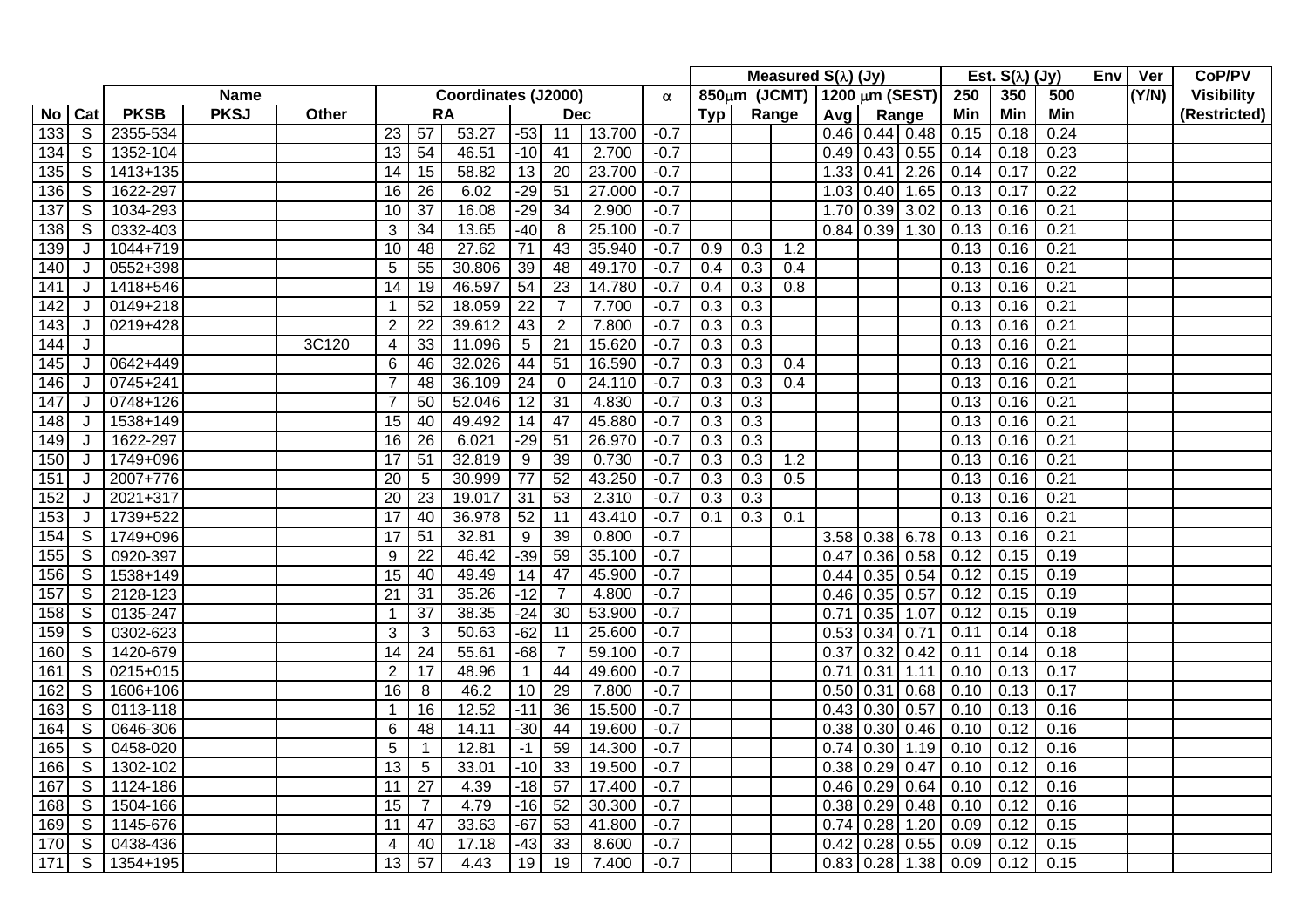|                  |                |              |             |                |                  |                 |                     |                 |                 |        |          |            |                  | Measured $S(\lambda)$ (Jy)  |             |                  |                  |      | Est. $S(\lambda)$ (Jy) |                   | <b>Env</b> | Ver   | CoP/PV            |
|------------------|----------------|--------------|-------------|----------------|------------------|-----------------|---------------------|-----------------|-----------------|--------|----------|------------|------------------|-----------------------------|-------------|------------------|------------------|------|------------------------|-------------------|------------|-------|-------------------|
|                  |                |              | <b>Name</b> |                |                  |                 | Coordinates (J2000) |                 |                 |        | $\alpha$ |            |                  | 850μm (JCMT) 1200 μm (SEST) |             |                  |                  | 250  | 350                    | 500               |            | (Y/N) | <b>Visibility</b> |
| No               | Cat            | <b>PKSB</b>  | <b>PKSJ</b> | Other          |                  |                 | <b>RA</b>           |                 | <b>Dec</b>      |        |          | <b>Typ</b> |                  | Range                       | Avg         |                  | Range            | Min  | <b>Min</b>             | Min               |            |       | (Restricted)      |
| 172              | S              | 0338-214     |             |                | 3                | 40              | 35.61               | $-21$           | 19              | 31.200 | $-0.7$   |            |                  |                             |             |                  | $0.38$ 0.27 0.50 | 0.09 | 0.11                   | 0.15              |            |       |                   |
| 173              | S              | 1655+077     |             |                | $\overline{16}$  | $\overline{58}$ | 9.01                | $\overline{7}$  | 41              | 27.600 | $-0.7$   |            |                  |                             |             | 0.63   0.26      | 1.00             | 0.09 | 0.11                   | 0.14              |            |       |                   |
| 174              | S              | 1032-199     |             |                | 10               | 35              | 2.16                | $-20$           | 11              | 34.300 | $-0.7$   |            |                  |                             |             | 0.37   0.26      | 0.49             | 0.09 | 0.11                   | 0.14              |            |       |                   |
| 175              | J              | 0829+046     |             |                | 8                | 31              | 48.877              | $\overline{4}$  | $\overline{29}$ | 39.090 | $-0.7$   | 0.5        | 0.2              | 0.5                         |             |                  |                  | 0.08 | 0.11                   | 0.14              |            |       |                   |
| 176              | J              | 0224+671     |             |                | $\overline{2}$   | 28              | 50.051              | 67              | 21              | 3.030  | $-0.7$   | 0.3        | 0.2              | 0.4                         |             |                  |                  | 0.08 | 0.11                   | 0.14              |            |       |                   |
| $177$            | J              | 1156+295     |             |                | 11               | 59              | 31.834              | 29              | 14              | 43.830 | $-0.7$   | 0.3        | 0.2              | 0.4                         |             |                  |                  | 0.08 | 0.11                   | 0.14              |            |       |                   |
| 178              | J              | 0202+319     |             |                | $\boldsymbol{2}$ | 5               | 4.925               | $\overline{32}$ | 12              | 30.100 | $-0.7$   | 0.2        | 0.2              |                             |             |                  |                  | 0.08 | 0.11                   | 0.14              |            |       |                   |
| 179              | J              | $0221 + 067$ |             |                | $\overline{2}$   | 24              | 28.428              | $\,6\,$         | 59              | 23.340 | $-0.7$   | 0.2        | 0.2              | 0.4                         |             |                  |                  | 0.08 | 0.11                   | 0.14              |            |       |                   |
| 180              | J              | 0306+102     |             |                | 3                | 9               | 3.624               | 10              | 29              | 16.340 | $-0.7$   | 0.2        | 0.2              |                             |             |                  |                  | 0.08 | 0.11                   | 0.14              |            |       |                   |
| 181              | J              | 0458-020     |             |                | $\overline{5}$   |                 | 12.81               | $-1$            | 59              | 14.260 | $-0.7$   | 0.2        | 0.2              | $\overline{0.5}$            |             |                  |                  | 0.08 | 0.11                   | 0.14              |            |       |                   |
| 182              | J              | 0917+449     |             |                | 9                | 20              | 58.458              | 44              | 41              | 53.990 | $-0.7$   | 0.2        | 0.2              |                             |             |                  |                  | 0.08 | 0.11                   | 0.14              |            |       |                   |
| 183              | J              | 1213-172     |             |                | $\overline{12}$  | $\overline{15}$ | 46.752              | $-17$           | 31              | 45.400 | $-0.7$   | 0.2        | 0.2              | $\overline{0.3}$            |             |                  |                  | 0.08 | 0.11                   | 0.14              |            |       |                   |
| 184              | J              | 1606+106     |             |                | $\overline{16}$  | 8               | 46.203              | 10              | 29              | 7.780  | $-0.7$   | 0.2        | $\overline{0.2}$ | $\overline{0.3}$            |             |                  |                  | 0.08 | 0.11                   | 0.14              |            |       |                   |
| 185              | J              | 1657-261     |             |                | $\overline{17}$  | 0               | 53.154              | $-26$           | 10              | 51.720 | $-0.7$   | 0.2        | 0.2              |                             |             |                  |                  | 0.08 | 0.11                   | 0.14              |            |       |                   |
| 186              | J              | 1749+701     |             |                | 17               | 48              | 32.84               | 70              | 5               | 50.770 | $-0.7$   | 0.2        | 0.2              |                             |             |                  |                  | 0.08 | 0.11                   | 0.14              |            |       |                   |
| 187              | J              | 2145+067     |             |                | 21               | 48              | 5.459               | 6               | $\overline{57}$ | 38.600 | $-0.7$   | 0.2        | 0.2              | $\overline{3}$              |             |                  |                  | 0.08 | 0.11                   | 0.14              |            |       |                   |
| 188              | S              | 0805-077     |             |                | 8                | 8               | 15.54               | $-7$            | 51              | 9.800  | $-0.7$   |            |                  |                             |             | $0.48$ 0.25      | 0.70             | 0.08 | 0.11                   | 0.14              |            |       |                   |
| 189              | $\mathsf S$    | 1116+128     |             |                | 11               | 18              | 57.3                | 12              | $\overline{34}$ | 41.700 | $-0.7$   |            |                  |                             | 3.24        | 0.25             | 6.22             | 0.08 | 0.11                   | 0.14              |            |       |                   |
| 190              | S              | 0048-097     |             |                | $\mathbf 0$      | 50              | 41.32               | -9              | 29              | 5.200  | $-0.7$   |            |                  |                             | $0.89$ 0.25 |                  | 1.53             | 0.08 | 0.11                   | 0.14              |            |       |                   |
| 191              | $\overline{S}$ | 2216-038     |             |                | 22               | $\overline{18}$ | 52.04               | $-3$            | 35              | 36.900 | $-0.7$   |            |                  |                             |             | $0.46$ 0.25      | 0.66             | 0.08 | 0.11                   | 0.14              |            |       |                   |
| 192              | S              | 1548+056     |             |                | 15               | 50              | 35.27               | $\overline{5}$  | 27              | 10.500 | $-0.7$   |            |                  |                             |             | $0.60$ 0.25      | 0.96             | 0.08 | 0.10                   | 0.13              |            |       |                   |
| 193              | ${\mathsf S}$  | 1519-273     |             |                | 15               | $\overline{22}$ | 37.67               | $-27$           | 30              | 10.800 | $-0.7$   |            |                  |                             | 0.35        | 0.21             | 0.49             | 0.07 | 0.09                   | 0.11              |            |       |                   |
| 194              | S              | 0138-097     |             |                |                  | 41              | 25.83               | -9              | 28              | 43.700 | $-0.7$   |            |                  |                             | $0.42$ 0.21 |                  | 0.63             | 0.07 | 0.09                   | 0.11              |            |       |                   |
| 195              | $\mathsf{S}$   | 1502+106     |             |                | 15               | $\overline{4}$  | 24.98               | 10              | 29              | 39.300 | $-0.7$   |            |                  |                             |             | $0.64$ 0.18      | 1.09             | 0.06 | 0.08                   | 0.10              |            |       |                   |
| 196              | S              | 0112-017     |             |                |                  | 15              | 17.1                | $-1$            | $\overline{27}$ | 4.600  | $-0.7$   |            |                  |                             |             | $0.39$ 0.17 0.61 |                  | 0.06 | 0.07                   | 0.09              |            |       |                   |
| 197              | $\mathsf{S}$   | 0118-272     |             |                | -1               | 20              | 31.67               | $-27$           |                 | 24.600 | $-0.7$   |            |                  |                             |             | $0.38 \mid 0.16$ | 0.60             | 0.05 | 0.07                   | 0.09              |            |       |                   |
| 198              | S              | 2318+049     |             |                | 23               | 20              | 44.86               | $\overline{5}$  | 13              | 50.000 | $-0.7$   |            |                  |                             |             | $0.61$ 0.15      | 1.06             | 0.05 | 0.06                   | 0.08              |            |       |                   |
| 199              | S              | 2227-088     |             |                | 22               | 29              | 40.08               | -8              | $\overline{32}$ | 54.500 | $-0.7$   |            |                  |                             |             | $0.76$ 0.13      | 1.38             | 0.04 | 0.05                   | 0.07              |            |       |                   |
| 200              | J              |              |             | <b>PKS0106</b> | $\mathbf 1$      | 8               | 38.771              | $\overline{1}$  | $\overline{35}$ | 0.320  | $-0.7$   | 0.2        | 0.1              | 0.3                         |             |                  |                  | 0.04 | 0.05                   | 0.07              |            |       |                   |
| 201              | J              | 0215+015     |             |                | $\overline{2}$   | 17              | 48.955              | -1              | 44              | 49.700 | $-0.7$   | 0.1        | 0.1              |                             |             |                  |                  | 0.04 | 0.05                   | 0.07              |            |       |                   |
| 202              | J              | 2155-304     |             |                | 21               | 58              | 52.065              | $-30$           | 13              | 32.120 | $-0.7$   | 0.1        | 0.1              |                             |             |                  |                  | 0.04 | 0.05                   | 0.07              |            |       |                   |
| 203              | J              | 2318+049     |             |                | $\overline{23}$  | $\overline{20}$ | 44.857              | 5               | 13              | 49.950 | $-0.7$   | 0.1        | 0.1              | 0.2                         |             |                  |                  | 0.04 | 0.05                   | 0.07              |            |       |                   |
| 204              | S              | 2210-257     |             |                | 22               | 13              | 2.49                | $-25$           | 29              | 30.100 | $-0.7$   |            |                  |                             |             |                  | $0.31$ 0.10 0.52 | 0.03 | 0.04                   | 0.05              |            |       |                   |
| 205              | S              | 1243-072     |             |                | $\overline{12}$  | 46              | 4.23                | $-7$            | $\overline{30}$ | 46.600 | $-0.7$   |            |                  |                             | 0.27        | 0.09             | 0.45             | 0.03 | 0.04                   | 0.05              |            |       |                   |
| 206              | S              | 1149-084     |             |                | 11               | 52              | 17.19               | -8              | 41              | 4.000  | $-0.7$   |            |                  |                             |             |                  | $1.21$ 0.04 2.37 | 0.01 | 0.02                   | 0.02              |            |       |                   |
| 207              | J              | 0422+004     |             |                | $\overline{4}$   | $\overline{24}$ | 46.842              | $\mathbf 0$     | $\overline{36}$ | 6.330  | $-0.7$   | 0.7        |                  |                             |             |                  |                  | 0.00 | 0.00                   | $\overline{0.00}$ |            |       |                   |
| 208              | J              | 0300+471     |             |                | 3                | 3               | 35.242              | 47              | 16              | 16.280 | $-0.7$   | 0.6        |                  |                             |             |                  |                  | 0.00 | 0.00                   | 0.00              |            |       |                   |
| 209              | J              | 2059+034     |             |                | $\overline{21}$  |                 | 38.834              | 3               | 41              | 31.320 | $-0.7$   | 0.5        |                  |                             |             |                  |                  | 0.00 | 0.00                   | 0.00              |            |       |                   |
| $\overline{210}$ | J              | 2345-167     |             |                | 23               | 48              | 2.609               | $-16$           | 31              | 12.020 | $-0.7$   | 0.5        |                  |                             |             |                  |                  | 0.00 | 0.00                   | 0.00              |            |       |                   |